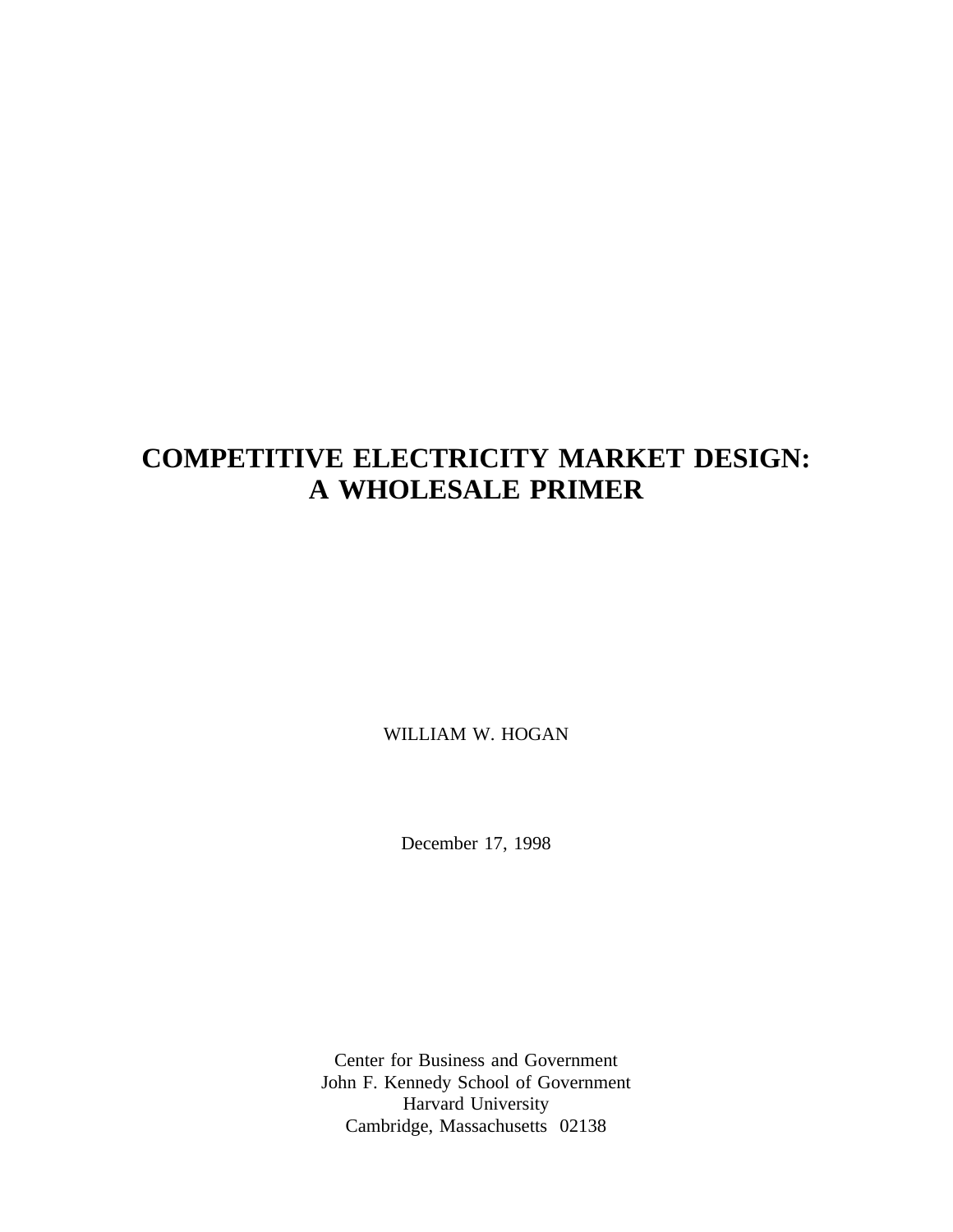## **CONTENTS**

|                                               | $\overline{1}$ |
|-----------------------------------------------|----------------|
| ECONOMICS OF A COMPETITIVE ELECTRICITY MARKET | $\overline{2}$ |
|                                               | $\overline{3}$ |
|                                               | 5              |
|                                               | 8              |
|                                               | 14             |
|                                               | 17             |
|                                               | 19             |
|                                               | 20             |
|                                               | 21             |
|                                               | 22             |
| <b>APPENDIX</b>                               |                |
|                                               | 23             |
| SHORT-RUN TRANSMISSION PRICING                | 23             |
|                                               | 24             |
|                                               | 26             |
|                                               | 27             |
|                                               | 27             |
|                                               | 28             |
|                                               | 29             |
|                                               | 30             |
|                                               | 39             |
|                                               | 42             |
| Zonal Versus Nodal Pricing Approaches         | 48             |
|                                               | 52             |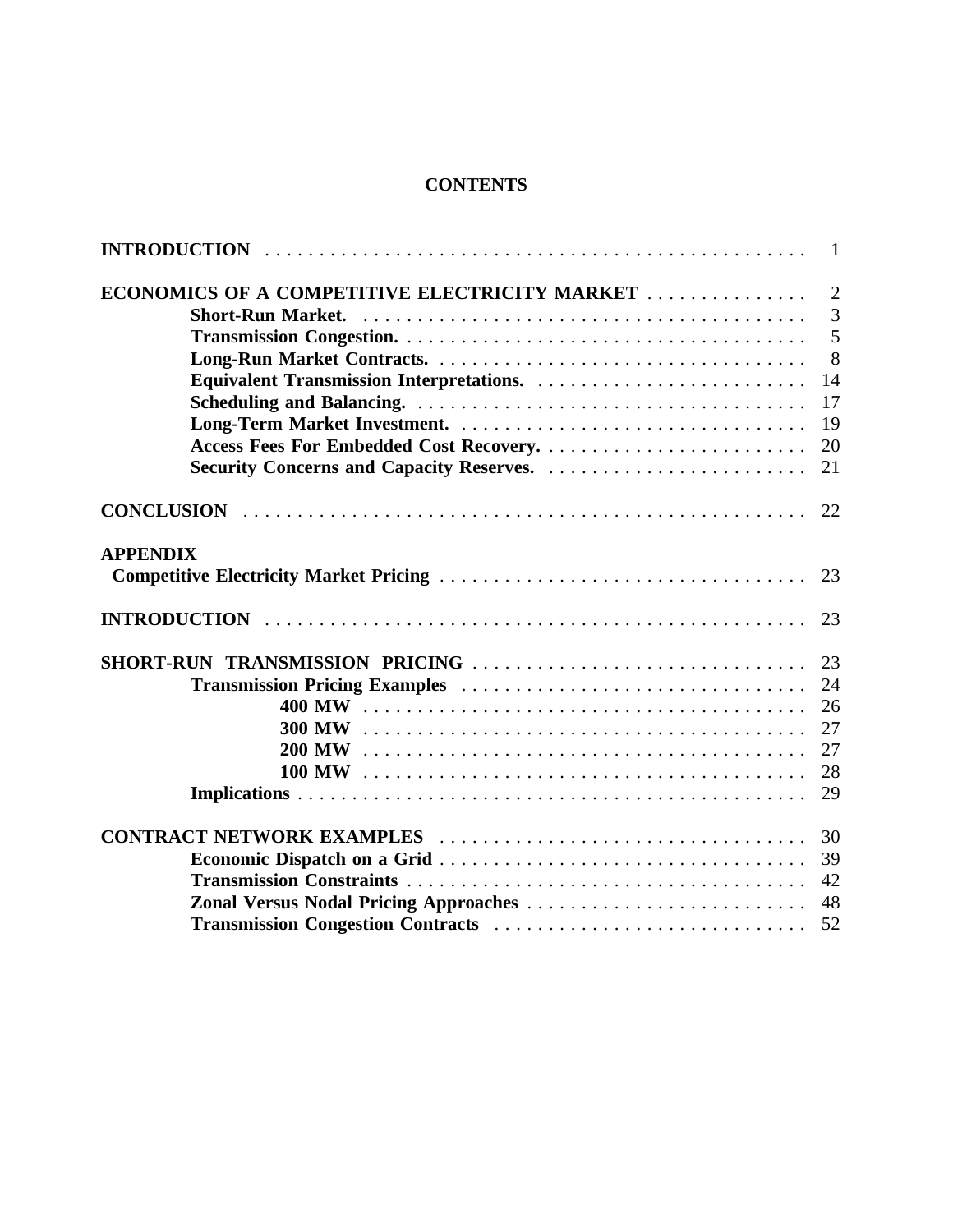## **COMPETITIVE ELECTRICITY MARKETS: A WHOLESALE PRIMER**<sup>1</sup>

## William W. Hogan<sup>2</sup>

A short-term electricity market coordinated by a system operator provides a foundation for a competitive electricity market. Combined with long-term contracts for generation and transmission congestion, the spot-market and competitive market pricing can support open access to the transmission grid.

## **INTRODUCTION**

Electricity market restructuring emphasizes the potential for competition in generation and retail services, with operation of transmission and distribution wires as a monopoly. Network interactions complicate the design of the institutions and pricing arrangements for open access to the wires. The design of the institutions for the wholesale market can accommodate access for both wholesale and retail competition while recognizing the special requirements of reliability in the transmission grid.

A pool-based, short-term electricity market coordinated by a system operator provides a foundation for building an open access system. Coordination through the system operator is unavoidable, and a bid-based spot-market built on the principles of economic dispatch creates the setting in the wholesale market for competition among the market participants. The associated locational prices define the opportunity costs of transmission usage and support transmission rights without restricting the actual use of the system. A system of contracts can provide the connection between short-term operations and long-term investment built on market incentives.

The key elements of the wholesale market design include:

- A short-term spot market with bid-based security-constrained economic dispatch coordinated by the system operator.
- Spot-market transactions at market clearing locational prices to include marginal

<sup>1</sup> This paper combines and updates introductory descriptions from previous papers by the author on competitive market design and transmission pricing.

<sup>2</sup> Lucius N. Littauer Professor of Public Policy and Administration, John F. Kennedy School of Government, Harvard University, and Senior Advisor, Putnam, Hayes & Bartlett, Inc. This paper draws on work for the Harvard Electricity Policy Group and the Harvard-Japan Project on Energy and the Environment. The author is or has been a consultant on electric market reform and transmission issues for British National Grid Company, GPU Inc. (and the Supporting Companies of PJM), GPU PowerNet Pty Ltd, Duquesne Light Company, Electricity Corporation of New Zealand, National Independent Energy Producers, New York Power Pool, New York Utilities Collaborative, Niagara Mohawk Corporation, PJM Office of Interconnection, San Diego Gas & Electric Corporation, Transpower of New Zealand, Westbrook Power, Williams Energy Group, and Wisconsin Electric Power Company. The views presented here are not necessarily attributable to any of those mentioned, and any remaining errors are solely the responsibility of the author. (http://ksgwww.harvard.edu/people/whogan).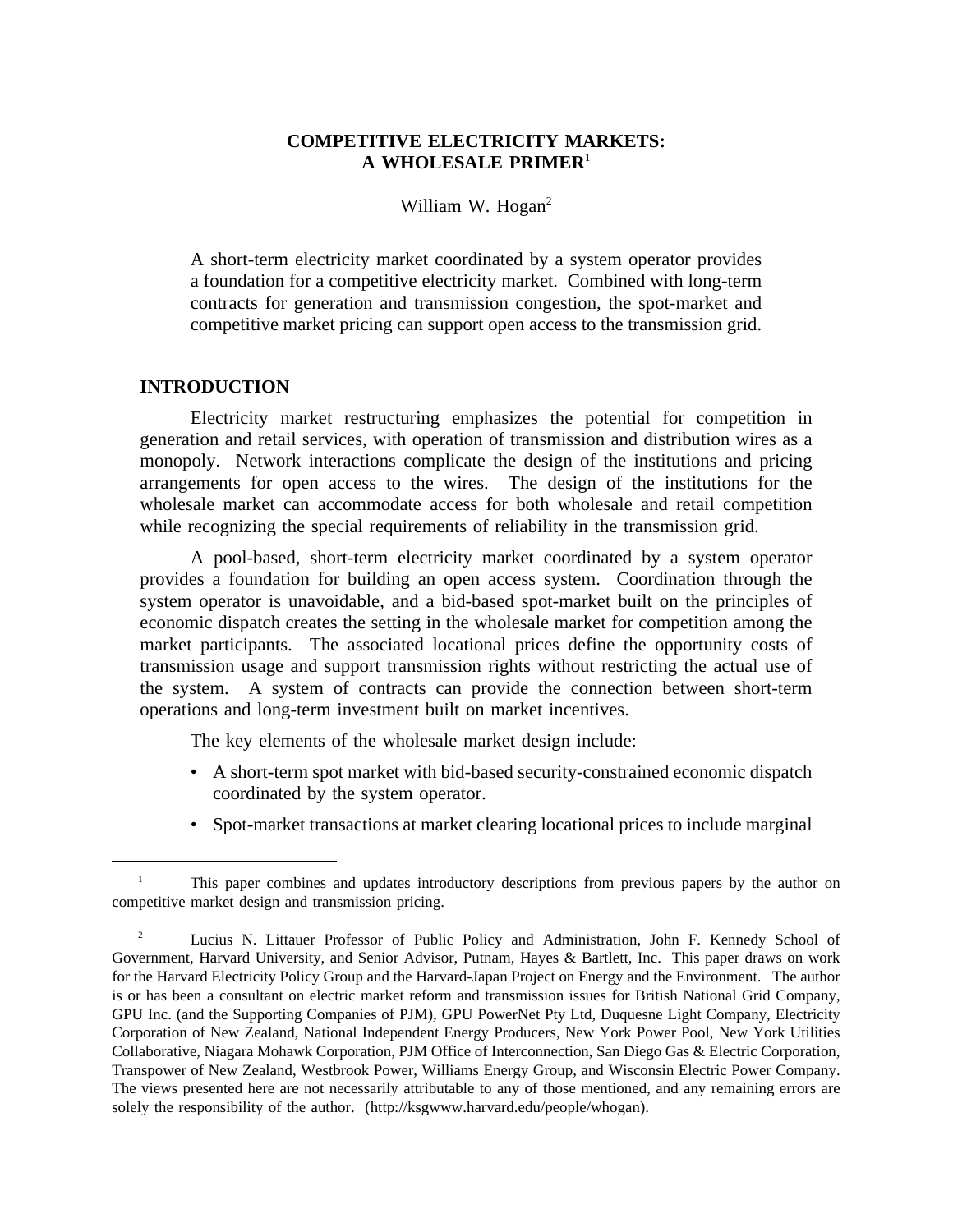losses and congestion.

- Bilateral transactions with short-term transmission usage charges equal to the difference in the locational prices at source and destination.
- A two settlement system using day-ahead bidding, pricing and contracts, with real-time balancing at the real-time market prices.
- Transmission congestion contracts to allocate the benefits of transmission rights.
- Network access charges to cover the embedded costs of the grid and other fixed charges.
- Usage charges for loads to recover other unbundled ancillary service costs.

A sketch of the details outlines the basic elements of the competitive market design that would support both wholesale and retail transactions.

## **ECONOMICS OF A COMPETITIVE ELECTRICITY MARKET**

A general framework that encompasses the essential economics of electricity markets provides a point of reference for evaluating market design elements. This framework for wholesale market provides the foundation for pricing and access, as well as extension to retail competition.

Restructuring of electricity markets typically emphasizes functional unbundling of the vertically integrated system. The usual separation into generation, transmission, and distribution is insufficient. In an electricity market, the transmission wires and the pool dispatch are distinct essential facilities. The special condi-



tions in the electricity system stand as barriers to an efficient, large-scale market in electricity. A pool-based market coordinated by a system operator helps overcome these barriers.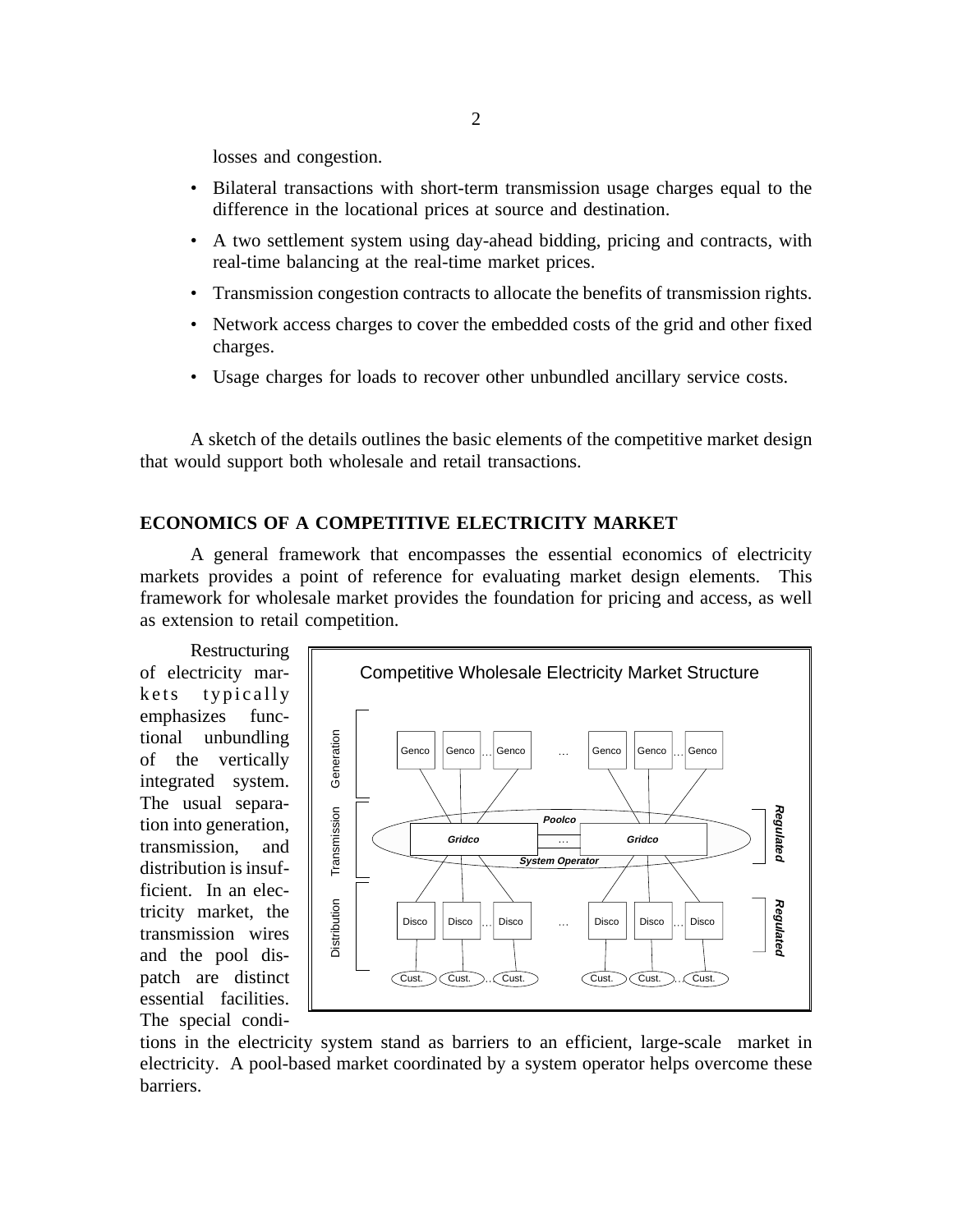Reliable operation is a central requirement and constraint for any electricity system. Given the strong and complex interactions in electric networks, current technology with a free-flowing transmission grid dictates the need for a system operator that coordinates use of the transmission system. Control of transmission usage means control of dispatch, which is the principal or only means of adjusting the use of the network. Hence, open access to the transmission grid means open access to the dispatch as well. There must be a system operator coordinating use of the transmission system. That this system operator should also be independent of the existing electric utilities and other market participants is attractive in its simplicity in achieving equal treatment of all market participants. The independent system operator provides an essential service, but does not be compete in the energy market. In the analysis of electricity markets, therefore, a key focus is the design of the interaction between transmission and dispatch, both procedures and pricing, to support a competitive market.

To provide an overview of the operation of an efficient, competitive wholesale electricity market, it is natural to distinguish between the short-run operations coordinated by the system operator and long-run decisions that include investment and contracting. Under the competitive market assumption, market participants are price takers and include the generators and eligible customers. For this discussion, distributors are included as customers in the wholesale market, operating at arm's length from generators. The system is much simpler in the very short run when it is possible to give meaningful definition to concepts such as opportunity cost. Once the short-run economics are established, the long-run requirements become more transparent. Close attention to the connection between short- and long-run decisions isolates the special features of the electricity market.

## **Short-Run Market.**

The short run is a long time on the electrical scale, but short on human scale  $-$  say, half an hour. The short-run market is relatively simple. In the short run, locational investment decisions have been made. Power plants, the transmission grid, and distribution lines are all in place. Customers and generators are connected and the work of buyers, sellers, brokers and other service entities is largely complete. The only decisions that remain are for delivery of power, which in the short-run is truly a commodity product.<sup>3</sup>

<sup>3</sup> On the electrical scale, much can happen in half an hour and the services provided by the system include many details of dynamic frequency control and emergency response to contingencies. Due to transaction costs, if nothing else, it would be inefficient to unbundle all of these services, and many are covered as average costs in the overhead of the system. How far unbundling should go is an empirical question. For example, real power should be identified and its marginal cost recognized, but should this extend to reactive power and voltage control as well? Or to spinning reserve required for emergency supplies? The costs associated with delivery of electric energy include many services. The direct fuel cost of generation is only one component. In analyses of energy pricing, there is no uniformity in the treatment of these other, ancillary services. The typical approach formulates an explicit model approximating the full electricity system, computing both a dispatch solution and associated prices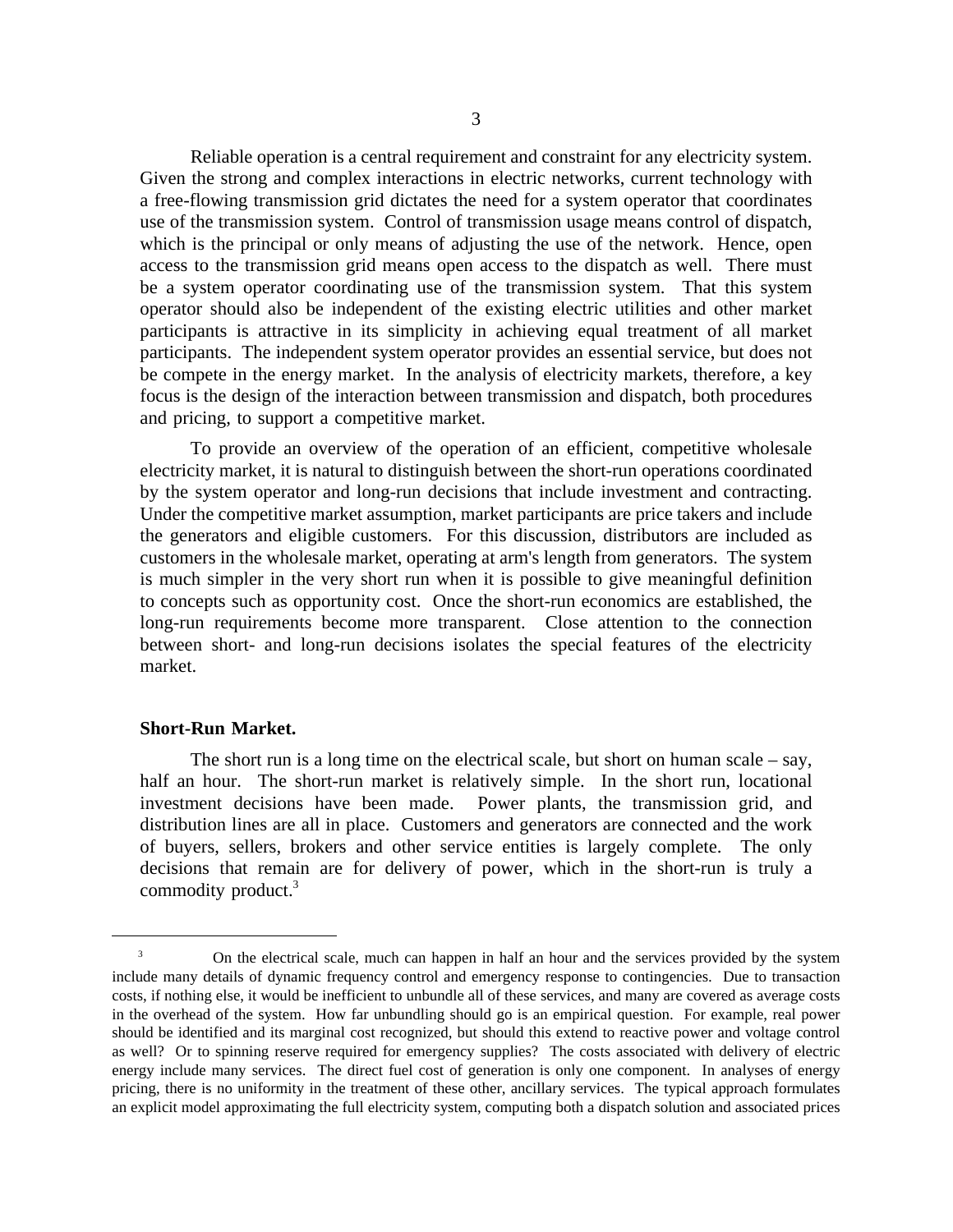Over the half hour, the market operates competitively to move real power from generators to customers. Generators have a marginal cost of generating real power from each plant, and customers have different quantities of demand depending on the price at that half hour. The collection of generator costs stacks up to define the generation "merit order," from least to most expensive. This merit order defines the short-run marginal-cost curve, which governs power supply. Similarly, customers have demands that are sensitive to price, and higher prices produce lower demands. Market participants using bilateral transactions provide schedules with any associated bids. Generators and customers do not act unilaterally; they provide information to the dispatcher to be used in a decision process that will determine which plants will run at any given half hour. Power pools provide the model for achieving the most efficient dispatch given the short-run marginal costs of power supply. Although dispatchable demand is not always included, there is nothing conceptually or technically difficult about this extension. The system operator controls operation of the system to achieve the efficient match of supply and demand based on the preferences of the participants as expressed in the bids.

This efficient be made compatible with the market outcome. The fundamental principle is that for the same load, the least-cost dispatch and the competitive-market dispatch are the same. The principal difference between the traditional power pool and the market solution is the price charged to the



customer. In the traditional power pool model, customers pay and generators receive average cost, at least on average. However, as shown in the figure marginal cost

for the explicit variables. Everything that is not explicit is treated as an ancillary service, for which the assumption must be that the services will be provided and charged for in some way other than through the explicit prices in the model. Given the complexity of the real electric system, such approximations or simplifications are found in every model, and there is always a boundary between the explicit variables modeled and the implicit variables that will be treated as separate ancillary services. Payment for the ancillary services may be through an average cost uplift applied to all loads. Development of a full description of the interactions with ancillary services is beyond the scope of the present discussion. For the sake of the present discussion, focus on real power and assume that further unbundling would go beyond the point of diminishing returns in the short-run market.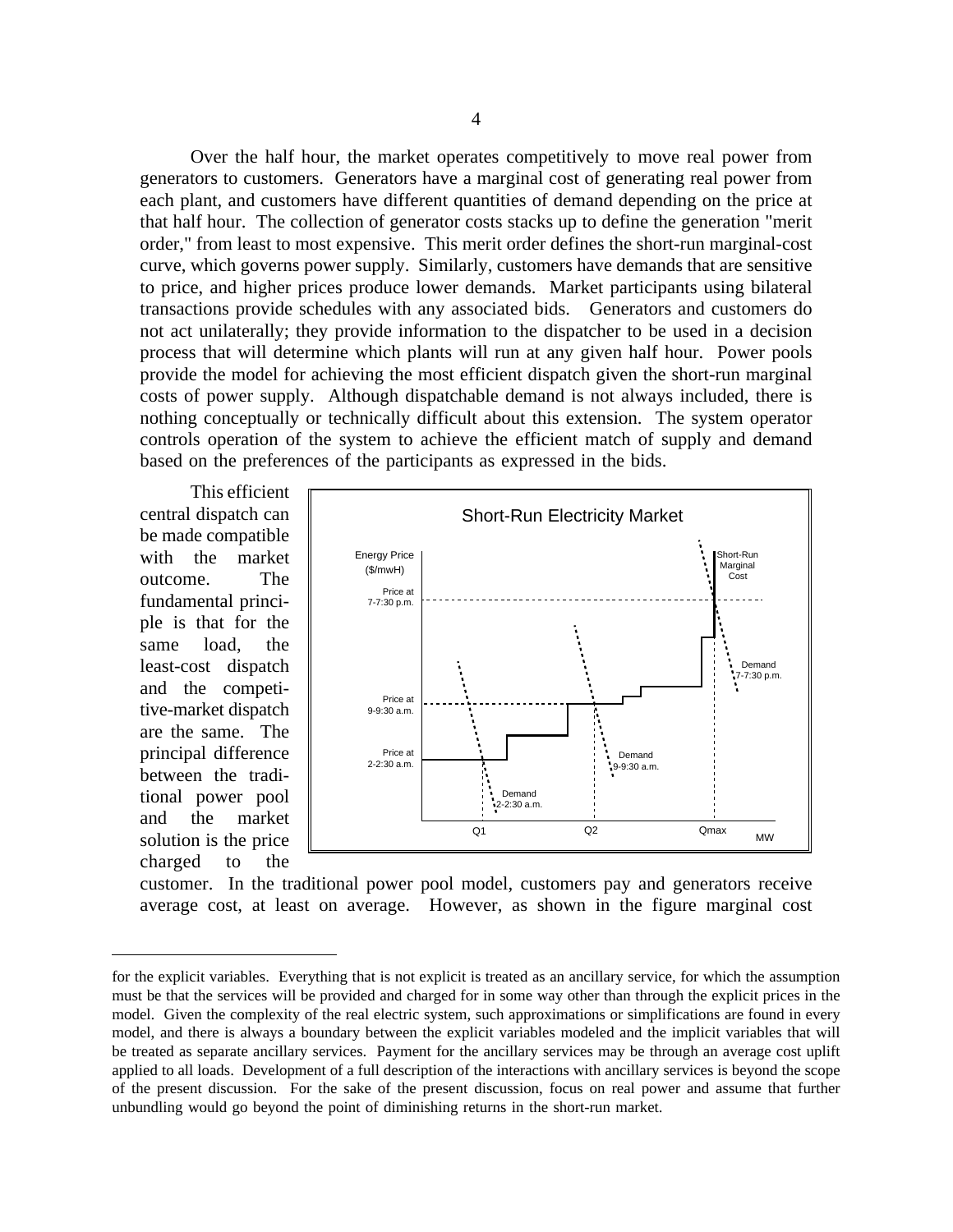implicitly determines the least-cost dispatch, and marginal cost is the standard determinant of competitive market pricing.

An important distinction between the traditional central dispatch and the decentralized market view is found in the source of the marginal-cost information for the generator supply curve. Typically, the cost data come from engineering estimates of the energy cost of generating power from a given plant at a given time. However, relying on these engineering estimates is problematic in the market model since the true opportunity costs may include other features, such as the different levels of maintenance, that would not be captured in the fuel cost. Replacement of the generator's engineering estimates (that report only incremental fuel cost) with the generator's market bids is the natural alternative. Each bid defines the minimum acceptable price that the generator would accept to run the plant in the given half hour. And these bids serve as the guide for the dispatch.

As long as the generator receives the market clearing price, and there are enough competitors so that each generator assumes that it will not be determining the marginal plant, then the optimal bid for each generator is the true marginal cost: To bid more would only lessen the chance of being dispatched, but not change the price received. To bid less would create the risk of running and being paid less than the cost of generation for that plant. Hence, with enough competitors and no collusion, the short-run central dispatch market model can elicit bids from buyers and sellers. The system operator can treat these bids as the supply and demand and determine the balance that maximizes benefits for producers and consumers at the market equilibrium price. Hence, in the short run electricity is a commodity, freely flowing into the transmission grid from selected generators and out of the grid to the willing customers. Every half hour, customers pay and generators receive the short-run marginal-cost price for the total quantity of energy supplied in that half hour. Everyone pays or receives the true opportunity cost in the short run. Payments follow in a simple settlement process.

## **Transmission Congestion.**

This overview of the short-run market model is by now familiar and found in operation in many countries. However, this introductory overview conceals a critical detail that would be relevant for transmission pricing. Not all power is generated and consumed at the same location. In reality, generating plants and customers are connected through a free-flowing grid of transmission and distribution lines.

In the short-run, transmission too is relatively simple. The grid has been built and everyone is connected with no more than certain engineering requirements to meet minimum technical standards. In this short-run world, transmission reduces to nothing more than putting power into one part of the grid and taking it out at another. Power flow is determined by physical laws, but a focus on the flows – whether on a fictional contract path or on more elaborate allocation methods – is a distraction. The simpler model of input somewhere and output somewhere else captures the necessary reality. In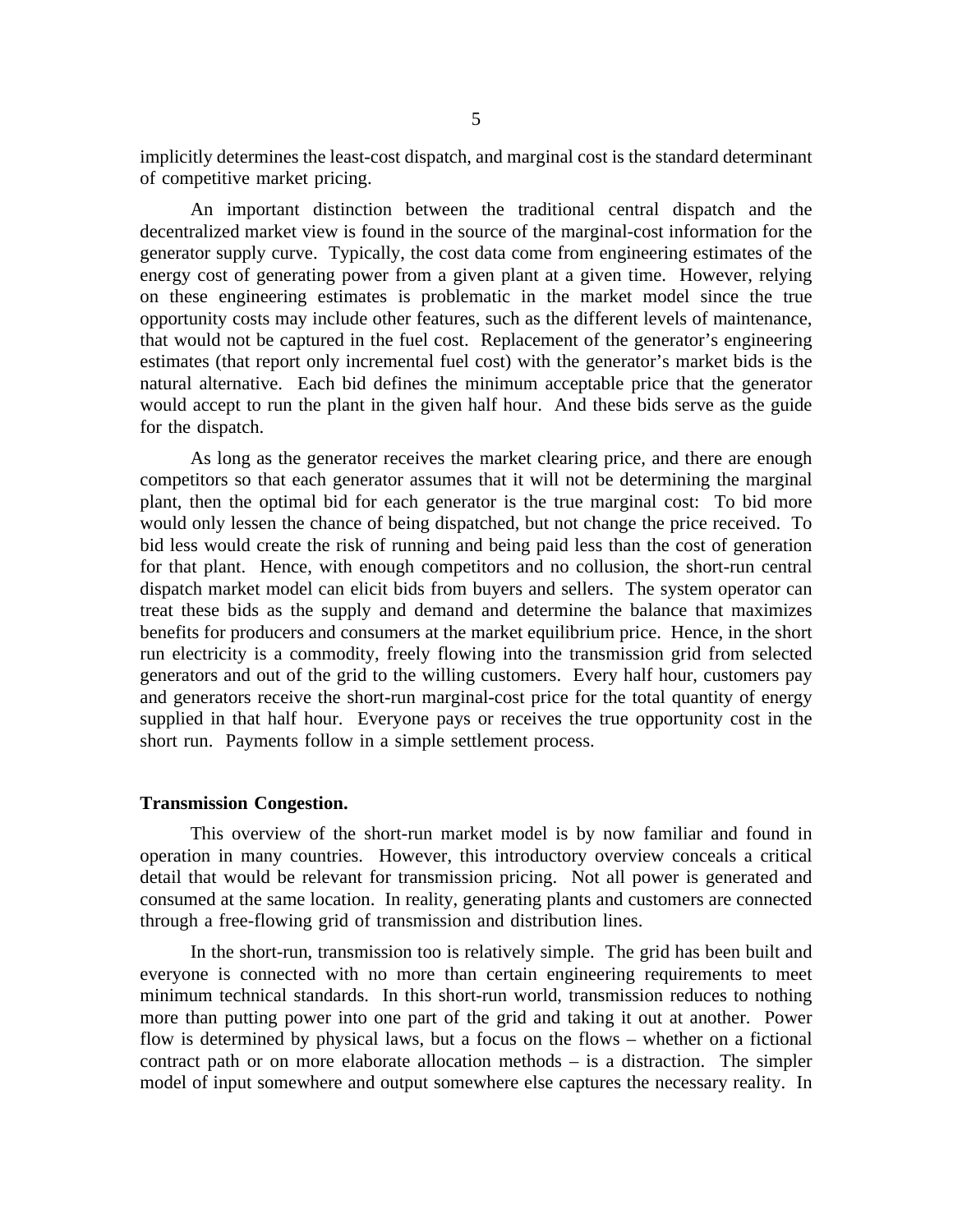this simple model, transmission complicates the short-run market through the introduction of losses and possible congestion costs.

Transmission of power over wires encounters resistance, and resistance creates losses. Hence the marginal cost of delivering power to different locations differs at least by the marginal effect on losses in the system. Incorporating these losses does not require a major change in the theory or practice of competitive market implementation. Economic dispatch would take account of losses, and the market equilibrium price could be adjusted accordingly. Technically this would yield different marginal costs and different prices, depending on location, but the basic market model and its operation in the short-run would be preserved.

Transmission congestion has a related effect. Limitations in the transmission grid in the short run may constrain long-distance movement of power and thereby impose a higher marginal cost in certain locations. In the simplest case, power will flow over the transmission line from the low cost to the high cost location. If this line has a limit, then in periods of high demand not all the power that could be generated in the low cost region could be used, and some of the cheap plants would be "constrained off." In this case, the demand would be met by higher cost plants that, absent the constraint, would not run, but due to transmission congestion would be then "constrained on." The marginal cost in the two locations differs because of transmission congestion. The marginal cost of power at the low cost location is no greater than the cost of the cheapest constrained-off plant at that location; otherwise the plant would run. Similarly, the marginal cost at the high cost location is no less than the cost of the most expensive constrained-on plant at that location; otherwise the plant would not be in use. The difference between these two costs, net of marginal losses, is the congestion rental.<sup>4</sup>

This congested-induced marginal-cost difference can be as large as the cost of the generation in the unconstrained case. If a cheap coal plant is constrained off and an oil plant, which costs more than twice as much to run, is constrained on, the difference in marginal costs by region is greater than the cost of energy at the coal plant. This result does not depend in any way on the use of a simple case with a single line and two locations. In a real network, the interactions are more complicated – with loop flow and multiple contingencies confronting thermal limits on lines or voltage limits on buses – but the result is the same. It is easy to construct examples where congestion in the transmission grid leads to marginal costs that differ by more than 100% across different locations.

If there is transmission congestion, therefore, the short-run market model and determination of marginal costs must include the effects of the constraints. This extension presents no difficulty in principle. The only impact is that the market now includes a set

<sup>&</sup>lt;sup>4</sup> Losses are not always negligible and could be treated explicitly. However, it would add nothing to the discussion here. At locations distant from the constrained off or constrained on plants, prices can vary even more as it may be necessary to increase the use of expensive plants and decrease the use of cheap plants in combinations that create opportunity costs greater than the cost of any single plant.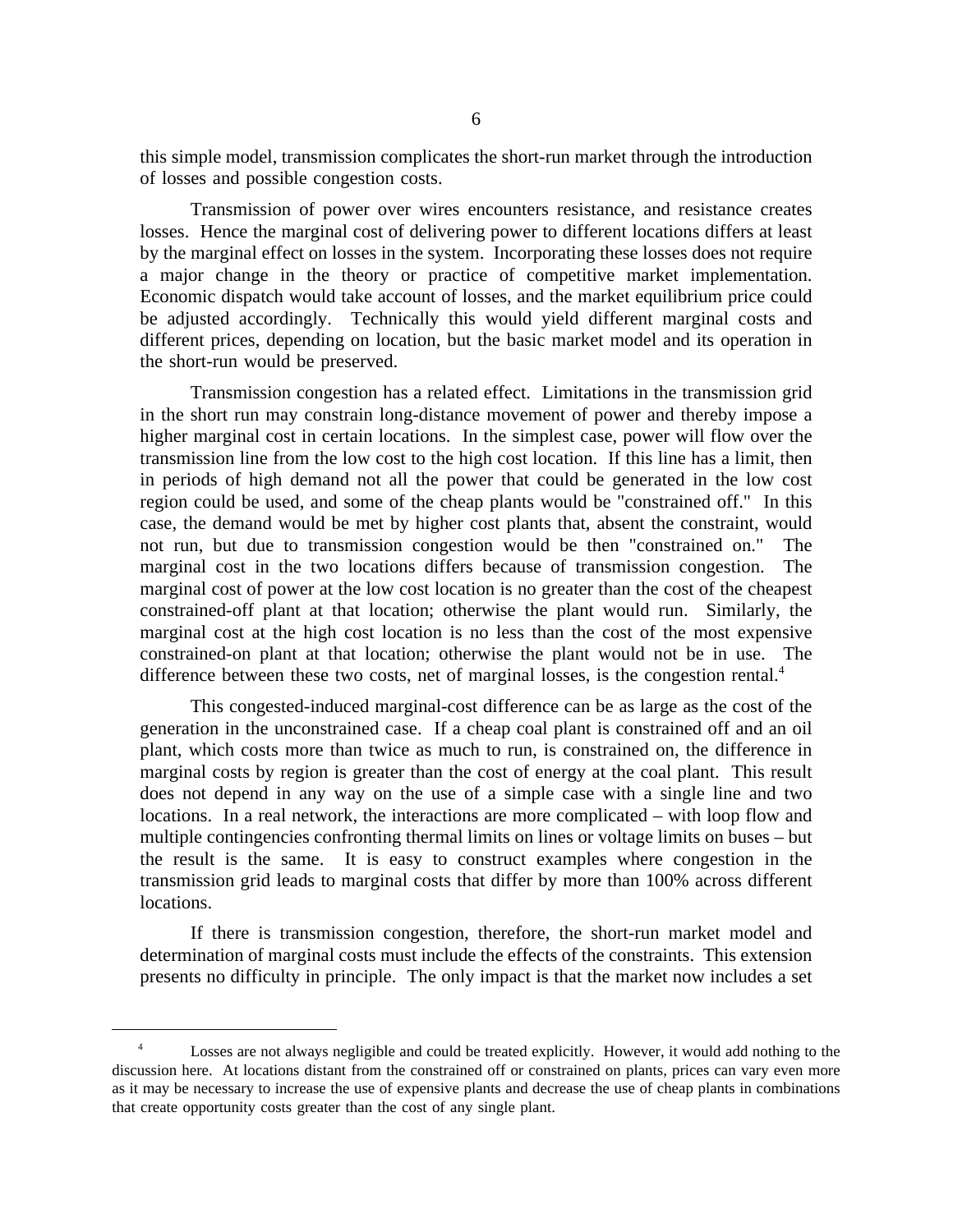of prices, one for each location. Economic dispatch would still be the least-cost equilibrium. Generators would still bid as before, with the bid understood to be the minimum acceptable price at their location. Customers would bid also, with dispatchable demand and the bid setting the maximum price that would be paid at the customer's location. The economic dispatch process would produce the corresponding prices at each location, incorporating the combined effect of generation, losses and congestion. In terms of their own supply and demand, everyone would see a single price, which is the locational marginal cost based price of power at their location. If a transmission price is necessary, the natural definition of transmission is supplying power at one location and using it at another. The corresponding transmission price would be the difference between the prices at the two locations.

This same framework lends itself easily to extensions including bilateral transactions. If market participants wish to schedule transmission between two locations, the opportunity cost of the transmission is just this transmission price of the difference between spot prices at the two locations. This short-run transmission usage pricing, therefore, is efficient and non-discriminatory. In addition, the same principles could apply in a multi-settlement framework, with day-ahead scheduling and real-time dispatch. These extensions could be important in practice, but would not fundamentally change the outline of the structure of electricity markets.

This short-run competitive market with bidding and centralized dispatch is consistent with economic dispatch. The locational prices define the true and full opportunity cost in the short run. Each generator and each customer sees a single price for the half hour, and the prices vary over half hours to reflect changing supply and demand conditions. All the complexities of the power supply grid and network interactions are subsumed under the economic dispatch and calculation of the locational prices. These are the only prices needed, and payments for short-term energy are the only payments operating in the short run, with administrative overhead covered by rents on losses or, if necessary, a small markup added to the cost of ancillary services and applied to all load. The system operator coordinates the dispatch and provides the information for settlement payments, with regulatory oversight to guarantee comparable service through open access to the pool run by the system operator through a bid-based economic dispatch.

With efficient pricing, users have the incentive to respond to the requirements of reliable operation. Absent such price incentives, the system operator would be required to restrict choice and limit the market, in order to give the system operator enough control to counteract the perverse incentives that would be created by prices that did not reflect the marginal costs of dispatch. A competitive market with choice and customer flexibility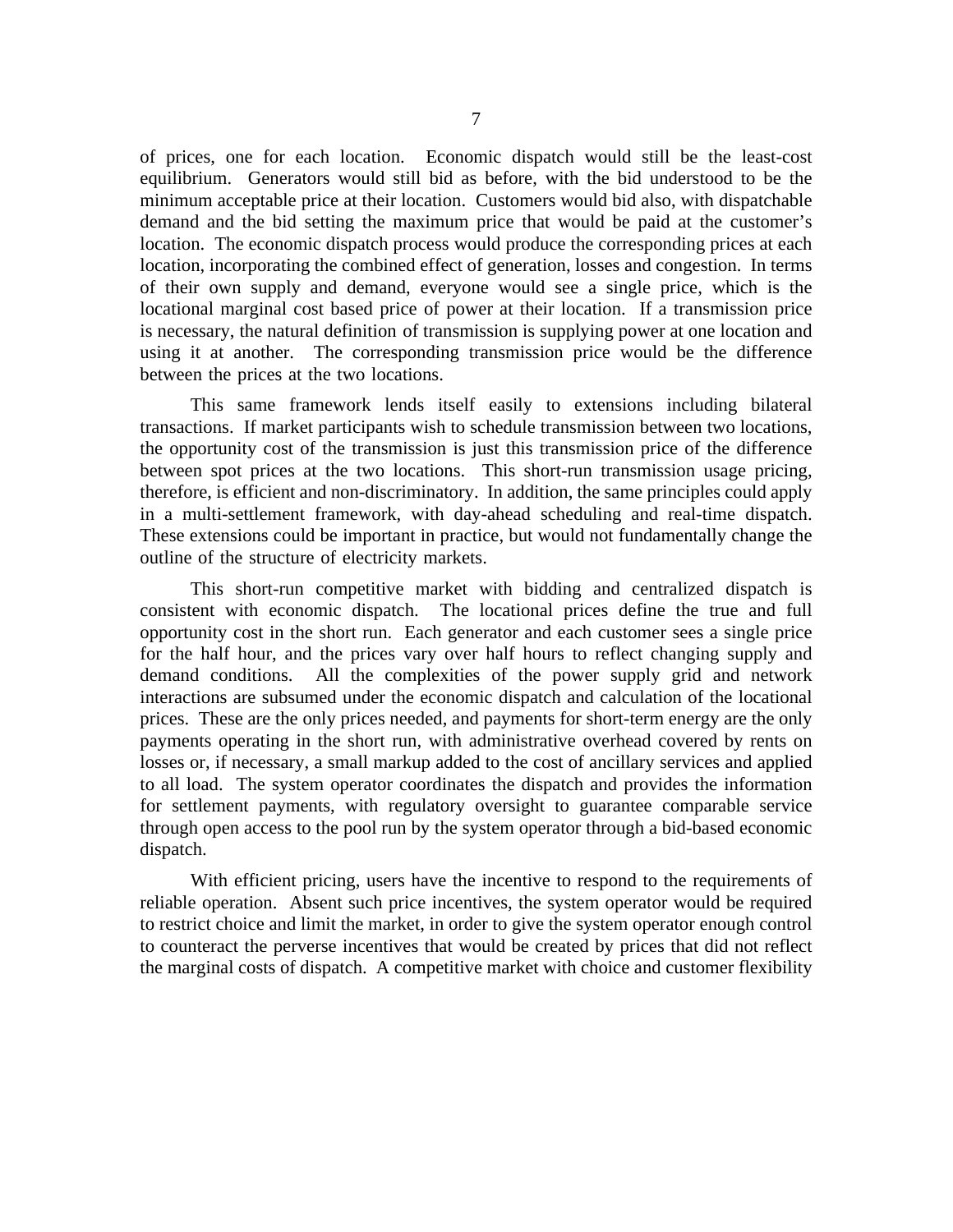depends on getting the usage pricing right.

## **Long-Run Market Contracts.**

With changing supply and demand conditions, generators and customers will see fluctuations in short-run prices. When demand is high, more expensive generation will be employed, raising the equilibrium market prices. When transmission constraints bind, congestion costs will change prices at different locations.

Even without transmission congestion constraints, the spot market price can be volatile. This volatility in prices presents its own risks for both generators and customers, and there will be a natural interest in long-term mechanisms to mitigate or share this risk. The choice in a market is for long-term contracts.

Traditionally, and in many other markets, the notion of a long-term contract carries with it the assumption that customers and generators can make an agreement to trade a certain amount of power at a certain price. The implicit assumption is that a specific generator will run to satisfy the demand of a specific customer. To the extent that the customer's needs change, the customer might sell the contract in a secondary market, and so too for the generator. Efficient operation of the secondary market would guarantee equilibrium and everyone would face the true opportunity cost at the margin.

However, this notion of specific performance stands at odds with the operation of the short-run market for electricity. To achieve an efficient economic dispatch in the short-run, the dispatcher must have freedom in responding to the bids to decide which plants run and which are idle, independent of the provisions of long-term contracts. And with the complex network interactions, it is impossible to identify which generator is serving which customer. All generation is providing power into the grid, and all customers are taking power out of the grid. It is not even in the interest of the generators or the customers to restrict their dispatch and forego the benefits of the most economic use of the available generation. The short-term dispatch decisions by the system operator are made independent of and without any recognition of any long-term contracts. In this way, electricity is not like other commodities.

This dictate of the physical laws governing power flow on the transmission grid does not preclude long-term contracts, but it does change the essential character of the contracts. Rather than controlling the dispatch and the short-run market, long-term contracts would focus on the problem of price volatility and provide a price hedge not by managing the flow of power but by managing the flow of money. The short-run prices provide the right incentives for generation and consumption, but create a need to hedge the price changes. Recognizing the operation of the short-run market, there is an economic equivalent of the long-run contract for power that does not require any specific plant to run for any specific customer.

Consider the case first of no transmission congestion. In this circumstance, except for the small effect of losses, it is possible to treat all production and consumption as at the same location. Here the natural arrangement is to contract for the deviation from the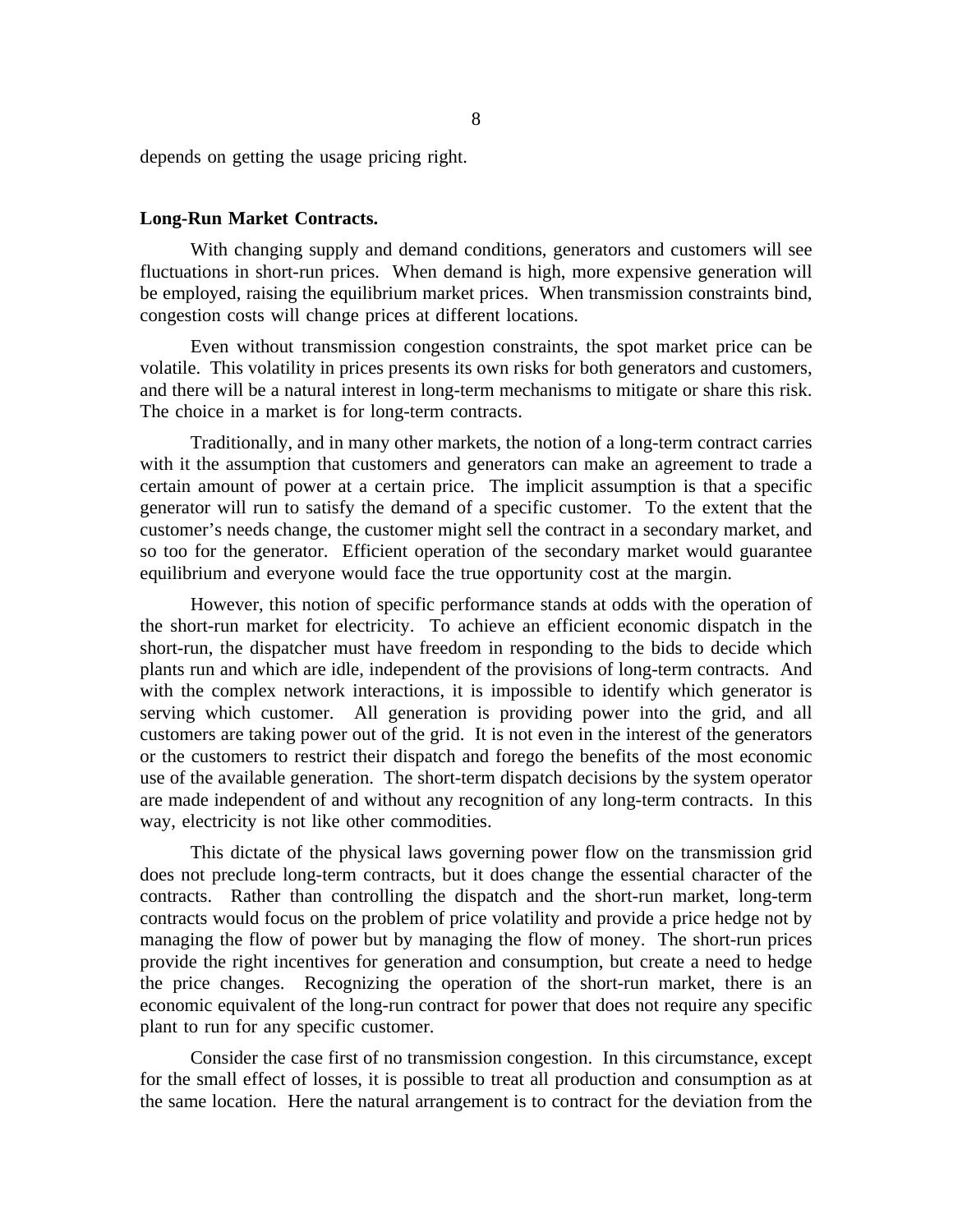equilibrium price in the market. A customer and a generator agree on an average price for a fixed quantity, say 100 MW at five cents. On the half hour, if the pool price is six cents, the customer buys power from the pool at six cents and the generators sells power for six cents. Under the contract, the generator owes the customer one cent for each of the 100 MW over the half hour. In the reverse case, with the pool price at three cents, the customer pays three cents to the system operator, which in turn pays three cents to the generator, but now the customer owes the generator two cents for each of the 100 MW over the half hour. Familiar in other commodity industries, this is known in the electricity market as a "contract for differences."

In effect, the generator and the customer have a long-term contract for 100 MW at five cents. The contract requires no direct interaction with system operator other than for the continuing short-run market transactions. But through the interaction with system operator, the situation is even better than with a long-run contract between a specific generator and a specific customer. For now if the customer demand is above or below 100 MW, there is a ready and an automatic secondary market, namely the pool, where extra power is purchased or sold at the pool price. Similarly for the generator, there is an automatic market for surplus power or backup supplies without the cost and problems of a large number of repeated short-run bilateral negotiations with other generators. And if the customer really consumes 100 MW, and the generator really produces the 100 MW, the economics guarantee that the average price is still five cents. Furthermore, with the contract fixed at 100 MW, rather than the amount actually produced or consumed, the long-run average price is guaranteed without disturbing any of the short-run incentives at the margin. Hence the long-run contract is compatible with the short-run market.

The price of the generation contract would depend on the agreed reference price and other terms and conditions. Generators and customers might agree on dead zones, different up-side and down-side price commitments, or anything else that could be negotiated in a free market to reflect the circumstances and risk preferences of the parties. Whether generators pay customers, or the reverse, depends on the terms. However, system operator need take no notice of the contracts, and have no knowledge of the terms. Such contracts for differences have become common in restructured electricity markets.

In the presence of transmission congestion, the generation contract is necessary but not sufficient to provide the necessary long-term price hedge. A bilateral arrangement between a customer and a generator can capture the effect of aggregate movements in the market, when the single market price is up or the single market price is down. However, transmission congestion can produce significant movements in price that are different depending on location. If the customer is located far from the generator, transmission congestion might confront the customer with a high locational price and leave the generator with a low locational price. Now the generator alone cannot provide the natural back-to-back hedge on fluctuations of the short-run market price. Something more is needed.

Transmission congestion in the short-run market raises another related and significant matter for the system operator. In the presence of congestion, revenues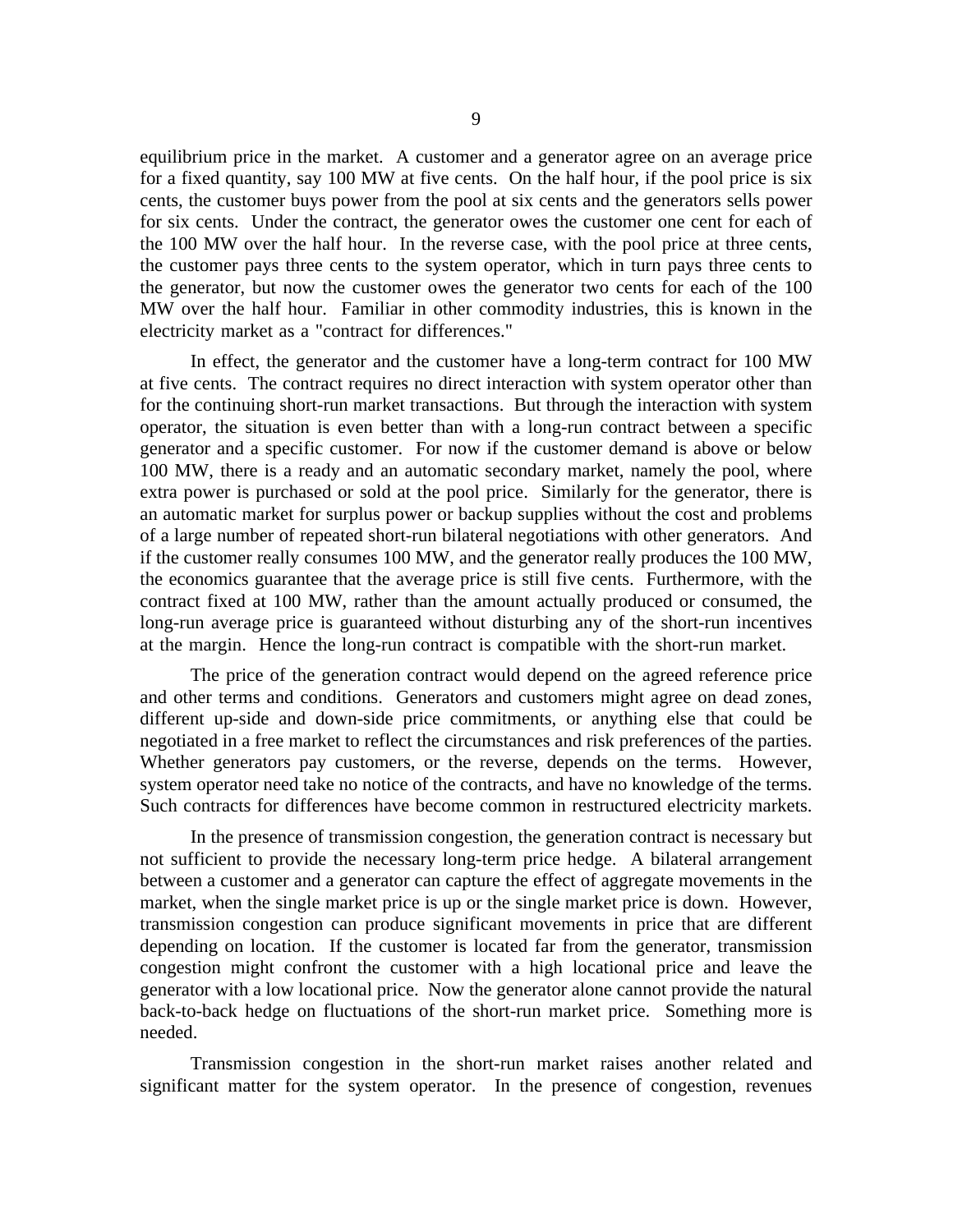collected from customers will substantially exceed the payments to generators. The difference is the congestion rent that accrues because of constraints in the transmission grid. At a minimum, this congestion rent revenue itself will be a highly volatile source of payment to the system operator. At worse, if the system operator keeps the congestion revenue, incentives arise to manipulate dispatch and prevent grid expansion in order to generate even greater congestion rentals. System operation is a natural monopoly and the operator could distort both dispatch and expansion. If the system operator retains the benefits from congestion rentals, this incentive would work contrary to the goal of an efficient, competitive electricity market.

A convenient solution for both problems – providing a price hedge against locational congestion differentials and removing the adverse incentive for the system operator – is to re-distribute the congestion revenue through a system of long-run transmission congestion contracts operating in parallel with the long-run generation contracts. Just as with generation, it is not possible to operate an efficient short-run market that includes transmission of specific power to specific customers. However, just as with generation, it is possible to arrange a transmission congestion contract that provides compensation for differences in prices, in this case for differences in the congestion costs between different locations across the network.

As illustrated transmission congestion contract defines a hedge for differences in locational prices. Everyone who uses the transmission system pays according to the spotmarket locational prices. For example, generation at A receives 5.15 cents. Load at B pays 7.25 cents, with the price including



marginal losses and congestion. Transmission between C and B would pay 2.25 cents. Included in this transmission charge would be a congestion payment of 1.95 cents. A transmission congestion contract between C and B would result in a payment of the 1.95 cents to the holder of the contract. Hence, if the participant actually transported the power, the transmission congestion contract would just balance the congestion charge for the quantity covered by the contract. And if the holder of the transmission congestion contract does not transport power, the result is the same as selling the transmission right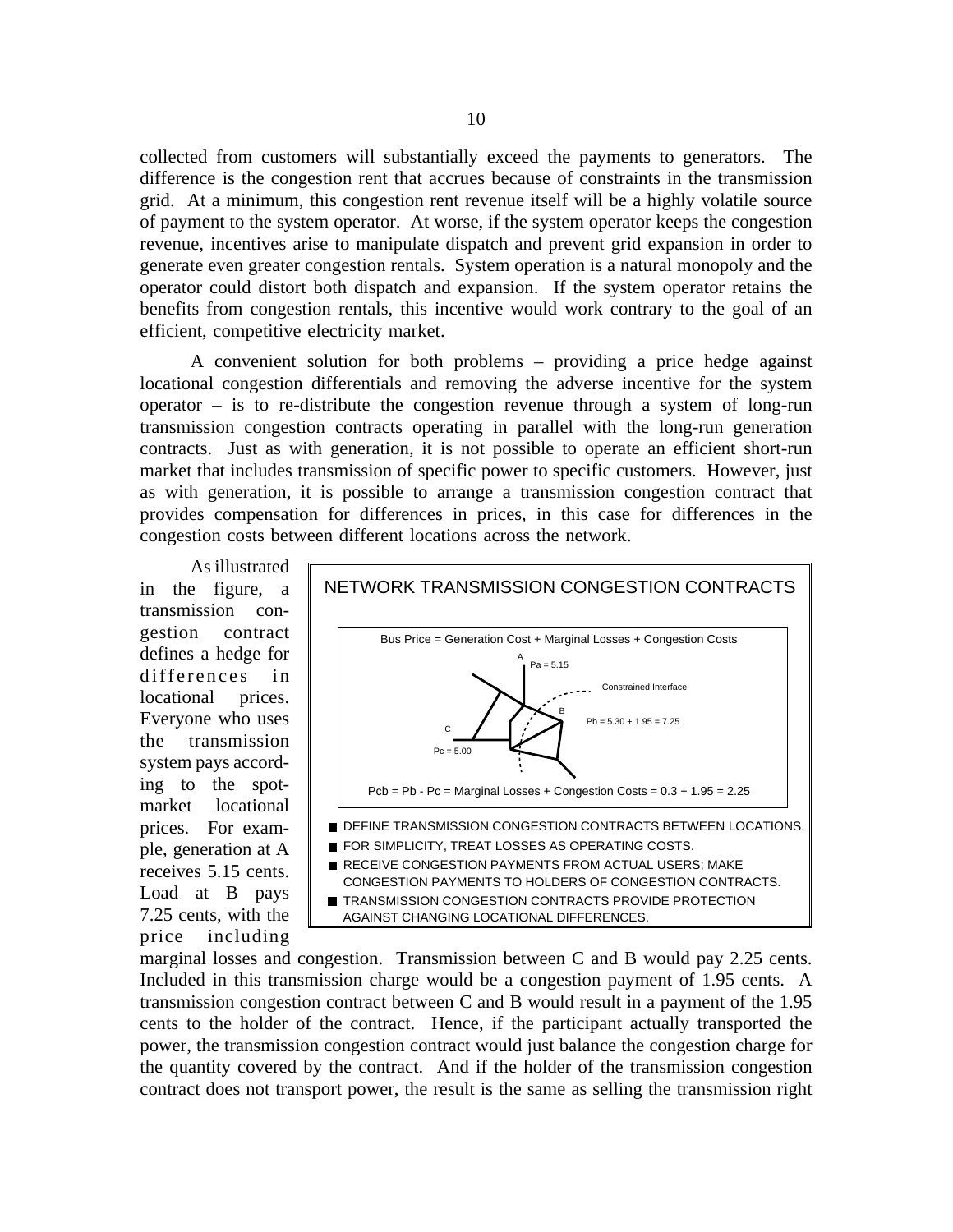to the actual user.

The transmission congestion contract for compensation would exist for a particular quantity between two locations. A generator at location C might obtain a transmission congestion contract for 100 MW between the generator's location and the customer at location B. The right provide by the contract would not be for specific movement of power but rather for payment of the congestion rental. Hence, ignoring losses, if a transmission constraint caused prices to rise to 6.95 cents at the customer's location, but remain at five cents at the generator's location, the 1.95 cents difference would be the congestion rental. The customer would pay the pool 6.95 cents for the power actually taken. The pool would in turn pay the generator five cents for the power supplied in the short-run market. As the holder of the transmission congestion contract, the generator would receive 1.95 cents for each of the 100 MW covered under the transmission congestion contract. The generation and the load would see the right incentives on the margin. The transmission congestion contract revenue would allow the generator to pay the difference under the generation contract so that the net cost to the customer is five cents as agreed in the bilateral power contract. Without the transmission congestion contract, the generator would have no revenue to compensate the customer for the difference in the prices at their two locations. The transmission congestion contract completes the package described as a "contract network."

Note that the transmission congestion contract is defined as a point-to-point comparison of locational prices. There is no reference to the individual transmission links or the path by which the power may move between two points. This is an important distinction that separates the transmission congestion contract from "link-based" rights that otherwise confront difficult anomalies and perverse incentives. For example, it is entirely possible to construct examples of valuable transmission links that have no net power flow, making them appear worthless for many definitions of link-based rights. But this condition would not impact the definition or the value of transmission congestion contracts.

The allocation of transmission congestion contracts among market participants could arise in many ways. For a market in transition during a restructuring process, the allocation might be intended to reflect explicit or implicit historical rights. For new transmission, there could be a negotiation process to select and award one of the many possible combinations of feasible contracts. In addition, some or all of the transmission congestion contracts for the grid could be defined and awarded through an open auction. The collective bids would define demand schedules for contracts. The concurrent auction would respect the transmission system constraints to assure simultaneous feasibility.

For example, the accompanying figure illustrates a hypothetical auction with two demand curves for transmission congestion contracts on a simple network with three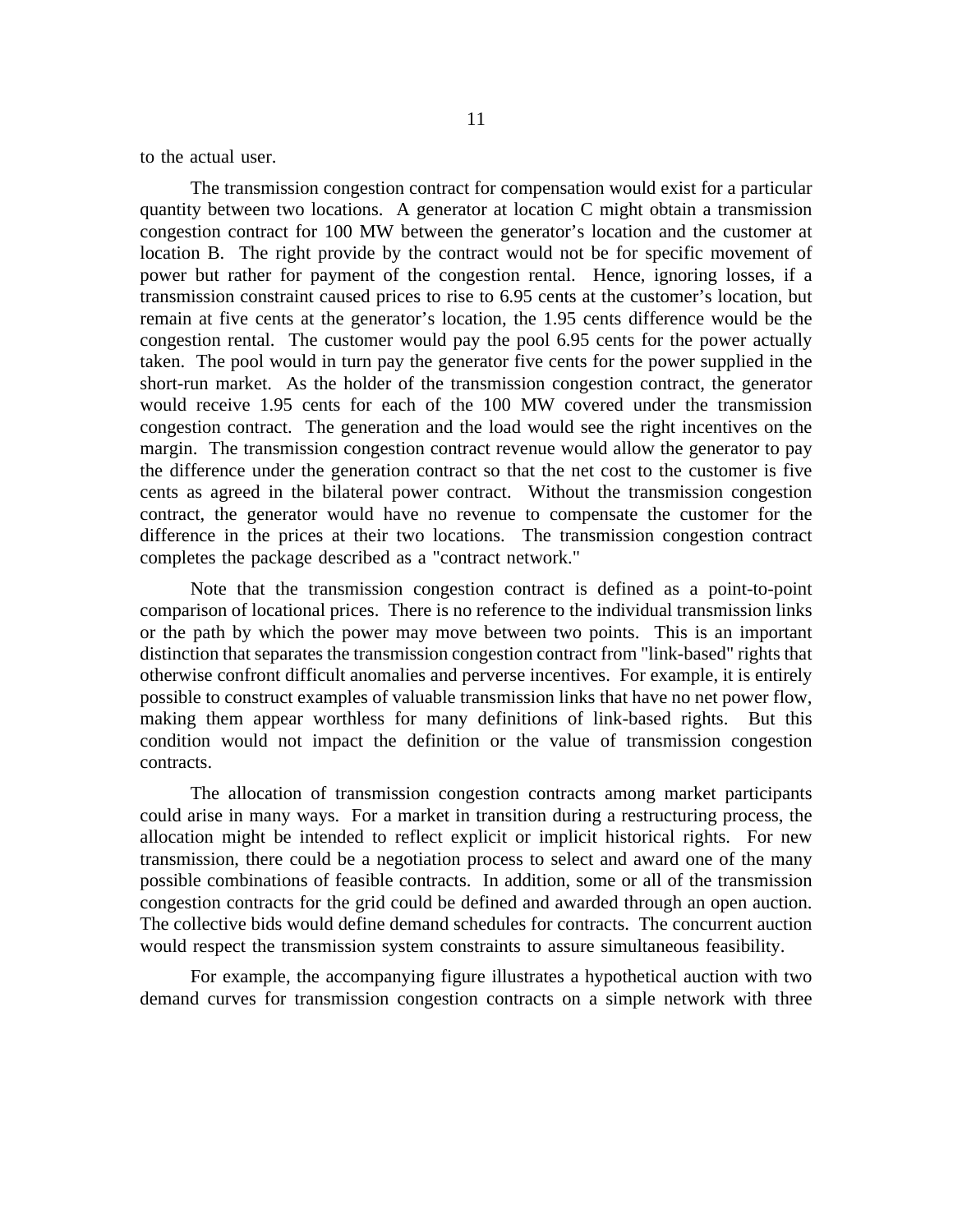locations. The optimal award that maximizes the benefit<sup>5</sup> of the contracts includes 480 MW from bus 1 to bus 3 and 840 MW from bus 2 to bus 3.

With spot market locational prices, the transmission congestion contracts provide price protection. Even with changing load patterns, the congestion revenues

Consider a typical dispatch with the transmission constraint binding. Suppose the solution is as in the accompanying figure, with a total load of 3000 MW at bus 3. The generation at bus 3 accounts for 2100 MW, with the balance of 900 MW coming from bus 1. The assumed market clearing prices at buses 1 and 3 are



collected by the system operator will be at least enough to cover the obligations for all the contracts.



2 cents and 2.6 cents, respectively. From these prices, and the knowledge that there is

<sup>&</sup>lt;sup>5</sup> The benefit is defined as the consumer welfare, the area under the demand curves. Note this is not the same as the value of the transmission congestion contracts at the market clearing price. The model is the simplified DC-Load model.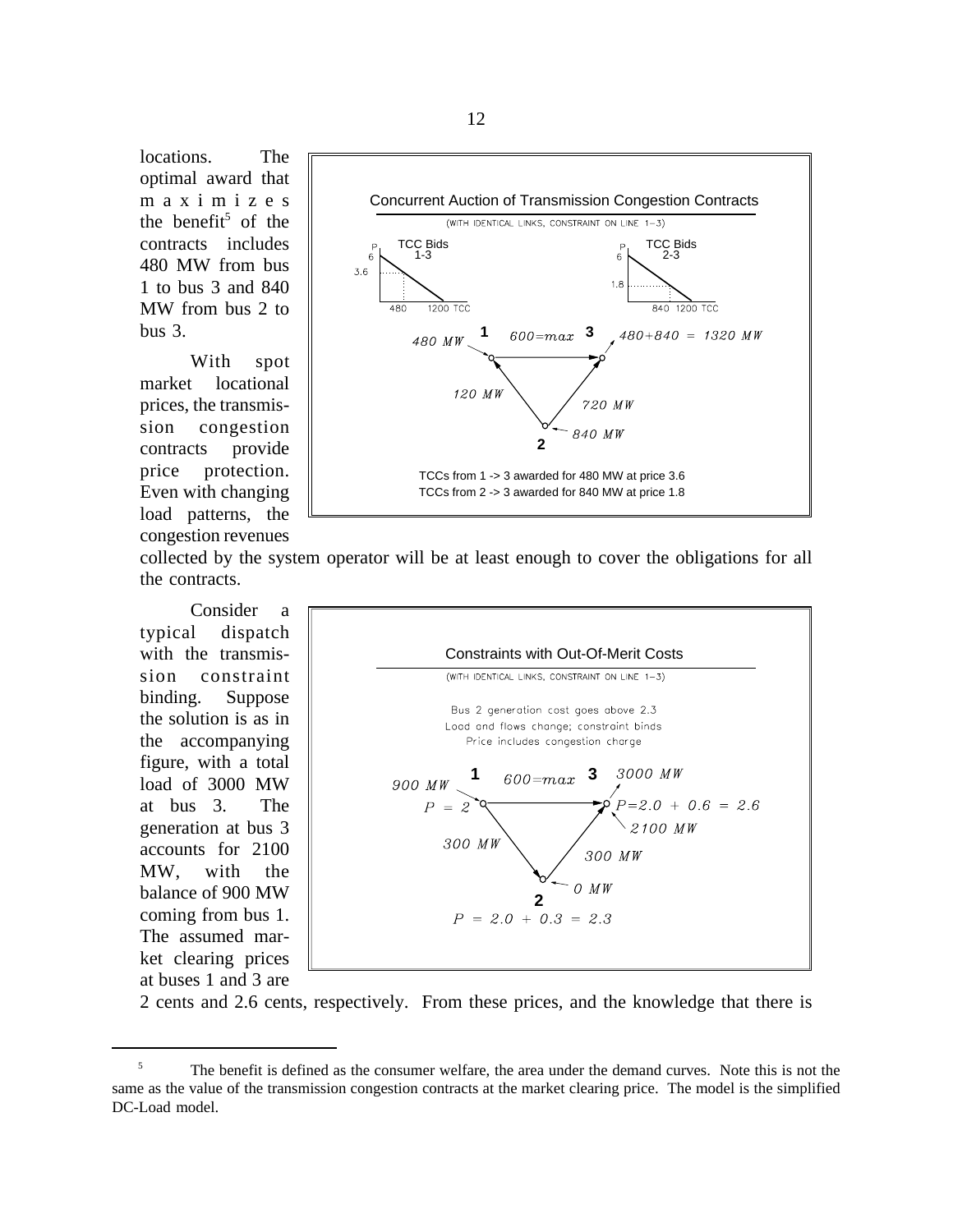only one binding transmission constraint, we can compute the implied equilibrium prices at all other buses.<sup>6</sup> In this case bus 2 has a price of 2.3 cents. Note that the market equilibrium for this dispatch is quite different from the pattern of flows envisioned in the allocation of the transmission congestion contracts. However, the different pattern of use, and the associated spot prices, present no difficulty for the system operator. As along as the allocation of the transmission congestion contracts defines a set of inputs and outputs that would be simultaneously feasible, then the revenue collected from the spot prices for congestion will be sufficient to compensate the holders of the contracts for the obligations at the same set of spot prices.7

The resulting calculation is illustrated in the accompanying table. The payment obligations for the inputs and outputs at the spot prices define a set of net payments for the actual loads. The payment obligations for the transmission congestion contracts equal the net revenues.

| <b>System Operator Revenues</b> |                   |     |             |  |  |  |
|---------------------------------|-------------------|-----|-------------|--|--|--|
|                                 | Price<br>Quantity |     | \$          |  |  |  |
| Bus 1                           | 900               | 2   | (\$1,800)   |  |  |  |
| Bus 2                           | 0                 | 2.3 | \$0         |  |  |  |
| Bus 3                           | 2100              | 2.6 | $(\$5,460)$ |  |  |  |
| Bus 3                           | $-3000$           | 2.6 | \$7,800     |  |  |  |
| <b>TCC 1-3</b>                  | 480               | 0.6 | (\$288)     |  |  |  |
| <b>TCC 2-3</b>                  | 840               | 0.3 | $(\$252)$   |  |  |  |
| Net Total                       |                   |     | \$0         |  |  |  |

In effect, the system operator collects the congestion rents from the users of the system and distributes these same rents to the holders of the transmission congestion contracts. In this case, with the simplified assumptions and the same binding constraint, the payments exactly balance. In general, excess congestion rents may remain after paying all obligations under the transmission congestion contracts. These excess rentals

<sup>6</sup> William W. Hogan E. Grant Read, and Brendon J. Ring, "Using Mathematical Programming for Electricity Spot Pricing," International Transactions in Operational Research, Vol. 3, No. 3/4, 1996, pp. 209-221.

<sup>7</sup> For a further discussion of power flows and spot pricing, see William W. Hogan, "Contract Networks for Electric Power Transmission," Journal of Regulatory Economics, Vol. 4, 1992, p. 214.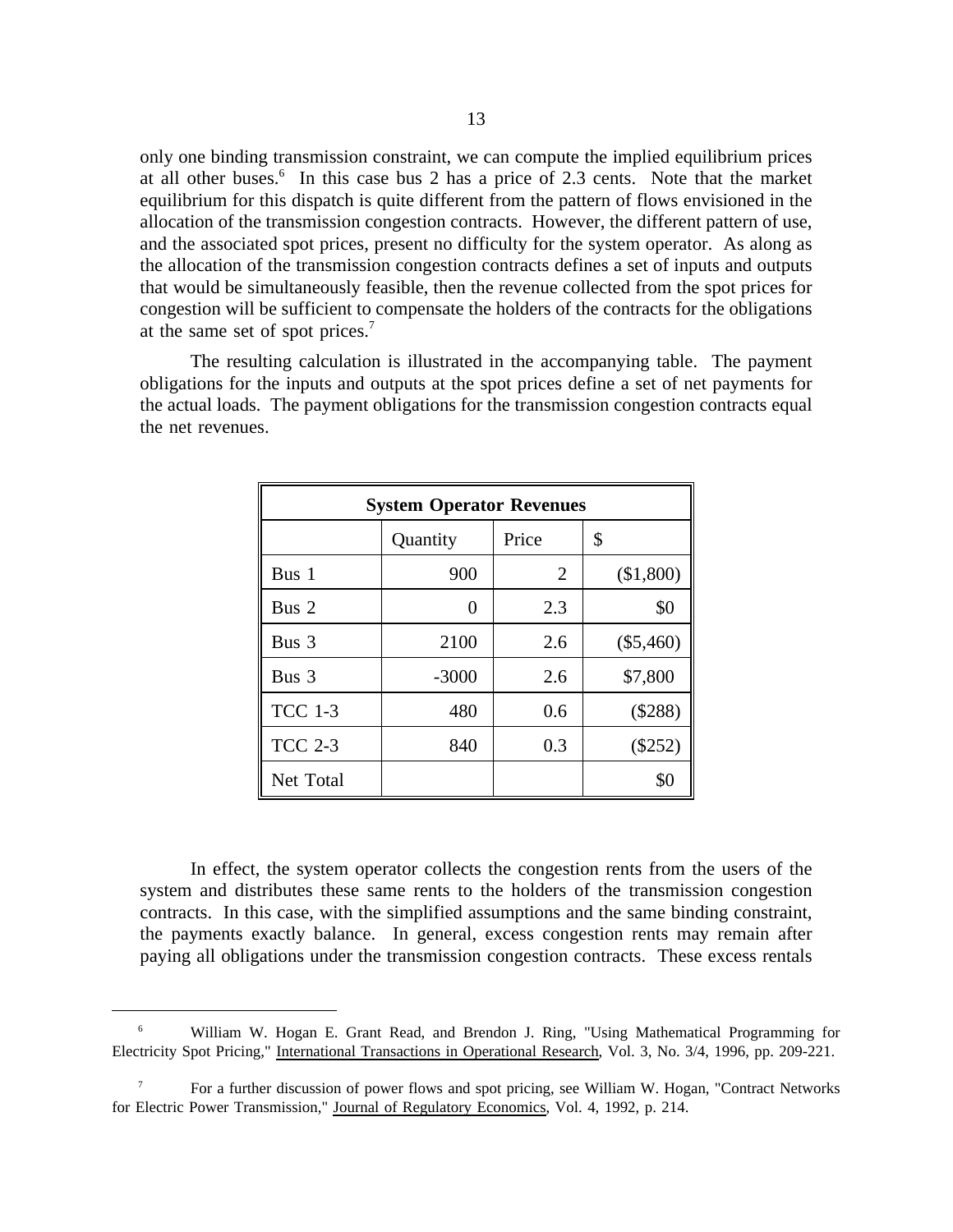should not remain with the system operator, but could be distributed according to some sharing formula to those paying the fixed costs of the existing grid or along with the payments under transmission congestion contracts.8 Many variants are possible, allowing great flexibility in developing and trading contracts. The contract network can allow great commercial flexibility while respecting the reality of the actual network in determining the locational prices.

When only the single generator and customer are involved, this sequence of exchanges under the two types of contracts may seem unnecessary. However, in a real network with many participants, the process would be far less obvious. There will be many possible transmission combinations between different locations. There is no single definition of transmission grid capacity, and it is only meaningful to ask if the configuration of allocated transmission flows is feasible. However, the net result would be the same. Short-run incentives at the margin follow the incentives of short-run opportunity costs, and long-run contracts operate to provide price hedges against specific quantities. The system operator coordinates the short-run market to provide economic dispatch. The system operator collects and pays according to the short-run marginal price at each location, and the system operator distributes the congestion rentals to the holders of transmission congestion contracts. Generators and customers make separate bilateral arrangements for generation contracts. Unlike with the generation contracts, the system operator's participation in coordinating administration of the transmission congestion contracts is necessary because of the network interactions, which make it impossible to link specific customers paying congestion costs with specific customer receiving congestion compensation. If a simple feasibility test is imposed on the transmission congestion contracts awarded to customers, the aggregate congestion payments received by the system operator will fund the congestion payment obligations under the transmission congestion contracts. Still, the congestion prices paid and received will be highly variable and load dependent. Only the system operator will have the necessary information to determine these changing prices, but the information will be readily available embedded in the spot market locational prices. The transmission congestion contracts define payment obligations that guarantee protection from changes in the congestion rentals.

## **Equivalent Transmission Interpretations.**

The transmission congestion contract can be recognized as equivalent to an advantageous form of point-to-point "physical" transmission right. Were it possible to define usage of the transmission system in terms of physical rights, it would be desirable that these rights have two features.

First, they could not be withheld from the market to prevent others from using the

The allocation of excess congestion rentals is part of the specification of the transmission congestion contracts. Although important in practice, it would have little impact on the present analysis.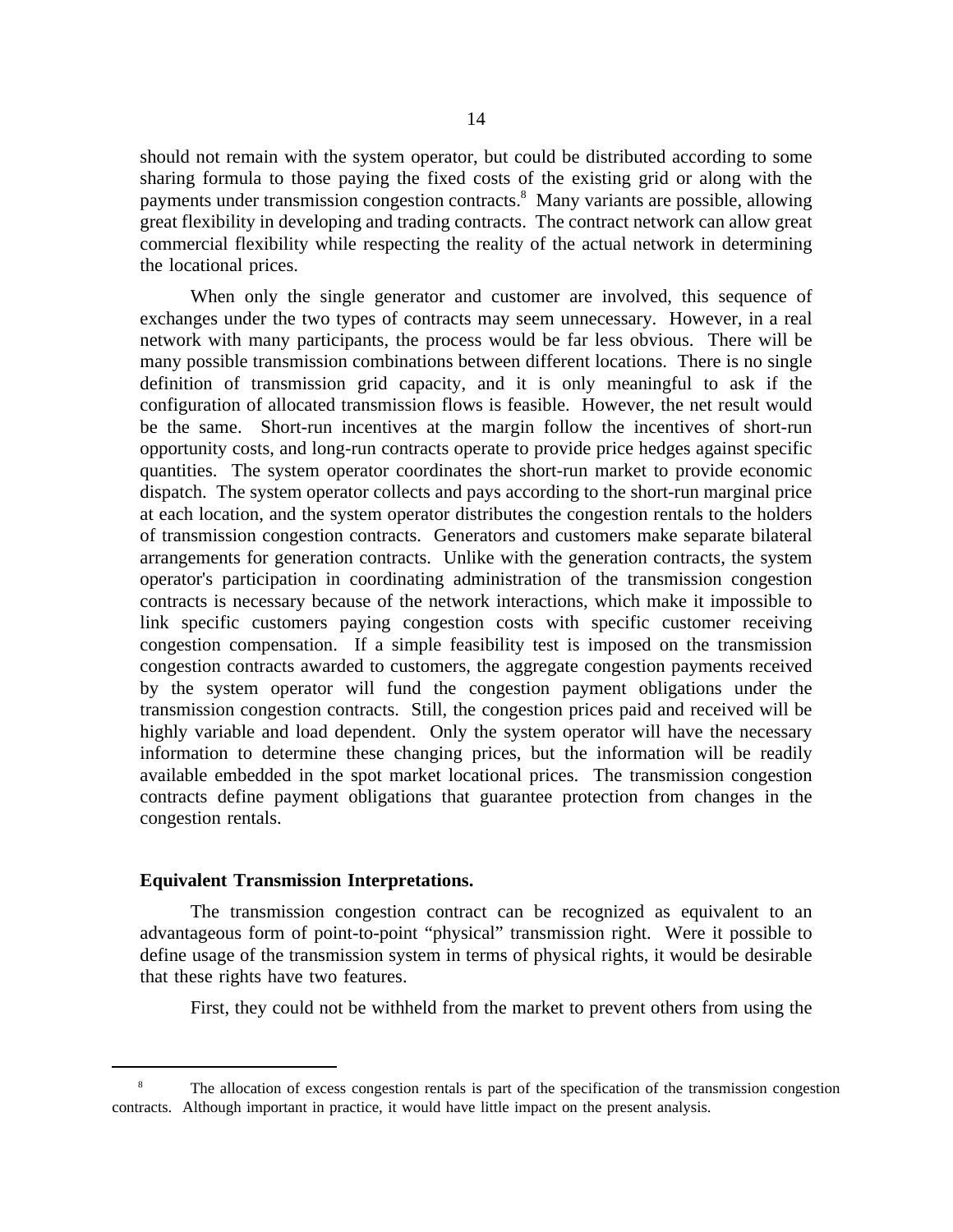transmission grid. Second, they would be perfectly tradable in a secondary market that would support full reconfiguration of the patterns of network use, at no transaction cost. This is impossible with any known system of physical transmission rights that parcel up the transmission grid. However, in a competitive



electricity market with a bid-based economic dispatch, transmission congestion contracts are equivalent to just such perfectly tradable transmission rights.

With a competitive market and tradable physical transmission capacity reservations, any use of the system not matched by a reservation would be settled at opportunity cost prices determined by the final dispatch or actual use of the system. Trading of physical transmission capacity reservations must be coordinated through the system operator. Under competitive conditions, the price that would be paid for transmission capacity would be the opportunity cost, which is the same as the difference in the locational prices. If there were no transaction costs, therefore, this physical perspective would be indistinguishable from the financial perspective of transmission congestion contracts based on the same opportunity cost.

The physical perspective may be more intuitive. The financial perspective with transmission congestion contracts as perfectly tradeable rights is easier to implement and has lower transaction costs.

Hence, we can describe transmission congestion contracts either as financial contracts for congestion rents or as perfectly tradable point-to-point physical transmission rights. If the capacity for transmission congestion contracts has been fully allocated, then the system operator will be simply a conduit for the distribution of the congestion rentals. The operator would have no incentive to increase congestion rentals: any increase in congestion payments would flow only to the holders of the transmission congestion contracts. The problem of supervising the dispatch monopoly would be greatly reduced. And through a combination of generation contracts and transmission congestion contracts, participants in the electricity market can arrange price hedges that could provide the economic equivalent of a long-term contract for specific power delivered to a specific customer.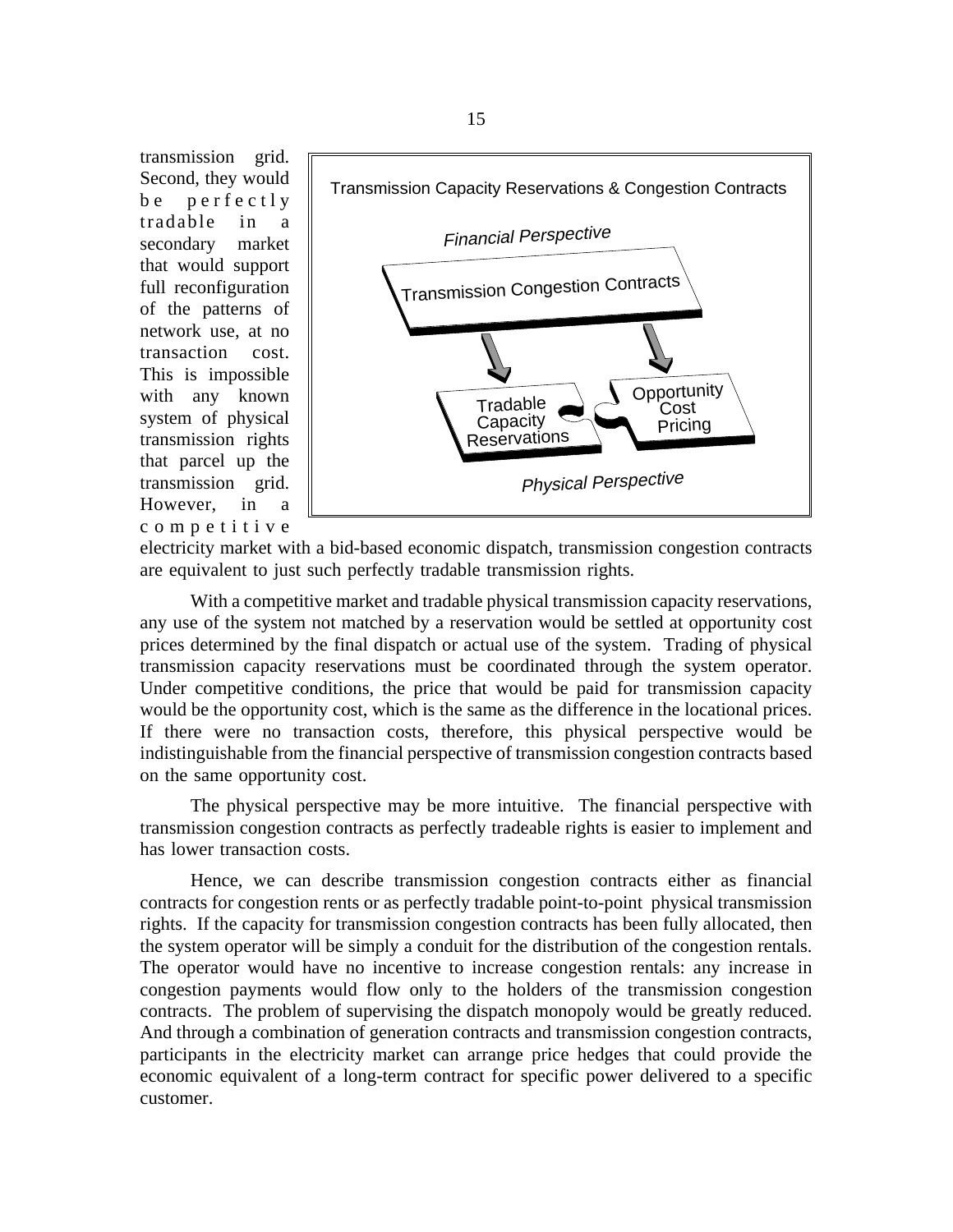Further to the application of these ideas, locational marginal cost pricing lends itself to a natural decomposition. For example, even with loops in a network, market information could be transformed easily into a hub-and-spoke framework with locational price differences on a spoke defining the cost of moving to



and from the local hub, and then between hubs. This would simplify without distorting the locational prices. As shown in the figure, a contract network could develop that would be different from the real network, without affecting the meaning or interpretation of the locational prices.

With market hubs, the participants would see the simplification of having a few locations that capture most of the price differences of longdistance transmission. Contracts could develop relative to the hubs. The rest of the sometimes important difference in locational prices would appear in the cost of moving



power to and from the local hub. Commercial connections in the network could follow a configuration convenient for contracting and trading. The separation of physical and financial flows would allow this flexibility.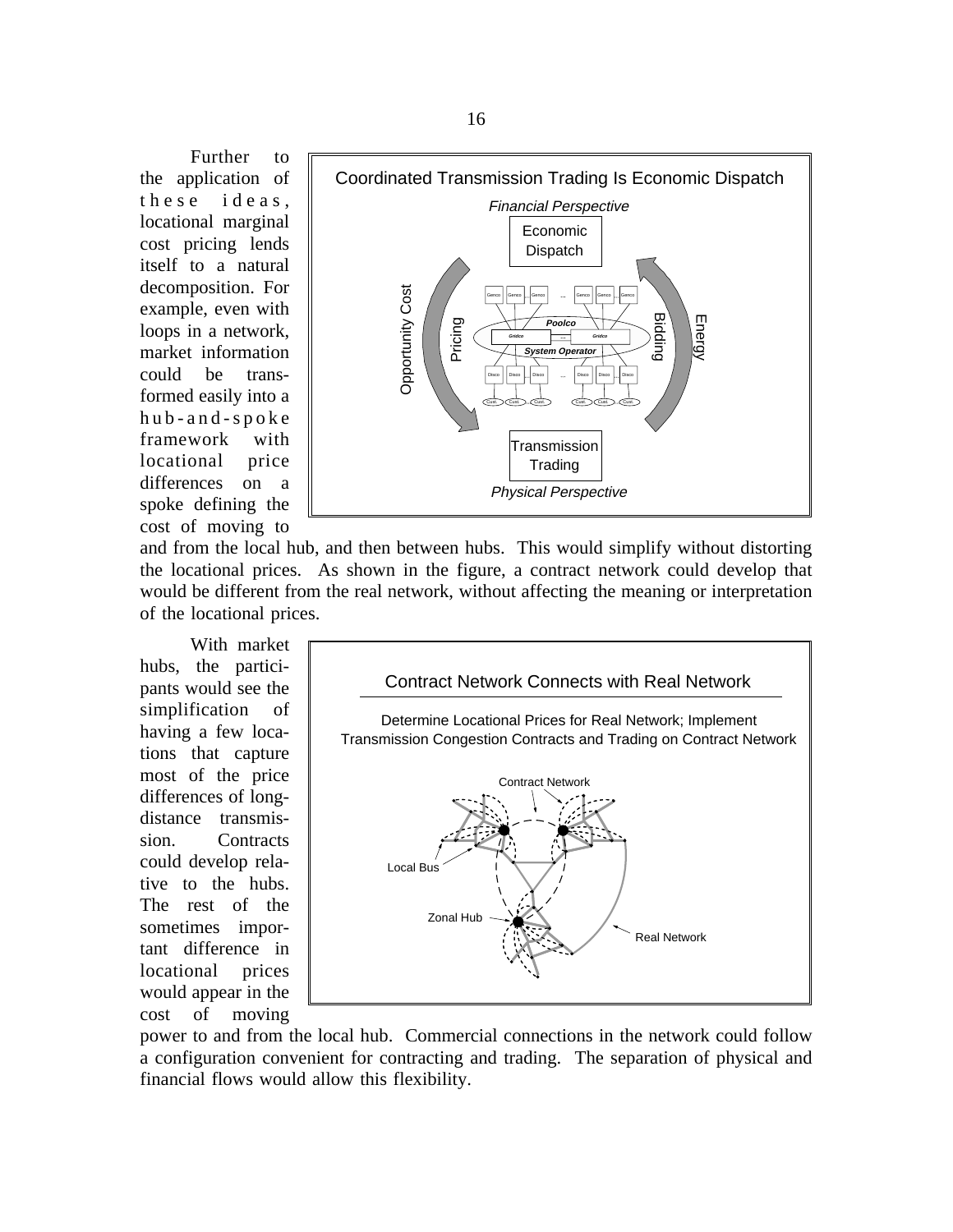Creation or elimination of hubs would require no intervention by regulators or the system operator. New hubs could arise as the market requires, or disappear when not important. A hub is simply a special node within a zone. The system operator still would work with the locational prices, but the market would decide on the degree of simplification needed. However, everyone would still be responsible for the opportunity cost of moving power to and from the local hub. There would be locational prices and this would avoid the substantial incentive problems of averaging prices. The hub-andspoke approach appears to give most of the benefits attributed to zones without the costs, and it implies that the system operator works within a locational pricing framework.

A version of this hub-and-spoke system appeared in the market launched in the Pennsylvania-New jersey-Maryland (PJM) system in April 1998. Although the market participants could create hubs without the participation of the system operator, there was a popular request that the system operator identify and post hub prices. In order to reduce the price volatility that might be present in selecting a single location as a hub, the system operator responded to the request to create hubs consisting of a fixed-weight average of a number of underlying locations. Hence, purchases and sales at the hub are equivalent to a portfolio of purchases and sales at the underlying locations, with the portfolio composition in terms of the fixed weights. Likewise, transmission between any location and the hub is the equivalent of transmission between the given location and the portfolio of locations that make up the hub. This system is working now.

## **Scheduling and Balancing.**

Implementation of the short-run dispatch market could take many forms. In principle, the coordinated dispatch might be left to only the final hour, with all other commitments and trades developed through decentralized transactions, notifying the system operator of the schedules only in time to complete the final balancing. At the other extreme, with long lead times for changing the configuration of generation or the patterns of loads, it might be preferred to include unit commitment decisions over weeks or even longer periods.

In practice, most countries or regions adopt or recommended a procedure that falls somewhere in between these alternatives. A two-settlement system with day-ahead bids is especially attractive in providing greater opportunity for participation by flexible demand without requiring real-time dispatch capabilities. The system operator accepts bids and nominations for scheduled dispatch, say for a day ahead, and determines an appropriate market clearing equilibrium and associated payment settlements. This schedule then defines a set of commitments for delivering and taking power in the shortrun dispatch. In the event, the actual dispatch will differ from the scheduled commitments, and appropriate balancing settlements would be arranged.

These connected scheduling and balancing settlements present no major difficulties, but there are a few points that need clarification to maintain consistent payments and incentives. The basic schematic appears in the accompanying figure. Participants in the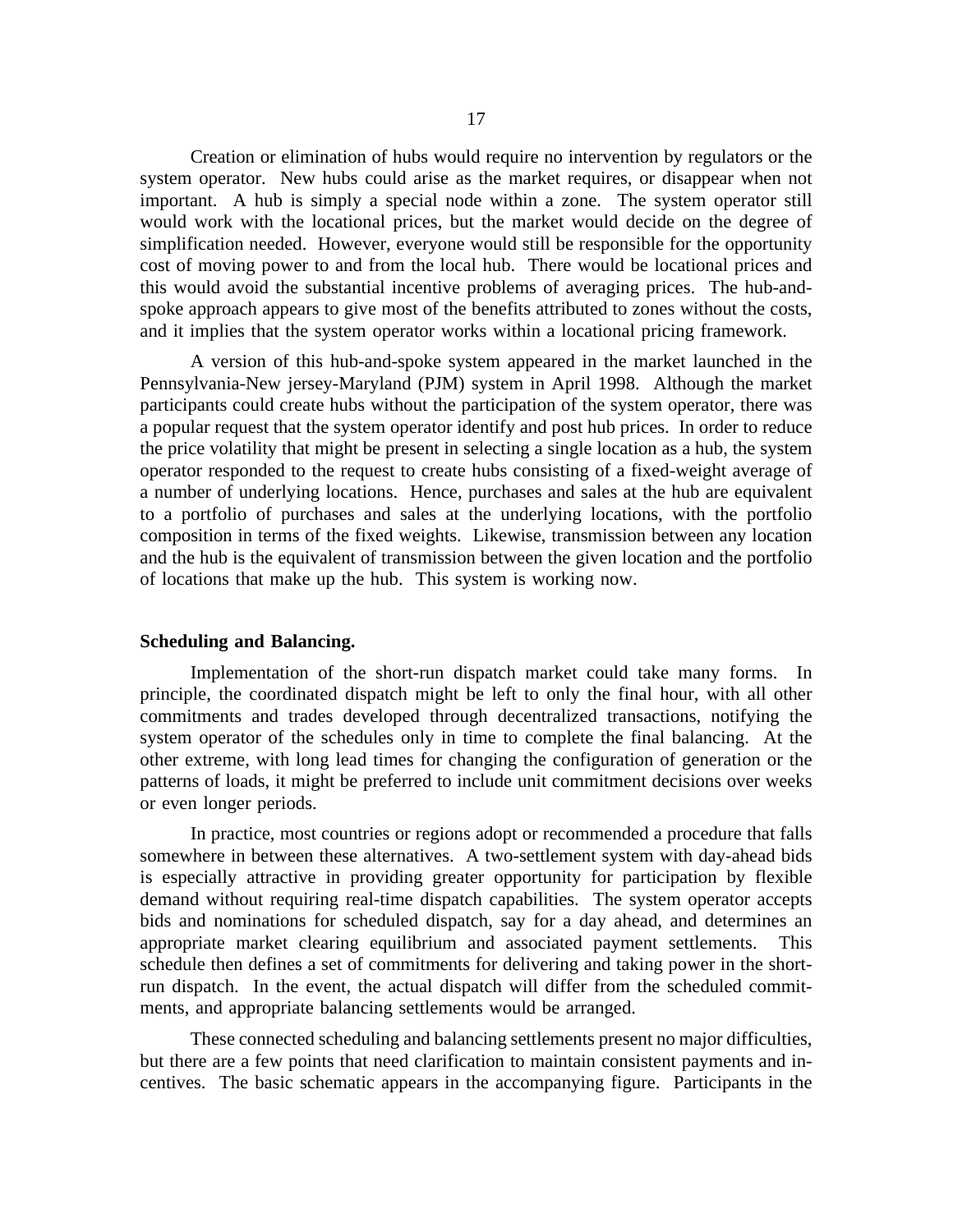market submit scheduling bids for the day ahead for both supply and demand. These bids may include start up costs, ramping rates and any of range of plant and load characteristics. The system operator utilizes all this information to define a least-cost dispatch over the day that matches scheduled load and



generation. The results is a set of market clearing prices (P) and quantities (Q) that define the schedule. In addition, the system operator arranges for any necessary reliability commitments, such as for spinning and standby reserves to meet any expected deviations in load from the day ahead schedules.

The equilibrium prices and quantities differ by location and represent immediate firm commitments. Based on these commitments, payments would be made through a settlements process. Conceptually these settlements could occur the minute the schedule is determined; in practice, the settlements would occur



after the fact. However, to preserve the consistency of the incentives and payments, the settlements must be based on the scheduling prices and quantities. These settlements will include payments under long-term transmission congestion contracts shown by the symbol "T" in the schematic. Holders of transmission congestion contracts would receive or pay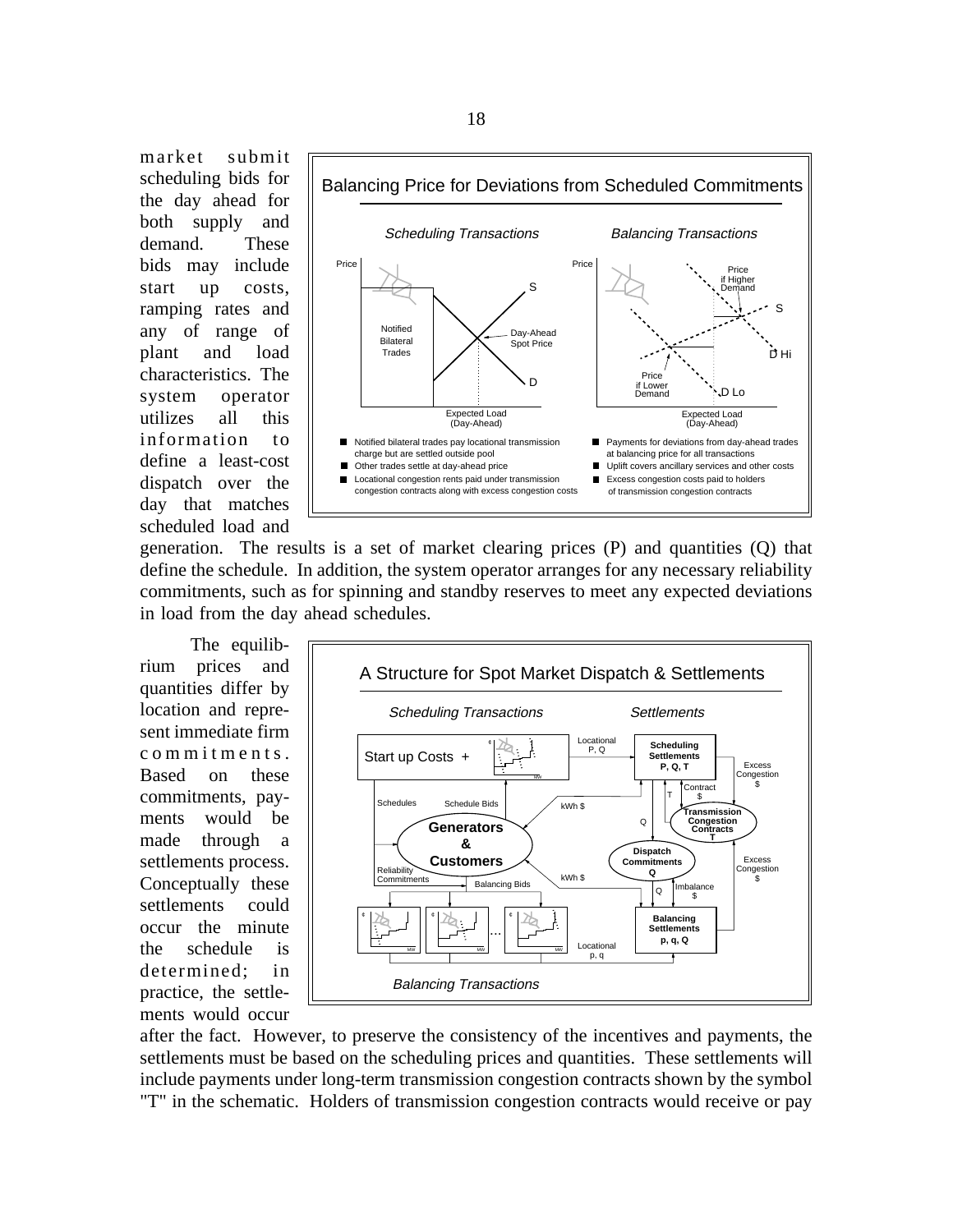the appropriate amounts of congestion cost differentials between locations for the contracted quantity under the transmission congestion contract. Under some fixed sharing rule, the transmission congestion contract holders, or the presumptive parties responsible for paying the fixed charges of the transmission grid, would also share in any excess congestion payments after settlement of the locational differences.

The schedule and the associated dispatch commitments (Q) would provide the reference point for the actual dispatch. In principle, bids in the scheduling market could be revised to create balancing bids for increments and decrements against the dispatch commitments. Again the system operator would find the least-cost dispatch, hour by hour, based on the actual conditions and the final balancing bids. The result would be an actual dispatch with associated equilibrium prices (p) and quantities (q). These prices and quantities would differ to a degree from the schedules, with the "imbalances" (q-Q) settled at the balancing price of "p". In this balancing settlements, the dispatch commitments are conceptually similar to the transmission congestion contracts that apply in the scheduling settlements. And just as for the transmission congestion contracts, after settling all the imbalances at the market clearing price "p", there could be some excess congestion payments that would be disbursed to the users and not kept by the system operator. In part, this excess would be used to reduce user payments for overhead and ancillary services, not shown in the schematic, or rebated again to those who bear the fixed costs of the grid.

The precise treatment of the excess congestion rentals is not important, other than to disburse them to the users and not the system operator in a way that creates no incentives for an inefficient dispatch. What is important, however, is to settle the scheduling markets and balancing markets with their own internally consistent prices (P,p) and quantities (Q,q). This is required, for example, to avoid the initial over-the-day gaming problems created in England and Wales by settling based on scheduled prices (P) and actual quantities (q).

## **Long-Term Market Investment.**

Within the contract environment of the competitive electricity market, new investment occurs principally in generating plants, customer facilities and transmission expansions. In each case, corresponding contract-right opportunities appear that can be used to hedge the price uncertainty inherent in the operation of the competitive short-run market.

In the case of investment in new generating plants or consuming facilities, the process is straightforward. Under the competitive assumption, no single generator or customer is a large part of the market, there are no significant economies of scale, and there are no barriers to entry. Generators or customers can connect to the transmission grid at any point subject only to technical requirements defining the physical standards for hookup. If they choose, new customers or new generators have the option of relying solely on the short-run market, buying and selling power at the locational price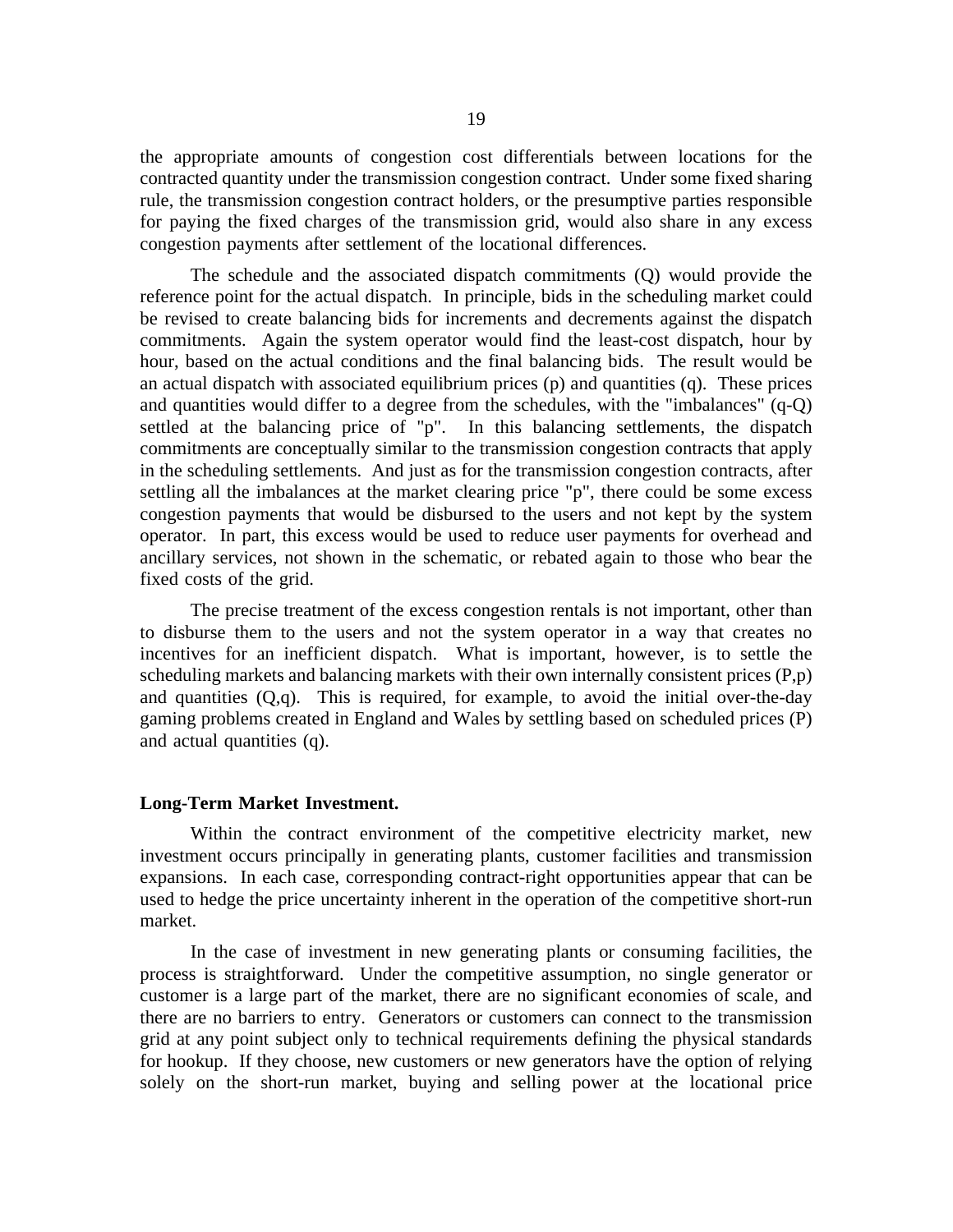determined as part of the half-hourly dispatch. The system operator makes no guarantees as to the price at the location. The system operator only guarantees open access to the pool at a price consistent with the equilibrium market. The investor takes all the business risk of generating or consuming power at an acceptable price.

If the generator or customer wants price certainty, then new generation contracts can be struck between a willing buyer and a willing seller. The complexity and reach of these contracts would be limited only by the needs of the market. Typically we expect a new generator to look for a customer who wants a price hedge, and for the generators to defer investing in new plant until sufficient long-term contracts with customers can be arranged to cover a sufficient portion of the required investment. The generation contracts could be with one or more customers and might involve a mix of fixed charges coupled with the obligations to compensate for price differences relative to the spotmarket price. But the customer and generator would ultimately buy and sell power at their location at the half-hourly price.

If either party expects significant transmission congestion, then a transmission congestion contract would be indicated. If transmission congestion contracts are for sale between the two points, then a contract can be obtained from the holder(s) of existing rights. Or new investment can create new capacity that would support additional transmission congestion contracts. The system operator would participate in the process only to verify that the newly created transmission congestion contracts would be feasible and consistent with the obligation to preserve any existing set of transmission congestion contracts on the existing grid. Unlike the ambiguity in the traditional definition of transmission transfer capacity, there is a direct test to determine the feasibility of any new set of transmission congestion contracts for compensation–while protecting the existing rights–and the test is independent of the actual loads that may develop. Hence, incremental investments in the grid would be possible anywhere without requiring that everyone connected to the grid participate in the negotiations or agree to the allocation of the new transmission congestion contracts.

## **Access Fees For Embedded Cost Recovery.**

There are substantial economies of scale in transmission expansion.<sup>9</sup> The total congestion revenue from transmission usage charges, therefore, generally would be less than the cost of the grid. This means that transmission pricing cannot rely solely on congestion payments to recover the full costs of the existing transmission grid. The

<sup>9</sup> Ross Baldick and Edward Kahn, "Network Costs and the Regulation of Wholesale Competition in Electric Power," Journal of Regulatory Economics, Vol. 5, 1993, pp. 37-384. The problems created by economies of scale are addressed in the context of transmission pricing in the New Zealand by E. G. Read and D. P. M. Sell, "Pricing and Operation of Transmission Services: Short Run Aspects," Report to Trans Power, Canterbury University and Arthur Young, New Zealand, October 1988; E. G. Read, "Pricing of Transmission Services: Long Run Aspects," Report to Trans Power, Canterbury University, New Zealand, October 1988; E. G. Read and D. P. M. Sell, "A Framework for Transmission Pricing," Report to Trans Power, Arthur Young, New Zealand, December 1988.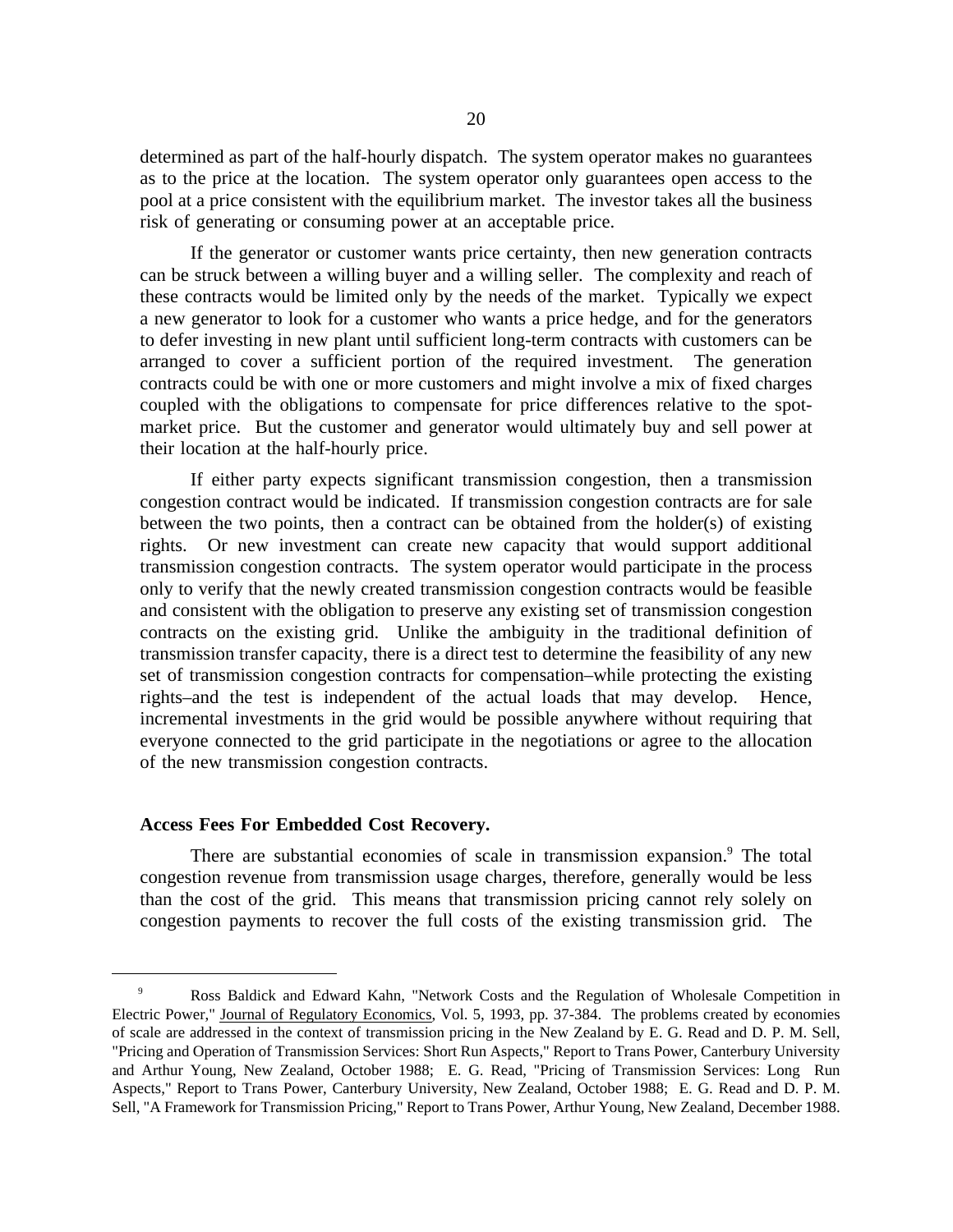incentive of avoiding future congestion payments may prompt transmission investment, but the ex post congestion payments could be lower after the investment. Hence, the competitive market model outline here relies on pricing according to two-part prices including a fixed and variable charge. This approach contrasts with the alternative of a one-part transmission charge with a single price based on usage. Application of two-part prices is especially apt in the case of transmission, where it is difficult to produce an acceptable definition of use that is tied to any subset of the network. Any attempt to recover all or some of the fixed costs of the network based on variable charges confronts the problem of defining who is using which facility, and why. In a free-flowing electrical transmission grid, power may flow in ways that are beyond the control or intent of the user. And if as can be the case, the short-run opportunity costs are significantly different than some pro-rata allocation of the long-run capital costs, a one-part tariff that averages fixed costs along with variable costs can produce inefficient incentives and contentious debate over complex and changing allocations. However, in the competitive market model outlined here these problems for transmission are handled through the effective application of a two-part price. Short-run variable costs of transmission use are paid through the automatic pricing of the pool operations. Long-run fixed charges are agreed to under contract as part of the process of deciding on new investments in the grid.

The access fees can differ by location, but would be under the "license plate" model. Customers would pay only once for access to the grid. Prices for actual use of the grid would based in locational opportunity costs in the spot market.

## **Security Concerns and Capacity Reserves.**

Secure economic dispatch coordinated through the system operator respects the current contingency limits on power flows and generation limits. In the short-run, the effect of security constraints in the system is to limit transmission and force out-of-merit generation which gives rise to short-run congestion costs. These short-run marginal costs are the true opportunity costs of "security," and in the competitive market customers face these opportunity costs. In the long-run, investment in the grid is undertaken when customers find it economic to reduce these congestion costs and the cost of losses. In this sense, evolution of the grid would be determined by the market. Since all demand is always met, at the short-run locational marginal cost, there is no non-price curtailment of demand and no need to build excess capacity to provide a reserve margin. There may be high prices at times, and price will rise until demand can be met at marginal cost. But there is no separate or additional security or reliability problem. Hence, security in the short-run is maintained through the security constrained dispatch, and security in the longrun is priced and provided through the market for long-run investments to increase generation and transmission capacity.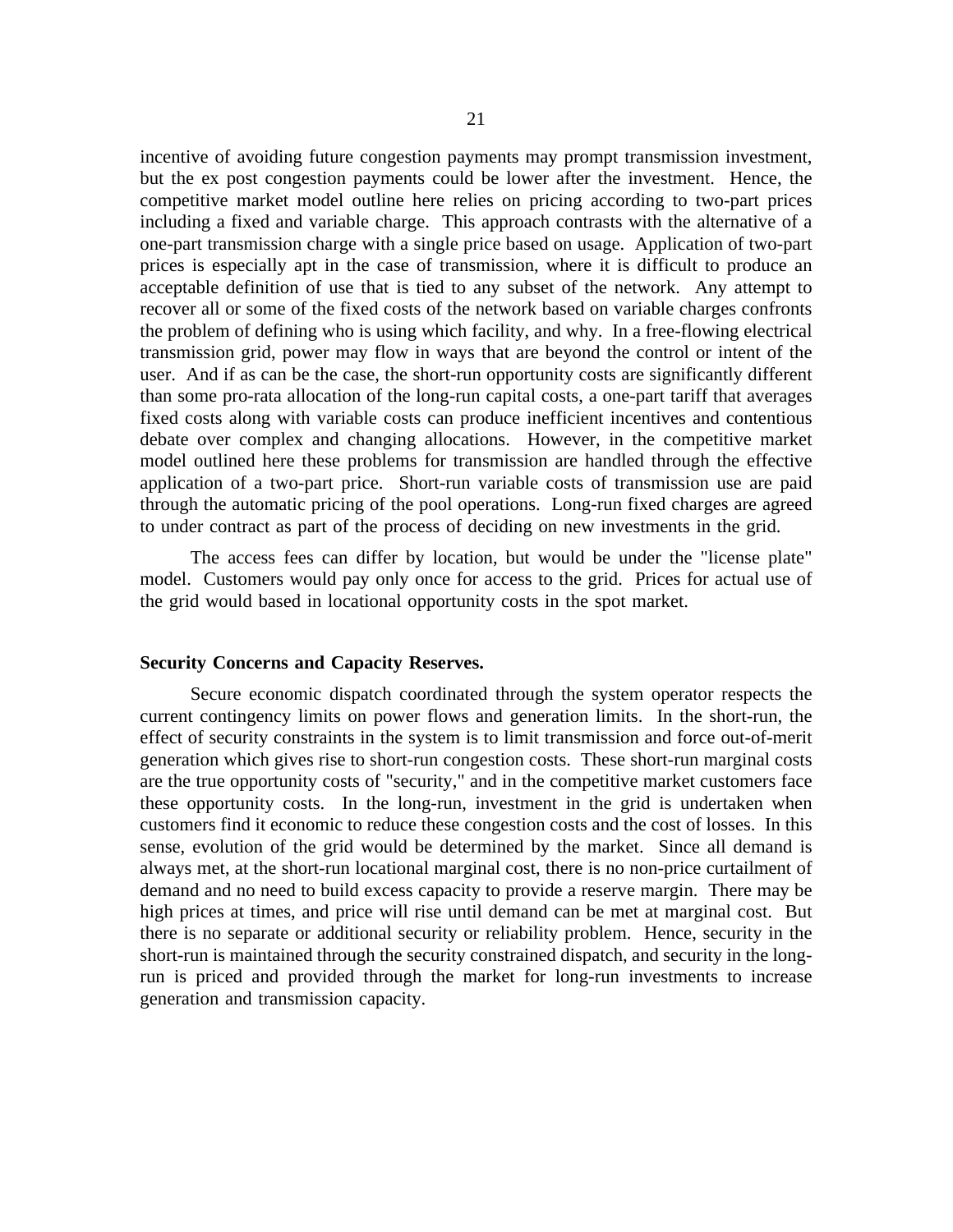## **CONCLUSION**

A pool-based, short-term electricity market coordinated by a system operator provides a foundation for building a wholesale market with open access and tradeable transmission property rights in the form of transmission congestion contracts. Coordination through the system operator is unavoidable, and spot-market locational prices define the opportunity costs of transmission that would determine the market value of the transmission rights without requiring physical trading and without restricting the actual use of the system. In this setting, these transmission congestion contracts are equivalent to perfectly tradeable physical rights.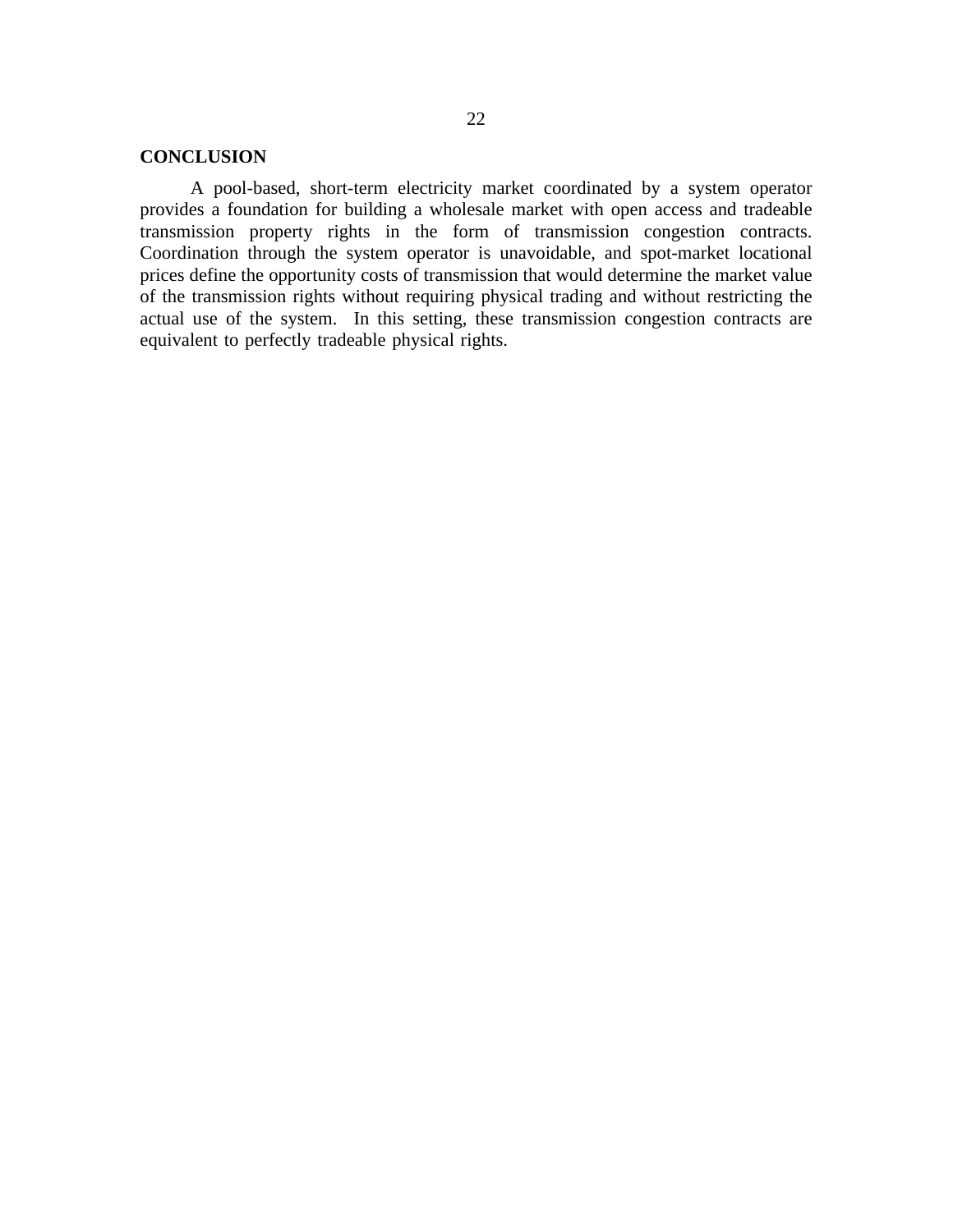### **APPENDIX**

## **Competitive Electricity Market Pricing**

#### **INTRODUCTION**

Examples of pricing in networks illustrate the issues and the use of least-cost dispatch with accompanying transmission congestion contracts under the pool-based model.<sup>10</sup> Pricing in a competitive electricity market is at marginal cost. The many potential suppliers compete to meet demand, bidding energy supplies into the pool. The dispatchers choose the least-cost combination of generation or demand reductions to balance the system. This optimal dispatch determines the market clearing prices. Consumers pay this price into the pool for energy taken from the spot market and generators in turn are paid this price for the energy supplied.

Inherently, energy pricing and transmission pricing are intimately connected. The FERC has outlined objectives for transmission pricing that would be compatible with a competitive market.<sup>11</sup> A series of examples of pricing in the competitive electricity market model illustrates the determination of prices under economic dispatch in a network and relates transmission constraints to congestion rentals that lead to different prices at different locations. These fundamentals provide the building blocks for an energy and transmission pricing system that addresses the several requirements of the FERC outline.

## **SHORT-RUN TRANSMISSION PRICING**

A system operator (SO) can implement a pricing regime to support the competitive market. This pricing and access regime can accommodate both a pool-based spot market and more traditional "physical" bilateral contracts. The key is in how the SO provides balancing services, adjusts for transmission constraints and charges for transmission usage. The SO would match buyers and sellers in the short-term market. The SO would receive "schedules" that could include both quantity and bidding information. For the participants in the pool, these schedule-bids would be for loads or generation with maximum or minimum acceptable prices. For the self-nominations of bilateral transactions, the schedule-bids would be for transmission quantities with increment and decrement bids for both ends of the transaction. These incremental and decremental bids would apply only

<sup>&</sup>lt;sup>10</sup> These examples illustrate the elements of locational marginal cost pricing. They are adapted from W. Hogan, "A Wholesale Pool Spot Market Must Be Administered by the Independent System Operator: Avoiding the Separation Fallacy," The Electricity Journal, December 1995, pp. 26-37; W. Hogan "Transmission Pricing and Access Policy for Electricity Competition," The Harvard-Japan Project on Energy and the Environment, February 1996.

<sup>&</sup>lt;sup>11</sup> Federal Energy Regulatory Commission, "Transmission Pricing Issues," Staff Discussion Paper, Inquiry Concerning the Commission's Pricing Policy for Transmission Services Provided by Public Utilities Under the Federal Power Act, Washington, DC, June 1993, pp. 7-8.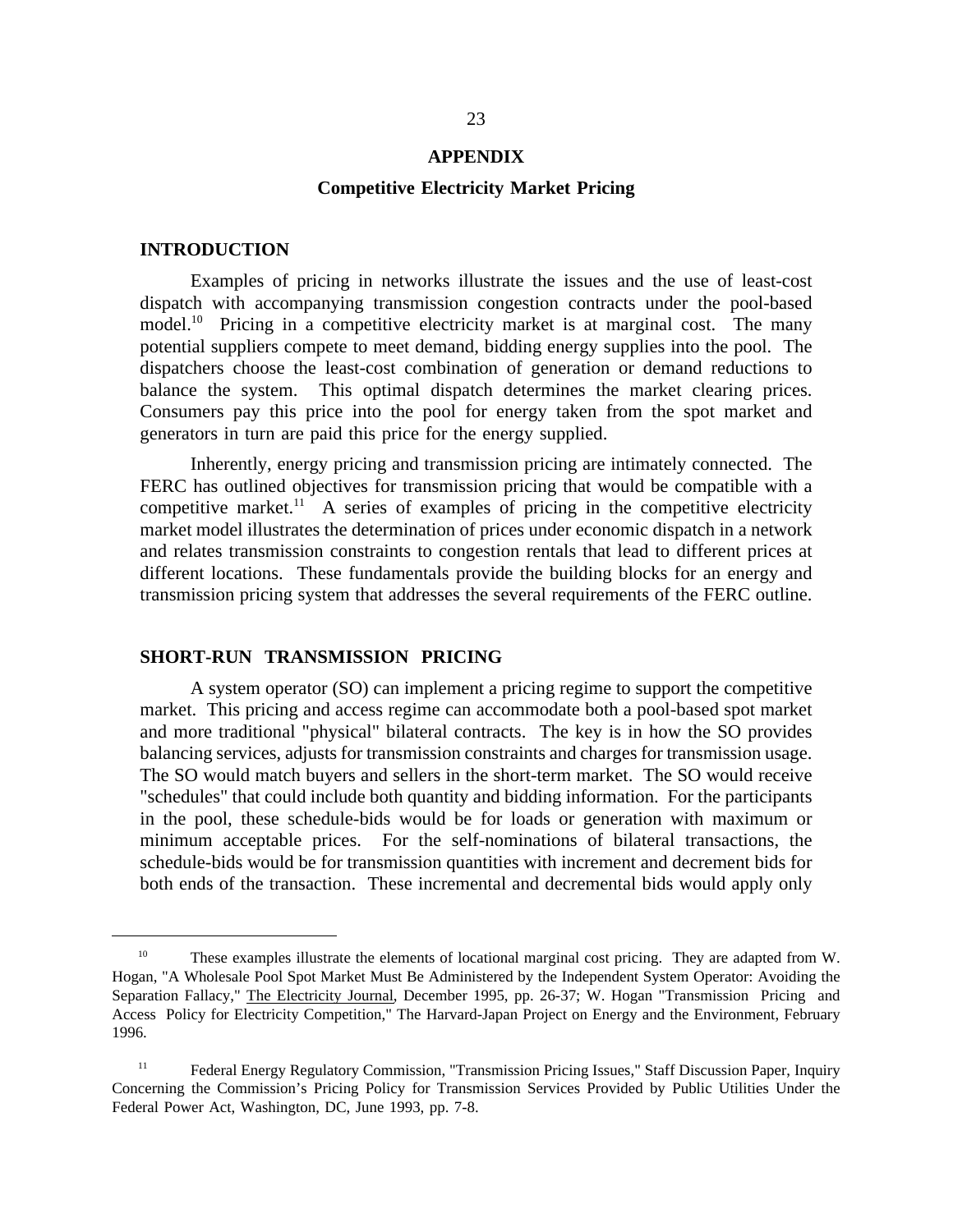for the short-term dispatch and need not be the same as the confidential bilateral contract prices.

The responsibility of the SO would be to integrate the schedules and the associated bids for deviations from the schedules to find the economic combination for all market participants. This range of schedule-bids would be more varied and flexible, giving everyone more choices.

## **Transmission Pricing Examples**

A set of examples can illuminate the treatment of spot-market transactions and bilateral transactions, under the SO's responsibility to achieve an economic dispatch. These examples are simple, but they capture the essential points in terms of the alternatives available for bilateral transactions. The test of no conflict of interest and nondiscrimination is that, other things being equal, there should be no incentive in the dispatch or pricing mechanism to favor either the spot market or the bilateral transaction.



For simplicity, we ignore here any complications of market power or long-run issues, such as the creation of transmission congestion contracts, and focus solely on the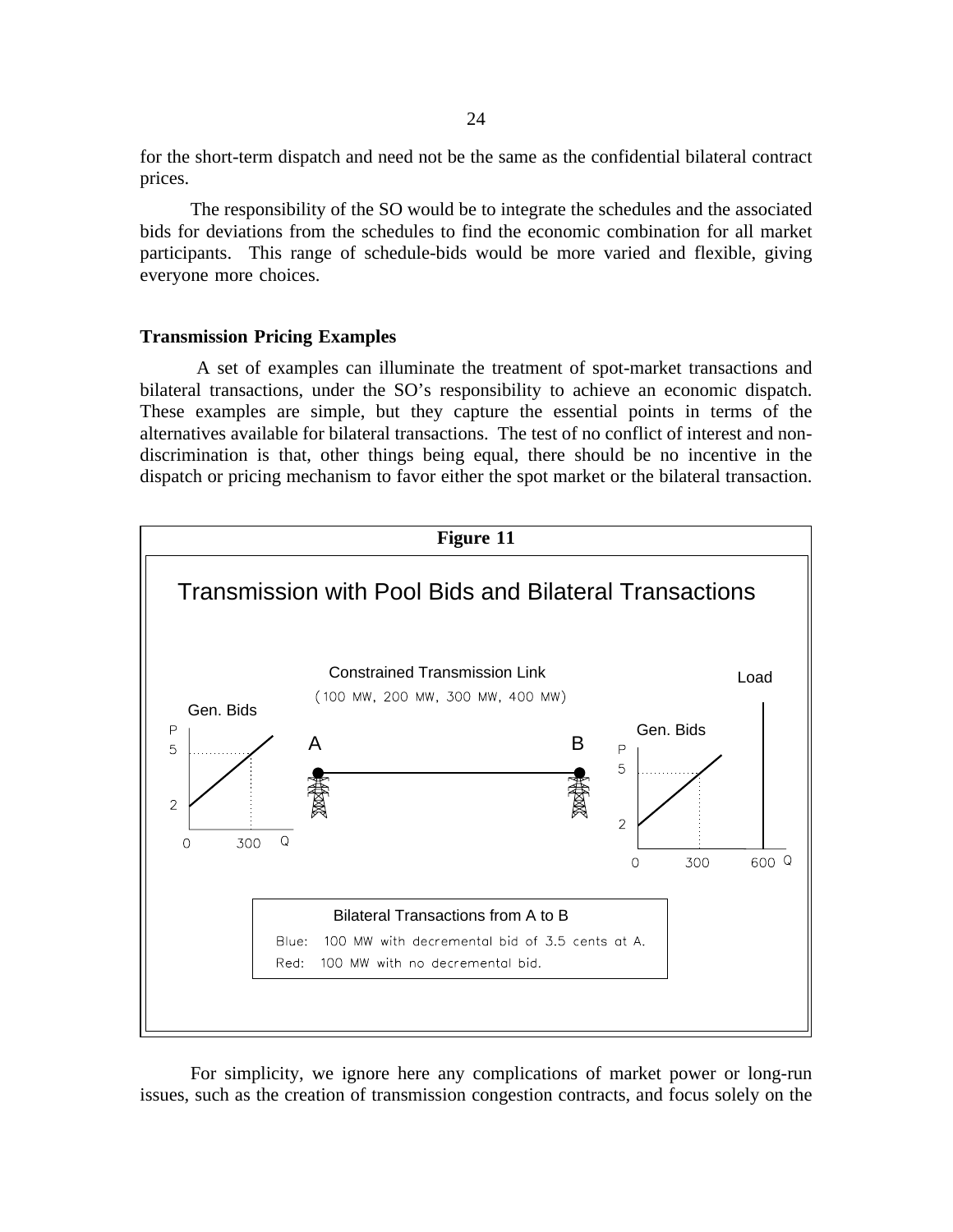short-run dispatch and pricing issues. A market with a single transmission lines, as shown in the accompanying Figure 11, allows an illustration of the basic principles. What is less obvious, however, is that these same principles in no way depend on the special case of a single transmission line. Unlike many other approaches, such as ownership and physical control of the line, or the contract-path fiction, as expanded below in further examples for a grid, these pricing principles extend to a framework to support open access in a complicated network.

The assumptions include:

- Two locations, A and B.
- Total load is for 600 MW at location B. For simplicity, the load is fixed, with no demand bidding.
- A transmission line between A and B with capacity that will be varied to construct alternative cases.
- Pool bid generation at both A and B. To simplify, each location has the same bid curve, starting at 2 cents/kwh and increasing by 1 cent/kwh for each 100 MW. Hence, a market price of 5 cents at A would yield 300 MW of poolbased generation at that location. Likewise for location B.
- Two bilateral transaction schedules, Blue and Red, each for 100 MW from A to B. Each bilateral transaction includes a separate contract price between the generator and the customer; the SO does not know this contract price.

Blue provides a (completely discretionary) decremental bid at A of 3.5 cents. In other words, if the price at A falls to 3.5 cents, Blue prefers to reduce generation and, in effect, purchase power from the pool. Blue may do this, for example, if the running cost of its plant is 3.5 cents, and it would be cheaper to buy than to generate.

Red provides no such decremental bid, and requests to be treated as a must run plant.

The SO accepts the bids of those participating in the spot market at A and B and the bilateral schedules. The load is fixed at 600 MW. The bilateral transactions cover 200 MW, or the person responsible for the bilateral transaction must purchase power at B to meet any deficiency. The remaining 400 MW of load must be met from the spot market to include production at A or B, and use of the transmission line.

In determining the economic dispatch, the system operator treats the pool generation bids in the usual way. The Blue bilateral transaction is treated as a fixed obligation, with the 3.5 cent decrement bid as an alternative source of balancing adjustment at A. The Red bilateral transaction is treated as a fixed obligation, with no such balancing adjustment.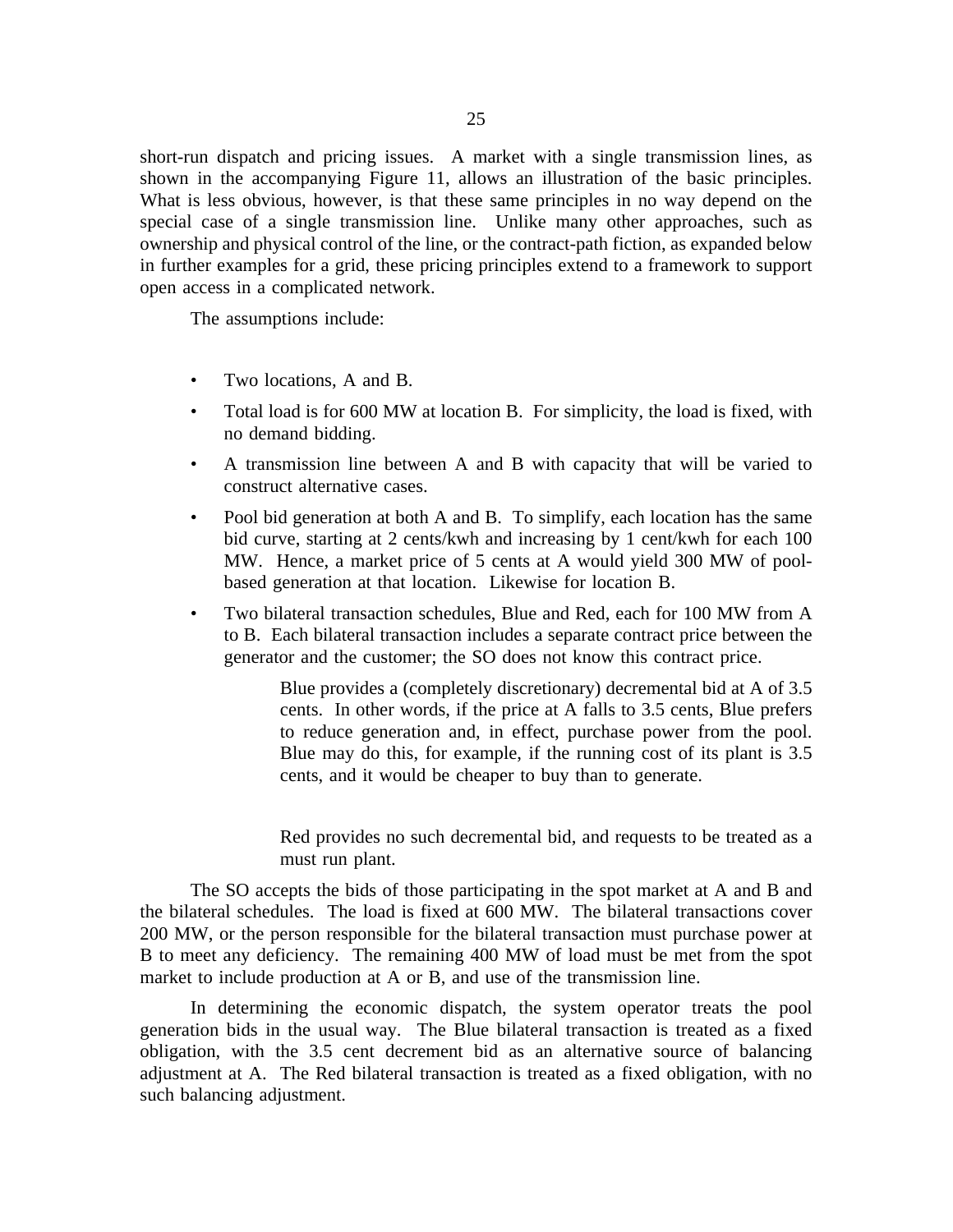| <b>Power Flows and Locational Prices</b> |           |                |                          |                  |                  |  |
|------------------------------------------|-----------|----------------|--------------------------|------------------|------------------|--|
|                                          |           |                | <b>Alternative Cases</b> |                  |                  |  |
|                                          |           |                |                          |                  |                  |  |
| Link Capacity A to B                     | <b>MW</b> | 400            | 300                      | 200              | 100              |  |
| Total Load at B                          | <b>MW</b> | 600            | 600                      | 600              | 600              |  |
|                                          |           |                |                          |                  |                  |  |
| Price at A                               | cents/kwh | 4              | 3.5                      | 3                | $\overline{2}$   |  |
| Price at B                               | cents/kwh | $\overline{4}$ | 5                        | 6                | $\tau$           |  |
|                                          |           |                |                          |                  |                  |  |
| <b>Transmission Price</b>                | cents/kwh | $\Omega$       | 1.5                      | 3                | 5                |  |
|                                          |           |                |                          |                  |                  |  |
| Pool Generation at A                     | <b>MW</b> | 200            | 150                      | 100              | $\boldsymbol{0}$ |  |
| Pool Generation at B                     | <b>MW</b> | 200            | 300                      | 400              | 500              |  |
|                                          |           |                |                          |                  |                  |  |
| Blue Bilateral Input at A                | <b>MW</b> | 100            | 50                       | $\boldsymbol{0}$ | $\boldsymbol{0}$ |  |
| Red Bilateral Input at A                 | <b>MW</b> | 100            | 100                      | 100              | 100              |  |

Assuming that the net of the fixed obligations with no balancing adjustments is feasible, which is the interesting case, we can vary the capacity on the link to see the results of the economic dispatch and the payments by the participants. The examples cover four cases, starting at 400 MW of transmission capacity, and reducing in increments of 100 MW. The details are in the accompanying table.

**400 MW**. In the case of 400 MW of transmission capacity, the economic dispatch solution is just balanced with no congestion. Everyone sees the same price of 4 cents. The payments for each party include:

- Pool Generation at A: Paid 4 cents for 200 MW.
- Pool Generation at B: Paid 4 cents for 200 MW.
- Pool Load at B: Pays 4 cents for 400 MW.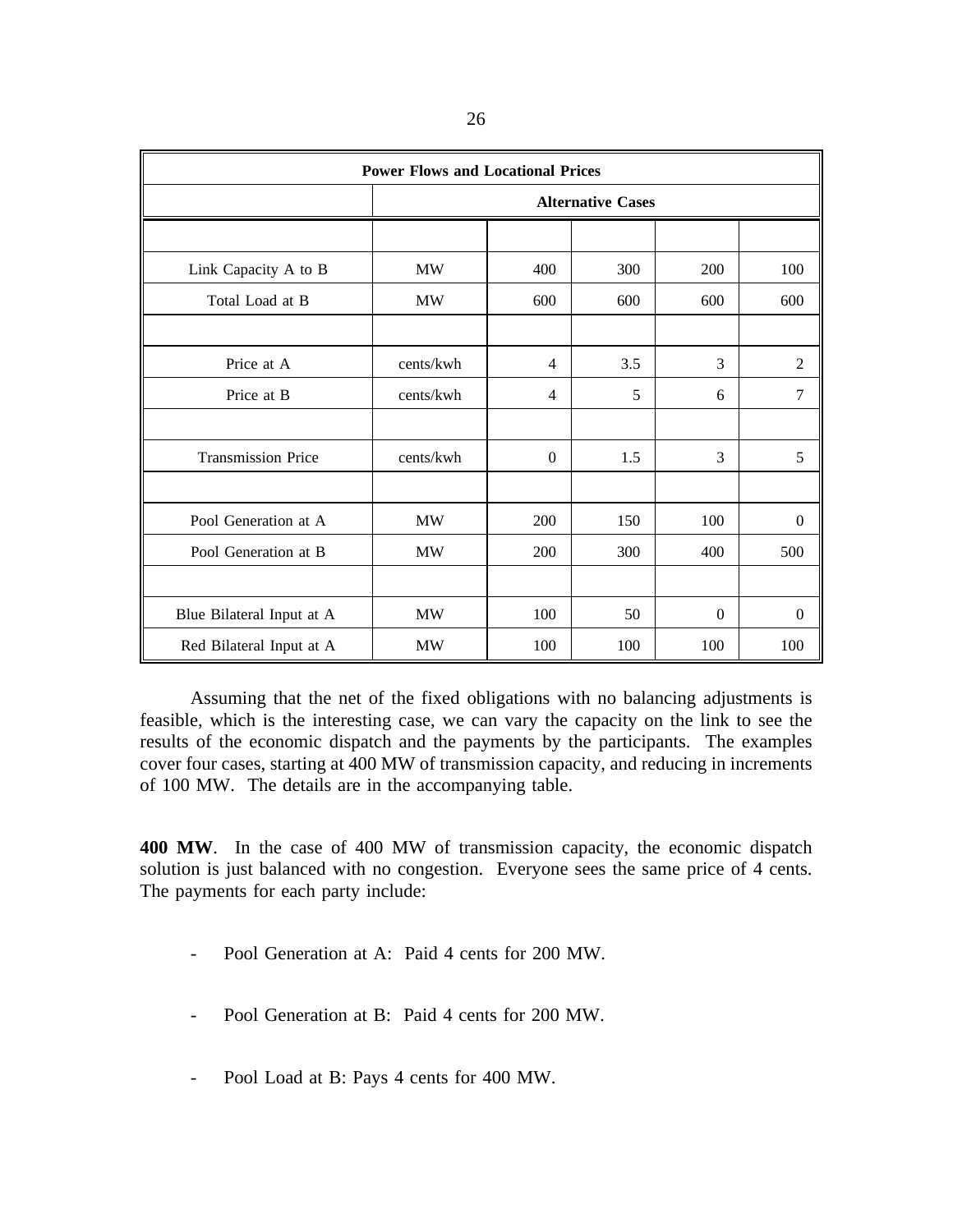- Blue Bilateral: Pays zero cents for transmission of 100 MW.
- Red Bilateral: Pays zero cents for transmission of 100 MW.

Everybody is happy.

**300 MW**. In the case of 300 MW of transmission capacity, the economic dispatch solution encounters transmission congestion, and the prices differ by location. The price at A drops to 3.5 cents, and the price at B rises to 5 cents. The opportunity cost of transmission is 1.5 cents. The payments for each party include:

- Pool Generation at A: Paid 3.5 cents for 150 MW.
- Pool Generation at B: Paid 5 cents for 300 MW.
- Pool Load at B: Pays 5 cents for 400 MW.
- Blue Bilateral: Pays 1.5 cents for transmission of 50 MW. Blue makes up the remaining 50 MW obligation at B at a price of 5 cents.
- Red Bilateral: Pays 1.5 cents for transmission of 100 MW.

Everybody would prefer less congestion, but everyone is paying the opportunity cost of the transmission congestion. Note that at these prices, Blue is indifferent to bidding in its generation at 3.5 cents in the pool at A, or continuing as a bilateral transaction. Further, note that the SO reduced both pool and Blue transactions. There is no artificial bias induced by the SO fulfilling the directives of the economic dispatch.

**200 MW**. In the case of 200 MW of transmission capacity, the economic dispatch solution encounters more transmission congestion, and the prices differ more by location. The price at A drops to 3 cents, and the price at B rises to 6 cents. The opportunity cost of transmission is 3 cents. The payments for each party include:

Pool Generation at A: Paid 3 cents for 100 MW.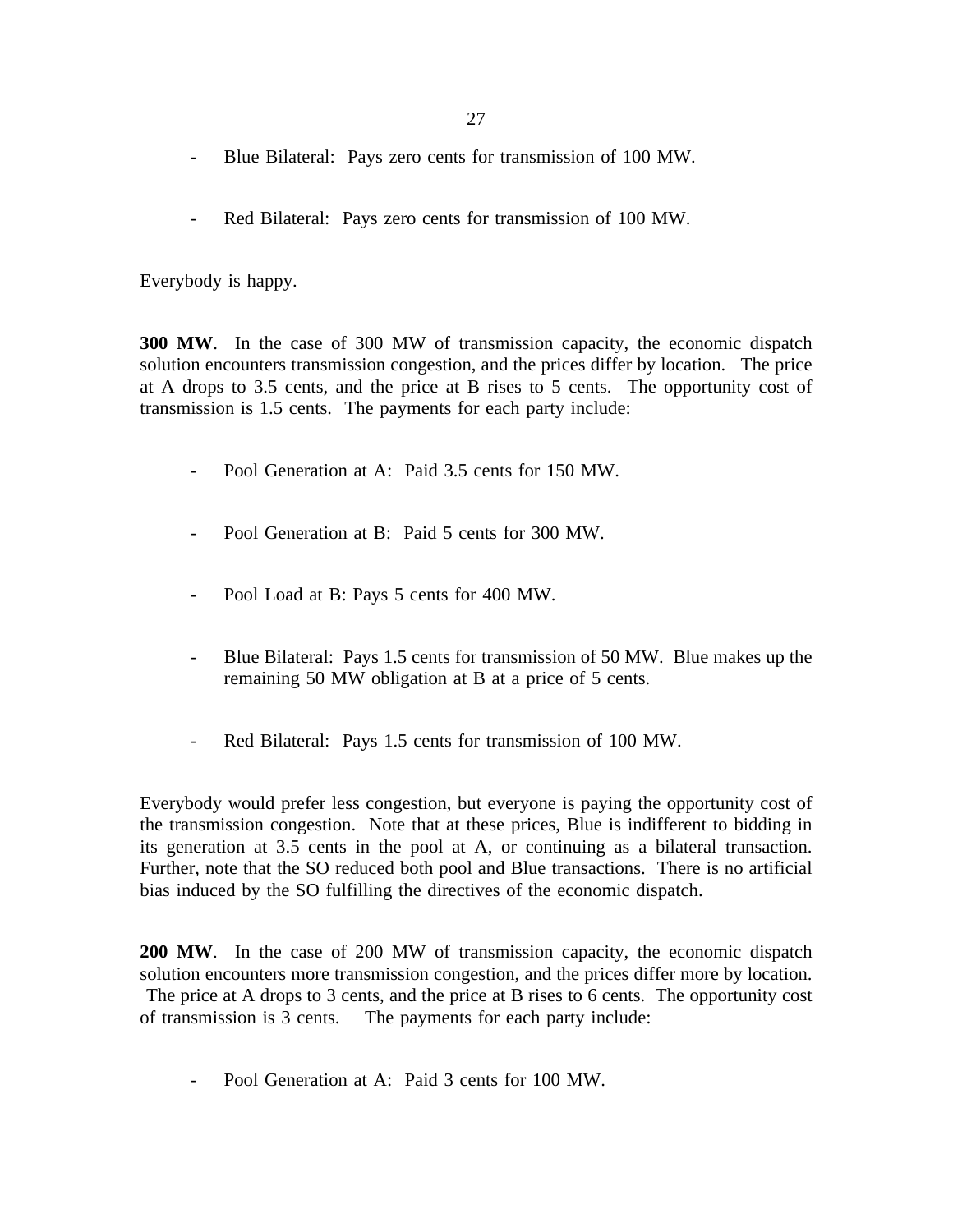- Pool Generation at B: Paid 6 cents for 400 MW.
- Pool Load at B: Pays 6 cents for 400 MW.
- Blue Bilateral: Prefers not to generate and has no transmission. Blue makes up the 100 MW obligation at B at a price of 6 cents.
- Red Bilateral: Pays 3 cents for transmission of 100 MW.

Everybody would prefer less congestion, but everyone is paying the opportunity cost of the transmission congestion. Note that at these prices, Blue is better off than if it had actually generated. Of course, Blue would still be indifferent to bidding in its generation at 3.5 cents in the pool at A, or continuing as a bilateral transaction. Further, note that the SO reduced both pool and Blue transactions. There is no artificial bias induced by the SO fulfilling the directives of the economic dispatch.

**100 MW**. In the case of 100 MW of transmission capacity, the economic dispatch solution encounters transmission congestion to the point of eliminating everything other than the must run plant, and the prices differ more by location. The price at A drops to 2 cents, and the price at B rises to 7 cents. The opportunity cost of transmission is 5 cents. The payments for each party include:

- Pool Generation at A: No generation.
- Pool Generation at B: Paid 7 cents for 500 MW.
- Pool Load at B: Pays 7 cents for 400 MW.
- Blue Bilateral: Prefers not to generate and has no transmission. Blue makes up the 100 MW obligation at B at a price of 7 cents.
- Red Bilateral: Pays 5 cents for transmission of 100 MW.

Everybody would prefer less congestion, but everyone is paying the opportunity cost of the transmission congestion. Note that at these prices, Blue is better off than if it had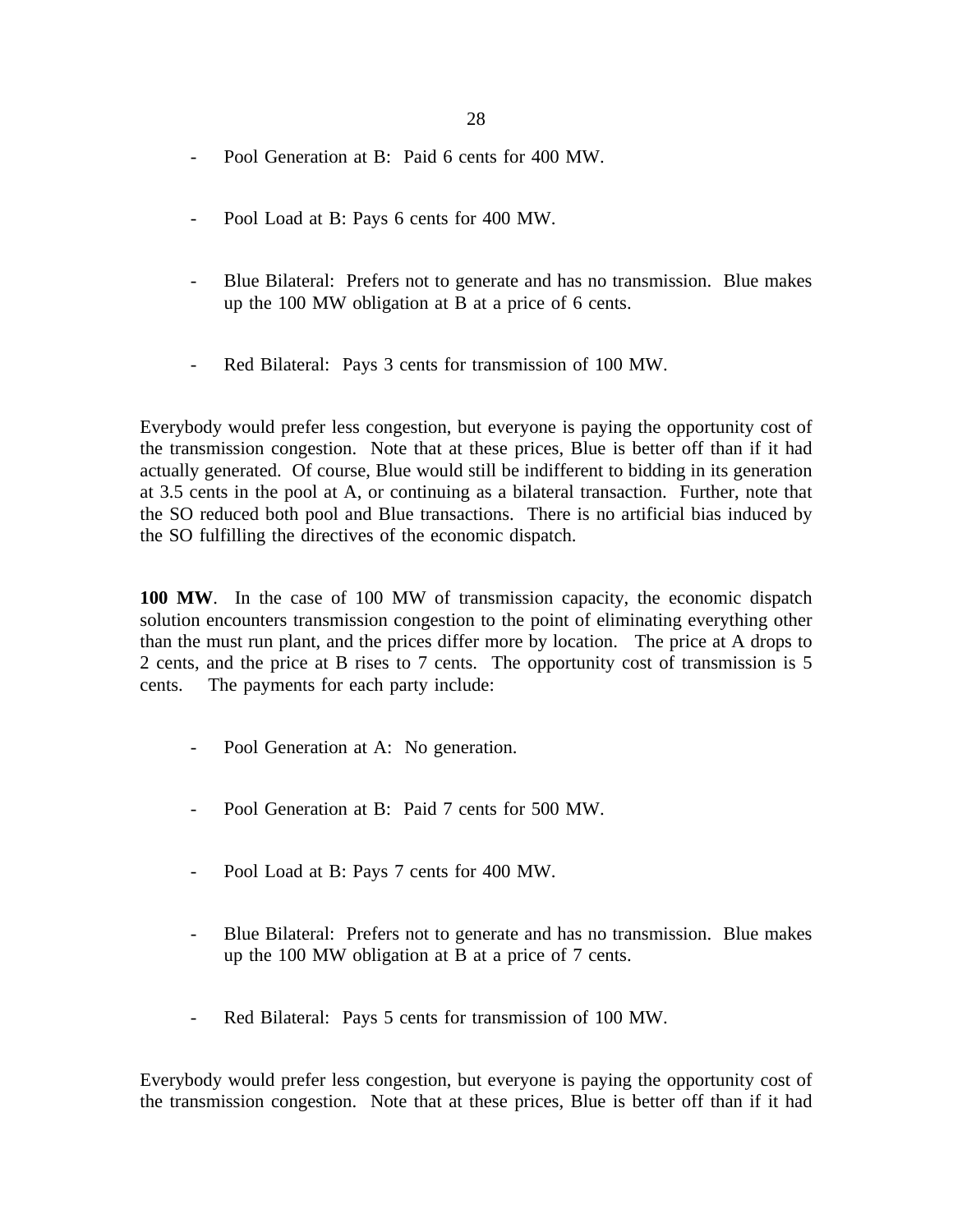actually generated. Of course, Blue would still be indifferent to bidding in its generation at 3.5 cents in the pool at A, or continuing as a bilateral transaction. Further, note that the SO reduced both pool and Blue transactions. There is no artificial bias induced by the SO fulfilling the directives of the economic dispatch.

| <b>Power Flows and Locational Prices</b>       |                 |                          |          |          |                |  |  |
|------------------------------------------------|-----------------|--------------------------|----------|----------|----------------|--|--|
|                                                |                 | <b>Alternative Cases</b> |          |          |                |  |  |
| Link Capacity A to B                           | <b>MW</b>       | 400                      | 300      | 200      | 100            |  |  |
| Price at A                                     | cents/kwh       | $\overline{4}$           | 3.5      | 3        | $\overline{c}$ |  |  |
| Price at B                                     | cents/kwh       | 4                        | 5        | 6        | 7              |  |  |
| <b>Transmission Price</b>                      | cents/kwh       | $\theta$                 | 1.5      | 3        | 5              |  |  |
| <b>Payments to Independent System Operator</b> |                 |                          |          |          |                |  |  |
| Pool Load at B (400 MW)                        | cents $(x1000)$ | 1,600                    | 2,000    | 2,400    | 2,800          |  |  |
| Contract Load at B (200 MW)                    | cents $(x1000)$ | $\Omega$                 | $\Omega$ | $\Omega$ | $\Omega$       |  |  |
| Generation at A                                | cents $(x1000)$ | (800)                    | (525)    | (300)    | $\Omega$       |  |  |
| Generation at B                                | cents $(x1000)$ | (800)                    | (1,500)  | (2,400)  | (3,500)        |  |  |
| <b>Blue Transmission</b>                       | cents $(x1000)$ | $\Omega$                 | 75       | $\Omega$ | $\Omega$       |  |  |
| Blue Imbalance at B                            | cents $(x1000)$ | $\Omega$                 | 250      | 600      | 700            |  |  |
| <b>Red Transmission</b>                        | cents $(x1000)$ | $\Omega$                 | 150      | 300      | 500            |  |  |
| Red Imbalance at B                             | cents $(x1000)$ | $\Omega$                 | $\Omega$ | $\Omega$ | $\Omega$       |  |  |
| Net to SO                                      | cents $(x1000)$ | $\Omega$                 | 450      | 600      | 500            |  |  |

The net spot-market payments that are made to and from the SO are summarized in the accompanying table. Note that the cases of transmission congestion include net payments to the SO. These net payments are equal to the value of the constrained transmission capacity. These are the congestion payments which would be redistributed through a system of transmission congestion contracts, as illustrated below in further examples.

## **Implications**

These examples for a single, isolated line are simple, but they capture the essential features. These features generalize to a more complicated network under the economic dispatch model in the sense that participants can provide bids at their discretion. Some of the bids can be "must run." The locational prices are easily determined from the economic dispatch considering all the bids and schedules, not just those included in the power exchange. And although everyone would prefer a less congested system, all users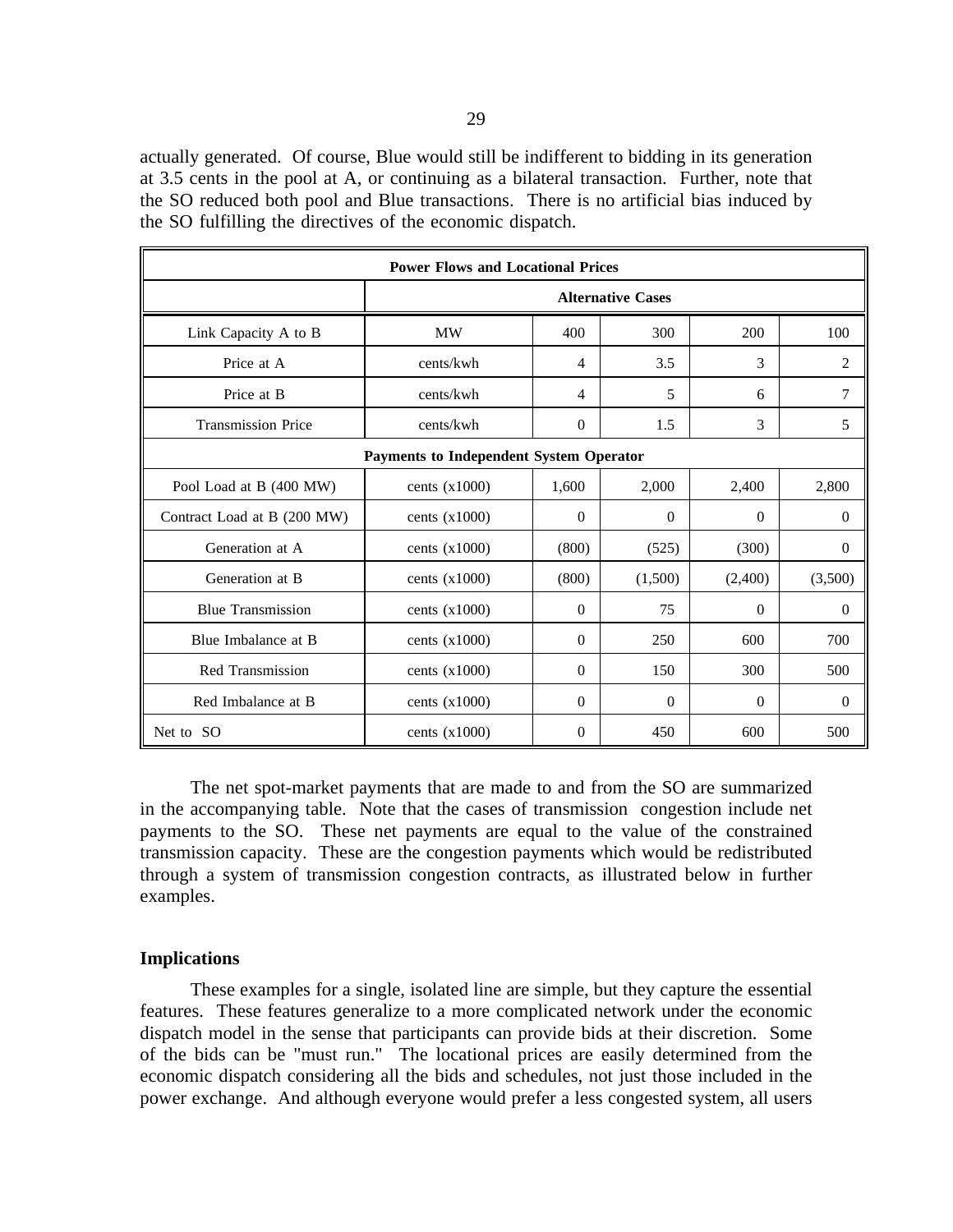would pay the short-run opportunity costs of their contribution to the congestion. Other things being equal, there would be no bias between spot market and bilateral transactions.

Note that if Blue and Red did not pay the opportunity cost of transmission, there would be a substantial bias in favor of the bilateral transactions. Furthermore, the locational prices are consistent with the efficient competitive outcome, as is best illustrated by Blue's willingness to adjust a bilateral transaction.

Contrary to the argument above, that the SO would have a bias in favor of spot market transactions, the treatment of the Red bilateral transaction might lead to an accusation that there is a reverse bias in favor of the bilateral transaction. However, there are two important features of the pricing and access rules that run counter to this assertion.

First, the spot market participants could achieve the same result by bidding in generation at A at a zero reservation price, or lower. In fact, in performing the economic dispatch, the SO treats the Red transaction as just this type of bid. Under these circumstances, the price at A could drop to zero, or lower, with a corresponding increase in the opportunity cost of transmission.

Furthermore, suppose that Red's true short-term generation cost is 3 cents, but it refused to make a decremental bid to the SO. Then in the 100 MW case above, Red would have acted irrationally and would be worse off than if it offered such a decremental bid. It can also be shown that the cost thus imposed on Red is at least as large as the total cost imposed on everyone else in the market. Thus Red would pay for its own mistakes; the effect would be a net gain for the other generators and load (although there could be winners and losers, in aggregate everyone else would win).

Failure to offer a bid-based economic dispatch will return us to the complications and fictions of the contract-path world of old, and the many artificial arbitrage opportunities that create profit by creating confusion. This would not be good public policy.

#### **CONTRACT NETWORK EXAMPLES**

For purposes of further illustration, consider the case of a three bus network with identical lines and identical thermal limits on each line. A three bus network is the minimum case needed to observe the network interaction effects of loop flow. Here we use the DC-Load approximation for real power only, and ignore contingency constraints. Reactive power and contingency constraints can be included without changing any of the fundamental points examined here.<sup>12</sup>

<sup>&</sup>lt;sup>12</sup> W. W. Hogan, "Contract Networks for Electric Power Transmission," Journal of Regulatory Economics, Vol. 4, No. 3, September 1992, pp. 211-242.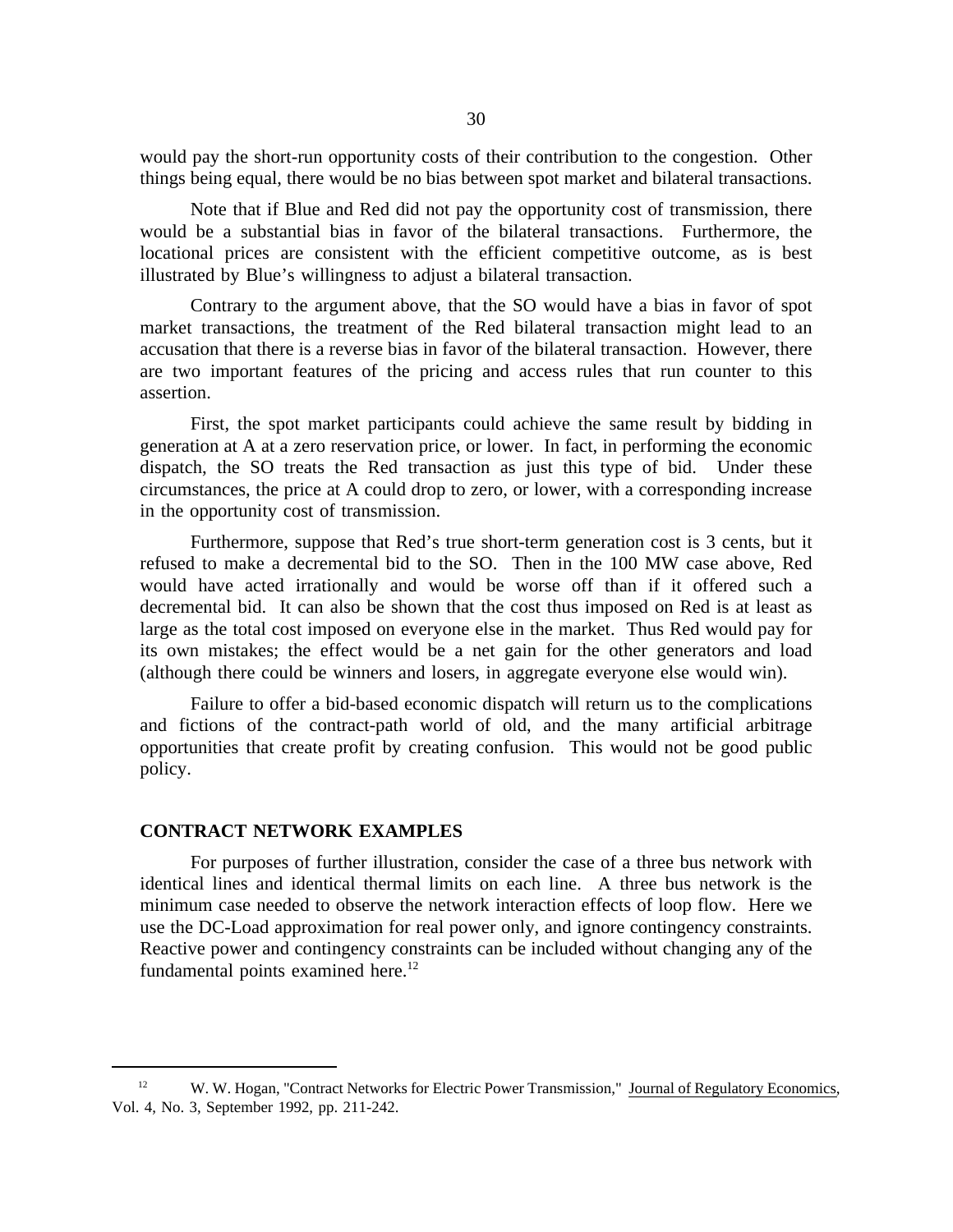

An alternative base case model and an allocation of congestion contracts are shown in Figure 12. Here we assume that the desired transmission congestion contracts are for 800 MW from bus 1 to bus 3, and 200 MW from bus 2 to bus 3. Or, an equivalent definition is that the customer at bus 3 has the contract to purchase 800 MW at bus 1 and 200 MW at bus 2. The simultaneous allocation of these contracts is feasible, but it does hit the thermal transmission constraint of 600 MW on the line between bus 1 and bus 3.

In Figure 12 the prices calculated for this dispatch are shown relative to the price at bus 1. In this instance there is no congestion and the prices cover only the cost of generation at bus 1 and the marginal cost of losses. In this simplified case, the equilibrium required is that the marginal losses are linear in the flow on any link and are the same along any parallel path. Hence the marginal loss of one additional megawatt from bus 1 to bus 3 is 0.075, whether by the path  $1\rightarrow 3$  or via  $1\rightarrow 2\rightarrow 3$ . There is no additional congestion cost, and hence there is no payment from the pool under the congestion rental contracts. Equivalently, the customers at bus 3 buy their 800 MW from bus 1 and 200 MW from bus 2, just as specified in the transmission congestion contracts.

Of course, a change in the economics of generation could induce transmission congestion with the associated differences in prices across locations. In Figure 12, it was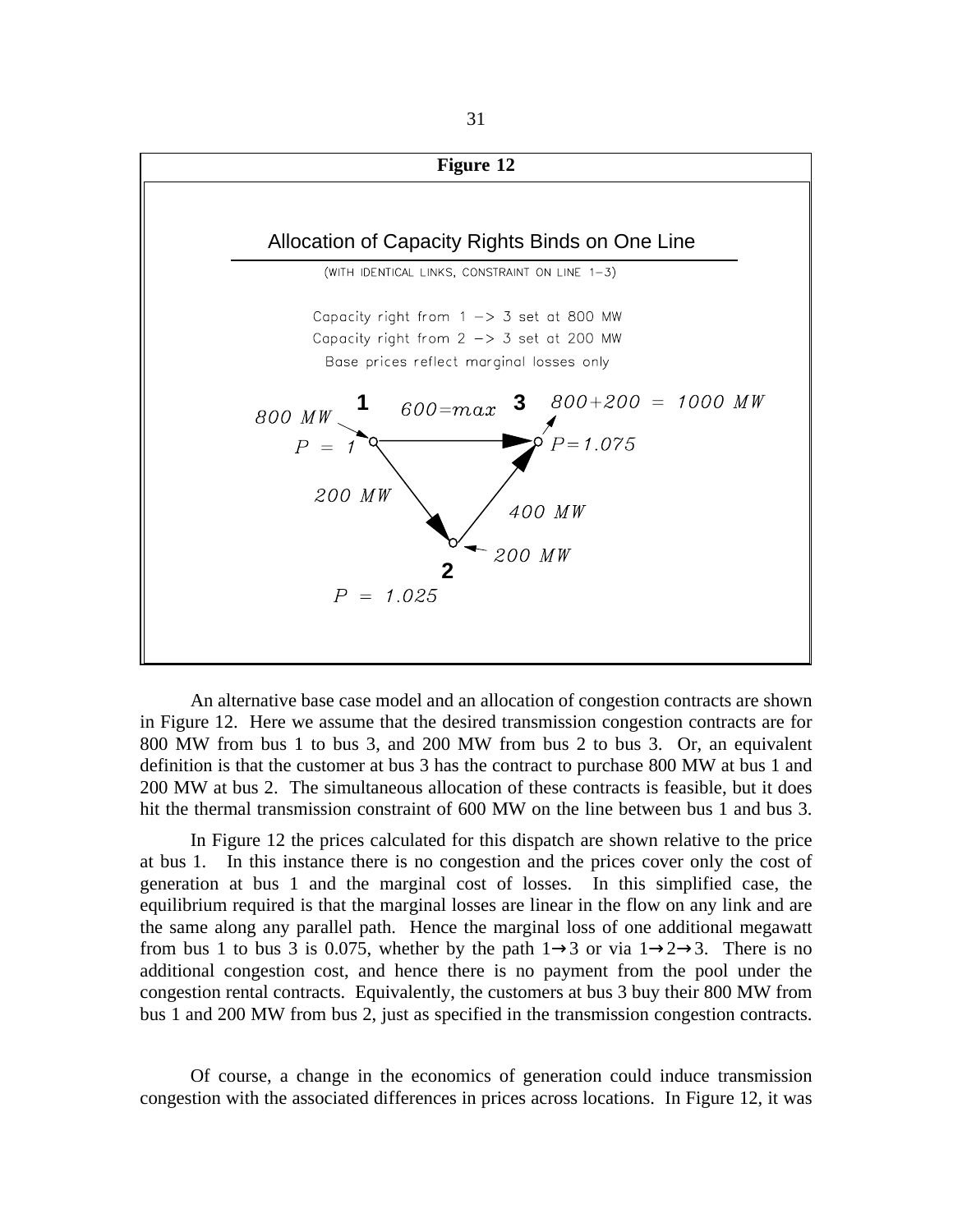

economic to generate power at bus 2 and the actual economic dispatch is the same as the dispatch with simultaneous use of the allocated congestion contracts. In Figure 13, the assumed conditions change with an increase in the running cost of power at bus 2 and the need to use expensive generation at bus 3. If the gross load at bus 3 is still 1000 MW, then part of the load must be met with local generation, which costs 1.3, including a congestion rental of 0.225. At this price for bus 3 and with these loads and flows, the price at bus 2 is determined by the equilibrium conditions of optimal economic dispatch. The easiest way to verify the equilibrium prices is to assume that an additional 2 MW of power could be supplied at bus 2. This would allow a reduction of 1 MW at bus 1 and an increase of 1 MW delivered to bus 3 that could displace the expensive generation at bus 3. The flow from  $1\rightarrow 2$  would reduce by 1 MW, with a corresponding 1 MW increase along  $2 \rightarrow 3$ . The flow along  $1 \rightarrow 3$  would still be at the limit of 600 MW, and total losses would be the same. Hence the net savings would be 1 unit at bus 1 and 1.3 units at bus 3, for a total of 2.3 units. This implies a price for the incremental generation of 2 MW at bus 2 of  $2.3\div 2 = 1.15$ , which is the equilibrium price. Along with the marginal losses, this total opportunity-cost price implies a bus 2 congestion price of 0.1125.

By assumption, the cost of the generating plant at bus 2 is above 1.15, so the plant does not run. Now all the power transmitted is generated at bus 1, and only 900 MW can be transmitted. The thermal constraint of 600 MW on the line between bus 1 and bus 3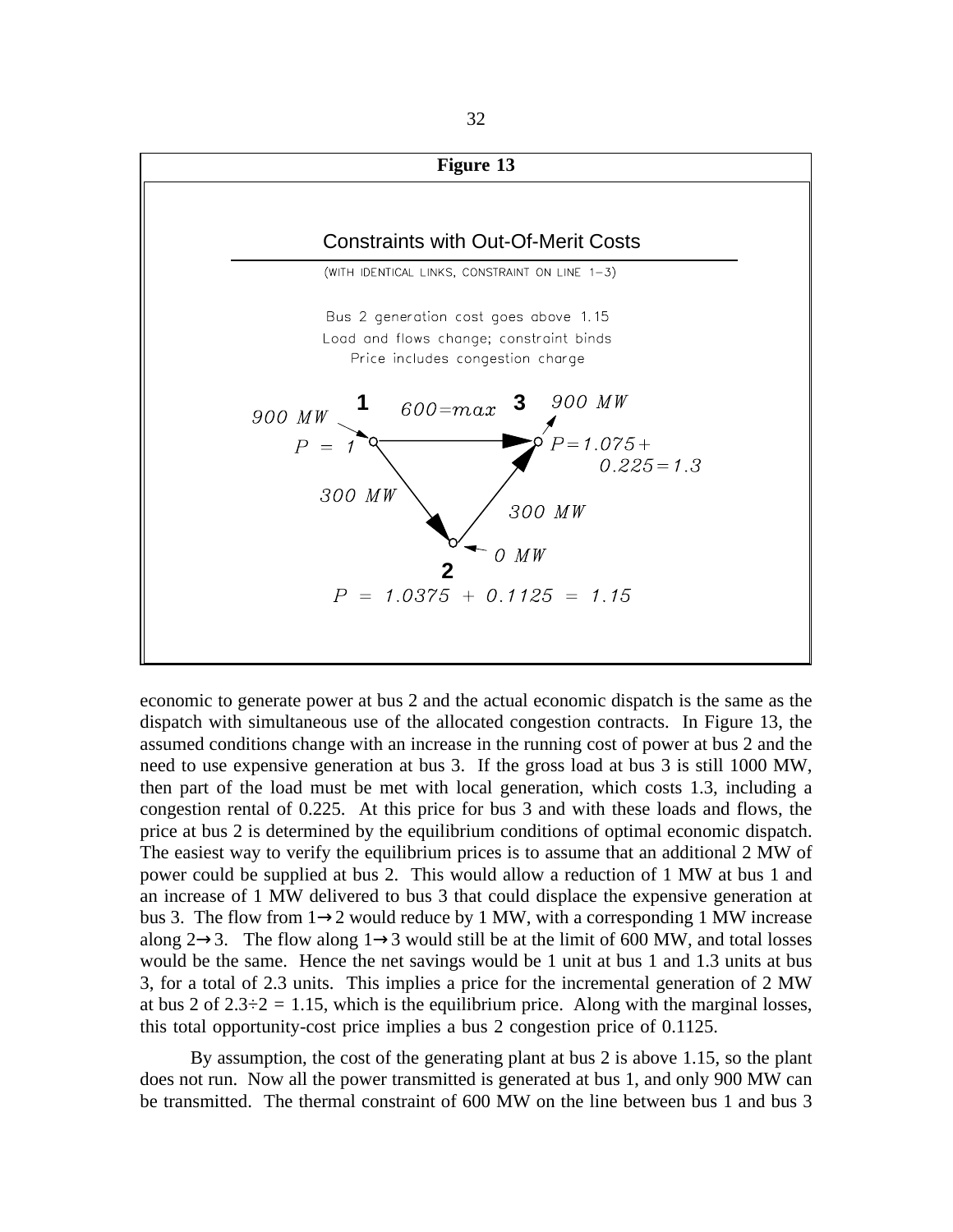is binding. All the users of the grid pay or are paid these prices for the actual dispatch. In addition, the holders of the point-to-point transmission congestion contracts receive payments from the pool operators.

The resulting payments are shown in Table IV. Hence the owner of the 800 MW contract from bus 1 is paid the congestion rental difference from bus 1 to bus 3 of 0.225 for the full 800 MW, requiring a payment from the pool of 180. Likewise, the owner of the 200 MW contract is paid the difference in the congestion rental between bus 3 and bus 2, or 0.1125, for the full 200 MW contract and a payment of 22.5. Both users actually buy power from the pool at bus 3 for the price of 1.3. For the customer with the 800 MW contract to purchase at bus 1, the payment of 180 is the total value of the congestion price differential between bus 1 and bus 3. And for the customer with the contract for 200 MW at bus 2, the payment of 22.5 is the total value of the congestion price differential between bus 1 and bus 2.

By purchasing 200 MW at bus 3 at a price of 1.3 and then applying the transmission congestion payment of 22.5, the holder of the 200 MW transmission contract can in effect purchase 200 MW at the price at bus 2 and pay only the marginal losses to move the power to bus 3. Although the actual dispatch is different than the simultaneous allocation of congestion contracts, the payments to the congestion contract holders provide the guarantee in effect that the congestion contract holders can purchase power at the price of power at another location. This holds true even if no power was actually generated at that location, as here for bus 2. Furthermore, specific performance to actually generate and transmit the 800 MW and 200 MW according to the congestion contracts would not be feasible under this economic dispatch. Only by foregoing the advantages of the economic dispatch, and increasing total costs, could the specific plants be used for specific customers. The transmission congestion contracts guarantee the economic value of the transmission, but do not determine the actual flows.

| Table IV: Congestion with Out-Of-Merit Costs |          |                                   |                    |                        |                   |                        |  |
|----------------------------------------------|----------|-----------------------------------|--------------------|------------------------|-------------------|------------------------|--|
| Congestion<br>Contracts                      | $Q$ (MW) | Congestion<br>Price<br>Difference | Direct<br>Receipts | Excess<br><b>Share</b> | Excess<br>Rentals | <b>Net</b><br>Receipts |  |
| $1 - > 3$                                    | 800      | 0.225                             | 180                | 80.00%                 | $\theta$          | 180                    |  |
| $2 - > 3$                                    | 200      | 0.1125                            | 22.5               | 20.00%                 | $\theta$          | 22.5                   |  |
| Total                                        |          |                                   | 202.5              |                        | 0                 | 202.5                  |  |

The example in Figure 13 finds the pool dispatcher collecting congestion rentals from the actual users and paying the same rentals to the owners of transmission congestion contracts. Because the same transmission constraint limits both the actual dispatch and the initial allocation of transmission congestion contracts, there are no excess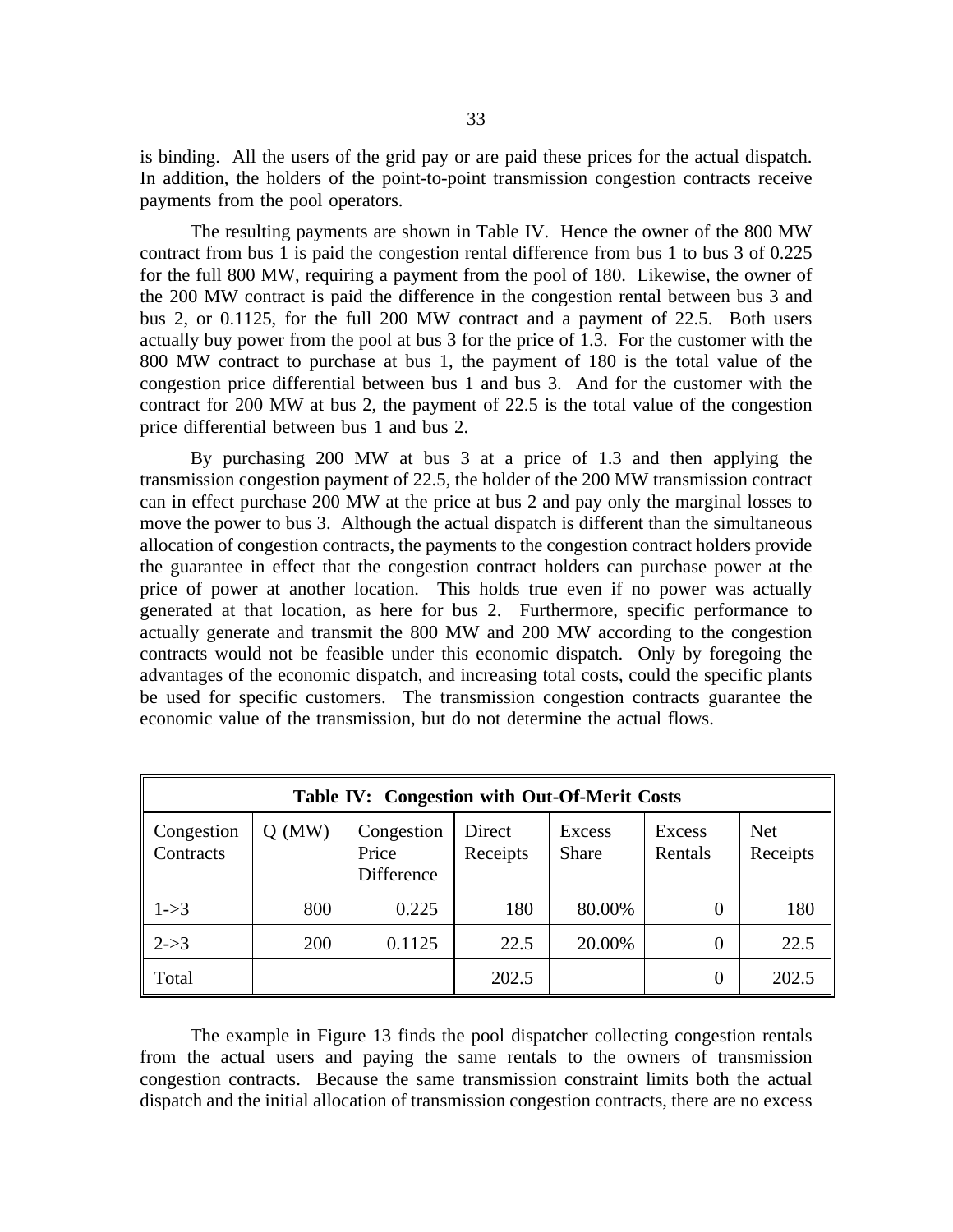congestion rentals. All the congestion revenue collected is required to compensate the holders of the point-to-point transmission congestion contracts.



An alternative case is shown in Figure 14. In this case the economics of load and dispatch have changed significantly. Power still costs 1.3 at bus 3, but now the net load is reduced to 400 MW. There is a big net load at bus 2, and the equilibrium power cost there is at 1.55. The relatively cheap generation at bus 1 is used at the level of 1100 MW, which causes a shift in the flows. Now the dispatcher has no problem with a thermal limit on the line between bus 1 and bus 3, but the line between bus 1 and bus 2 has reached a similar thermal limit at 600 MW. This transmission constraint induces the indicated bus prices and congestion rentals.

To verify the equilibrium price at bus 2, given the prices at buses 1 and 3, note that 1 MW of additional load at bus 2 would be met by an increment of 2 MW in generation (or an equivalent reduction in load) at bus 3 and a reduction of 1 MW of generation at bus 1. The net change in generation cost would be  $2*1.3 -1 = 1.6$  units. The flow on line  $1\rightarrow 2$  would be unchanged, but the flow on line  $1\rightarrow 3$  would be reduced by 1 MW and the reverse flow along  $2\rightarrow 3$  would increase by 1 MW. Since these lines have different marginal losses, there would be a net reduction in losses of 0.05. Hence,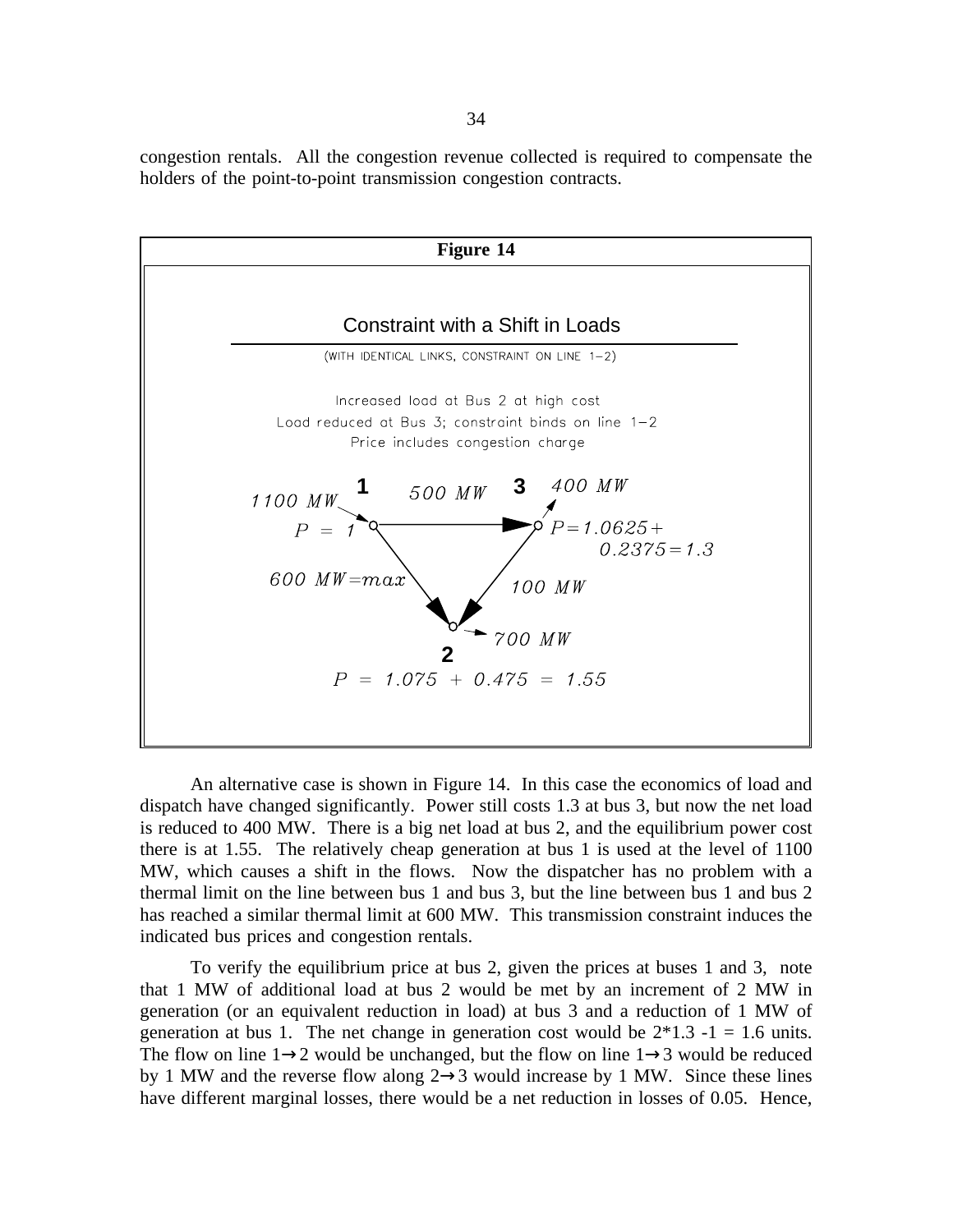the total increase in cost for an additional MW at bus 2 would be  $1.6 - 0.05 = 1.55$ , the price at bus 2.

Again the pool pays or is paid the short-run prices for power at each of the locations. And again the pool makes payments to the holders of the point-to-point transmission congestion contracts. The summary of the various payments appears in Table V. For the customer with the contract for 800 MW between bus 1 and bus 3, the congestion differential is 0.2375 and the total payment from the pool is 190. This allows the contract holder to purchase 800 MW at bus 3--with some of that power necessarily generated by plants located at bus 3--pay the price of 1.3, and after netting out the payment of 190 from the pool, effectively purchase the 800 MW at bus 1 and pay only marginal losses to move the power to bus 3.

Similarly, the customer with the contract for 200 MW from bus 2 to bus 3 can purchase 200 MW at bus 3 at the price of 1.3. However, this price is lower than the price at bus 2, and the difference in congestion rentals is now negative, at -0.2375. Under the terms of the point-to point contract, this customer must make an added payment of 47.5 to the pool. When coupled with the purchase of 200 MW at bus 3, this is equivalent to purchasing 200 MW at bus 2 at 1.55 and then moving to bus 3 paying only the marginal losses (in this case the marginal losses also would be negative between bus 2 and bus 3). The final effect is as promised under the transmission contract of the customer at bus 3 to purchase 200 MW at bus 2.

| Table V: Constraint with a Shift in Loads |          |                                   |                    |                 |                   |                        |  |  |
|-------------------------------------------|----------|-----------------------------------|--------------------|-----------------|-------------------|------------------------|--|--|
| Congestion<br>Contracts                   | $Q$ (MW) | Congestion<br>Price<br>Difference | Direct<br>Receipts | Excess<br>Share | Excess<br>Rentals | <b>Net</b><br>Receipts |  |  |
| $1 - > 3$                                 | 800      | 0.2375                            | 190                | 80.00%          | 228               | 418                    |  |  |
| $2 - > 3$                                 | 200      | $-0.2375$                         | $-47.5$            | 20.00%          | 57                | 9.5                    |  |  |
| Total                                     |          |                                   | 142.5              |                 | 285               | 427.5                  |  |  |

In this case of a shift in loads, with a new transmission constraint binding, the pool can make all the necessary payments to the holders of the point-to-point transmission congestion contracts, but the payments out amount to only  $190 - 47.5 = 142.5$ . However, the total for the congestion rentals paid by the users of the grid is  $700*0.475 + 400*0.2375 = 427.5$ . There remain excess congestion rentals of 285. Assuming that the fixed charge payments are proportional to the transmission congestion contracts, one way to dispose of these excess congestion rentals would be to pay them out to the transmission congestion contract holders in the ratio of 80 to 20. Hence the transmission contract holder from bus 1 would receive an additional payment of 228, for total receipts of 418. Likewise, the transmission contract holder from bus 2 would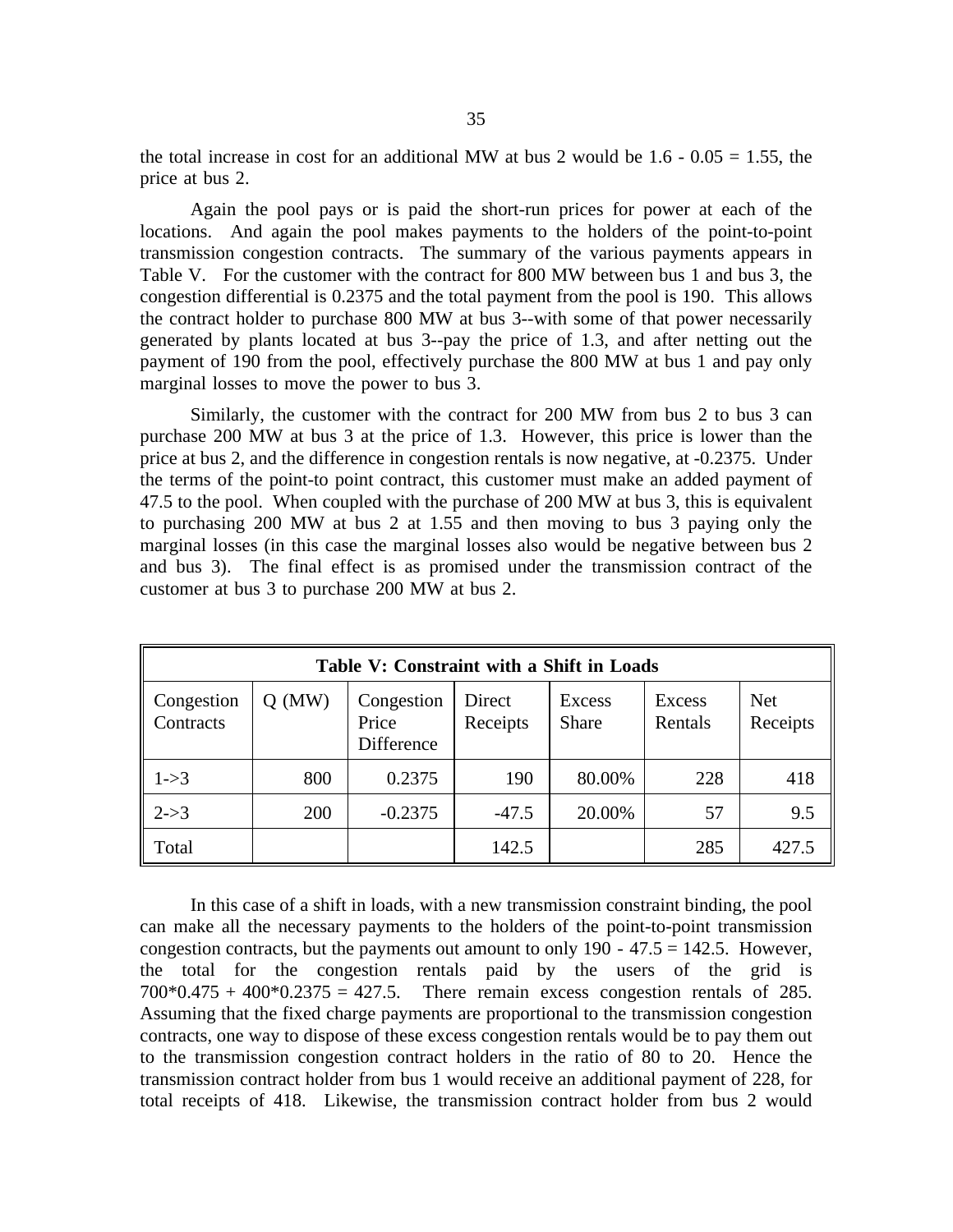receive 57 from the excess congestion rentals for total receipts of 9.5.



In Figure 14 there is a shift in load and economics, and one of the transmission contract holders, for power from bus 2, is required to make addition congestion payments to the pool. With enough of a change in the loads and transmission flows, it is possible that everyone with a transmission contract holds them in the reverse direction, and in this case the payments under the sharing of excess congestion rentals take on added importance. For example, consider the conditions depicted in Figure 15. Here the economics of the dispatch and load have changed even more dramatically compared to the initial allocation of transmission congestion contracts. Now there is low price at bus 3 and a net input of 800 MW, and the higher price is at bus 2 with a net load of 1000 MW. The flows on the links from bus 3 are now reversed.

The prices at the buses include a positive congestion component at bus 2 and a negative congestion impact at bus 3, all relative to bus 1. As before, to verify the equilibrium price at bus 3, given the prices at buses 1 and 2, note that 1 MW of additional load (or an equivalent reduction in generation) at bus 3 would be met by an increment of 2 MW in generation at bus 1 and a reduction of 1 MW of generation at bus 2. The net change in generation cost would be  $2*1 - 1.3 = 0.7$  units. The flow on line 2→3 would be unchanged, but the reverse flow on line  $1\rightarrow 3$  would be reduced by 1 MW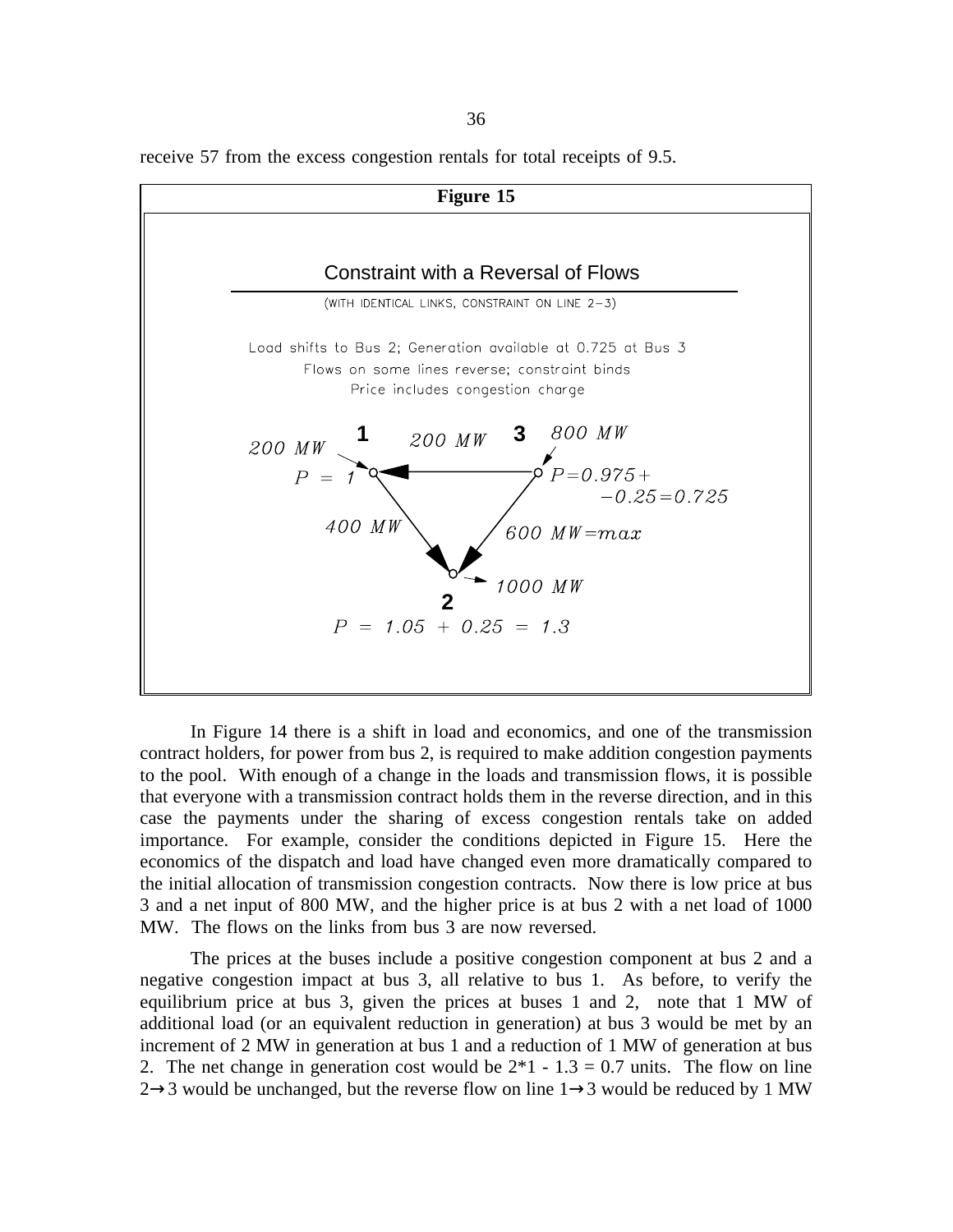and the flow along  $1\rightarrow 2$  would increase by 1 MW. Since these lines have different marginal losses, there would be a net increase in losses of 0.025. Hence, the total increase in cost for an additional MW at bus 2 would be  $0.7 + 0.025 = 0.725$ , the price at bus 3.

Once again, the users of the grid pay or are paid according to these short-run marginal cost prices. The pool collects the payments and, in turn, makes the necessary payments to the holders of the transmission congestion contracts. In this case, both the customers with congestion contracts to bus 1 and those with contracts to bus 2 face negative congestion rent differentials. Hence the customer with congestion contracts of 800 MW from bus 1 sees a differential of -0.25, and makes a total additional payment to the pool of 200. With the purchase of 800 MW at bus 3 at the price of 0.725, these combined payments are equivalent to a purchase of 800 MW at bus 1 and then moving to bus 3 at the cost of marginal losses.

For the customer with a 200 MW contract to bus 2, the congestion price difference is -0.5, and the direct payment to the pool is 100. These payments from the contract holders to the pool add to the total congestion rentals collected by the pool from the actual users of the grid, who pay  $-800*(-0.25) + 1000*0.25 = 450$ . In all, as summarized in Table VI, there are 750 units of excess congestion rentals. As before, these congestion rentals could be distributed according to the share in the fixed cost allocation. In the present example, this would provide a payment of 600 to the customer with transmission congestion contracts of 800 MW from bus 1, for net receipts of 400; and 150 for the customer with contracts of 200 MW at bus 2, for net receipts of 50.

| Table VI: Constraint with a Reversal in Loads |          |                                   |                    |                        |                          |                        |  |  |
|-----------------------------------------------|----------|-----------------------------------|--------------------|------------------------|--------------------------|------------------------|--|--|
| Congestion<br>Contracts                       | $Q$ (MW) | Congestion<br>Price<br>Difference | Direct<br>Receipts | Excess<br><b>Share</b> | <b>Excess</b><br>Rentals | <b>Net</b><br>Receipts |  |  |
| $ 1->3$                                       | 800      | $-0.25$                           | $-200$             | 80.00%                 | 600                      | 400                    |  |  |
| $2 - > 3$                                     | 200      | $-0.5$                            | $-100$             | 20.00%                 | 150                      | 50                     |  |  |
| Total                                         |          |                                   | $-300$             |                        | 750                      | 450                    |  |  |

In all cases, the net effect of economic dispatch, marginal cost pricing, and assignment of transmission congestion contracts is to collect congestion costs from the actual users of the grid and pay the congestion costs to those who bear the burden of the fixed charges. The transmission congestion contracts based on price differences compromise two forms. First, point-to-point transmission congestion contracts can be offered which provide the economic equivalent of a customer at one location always having the effective contract to buy delivered power at the cost at a distant location plus the marginal losses. Second, to the extent that there are excess congestion rentals, these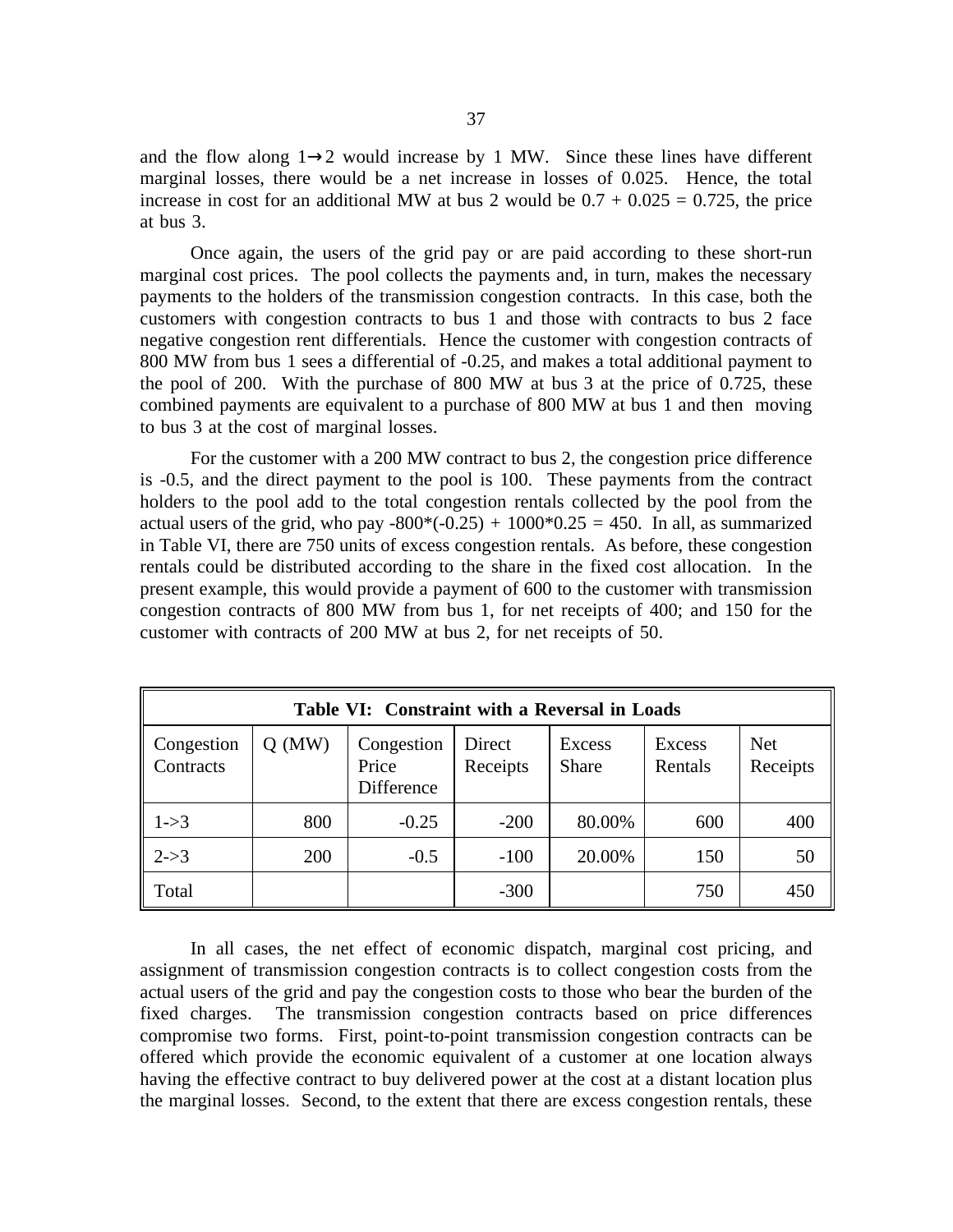rentals can be distributed according to some agreed formula. In aggregate, the congestion rentals paid are always adequate to honor the point-to-point transmission congestion contracts, and sometimes there can be additional rents that could be dispersed according to a sharing formula. In some instances, the congestion payments under the point-to-point contracts can be negative, but only when the economics of the dispatch have switched to provide the contract holder, who has access to cheap generation, the money from an operating margin through the pool dispatch that can fund the congestion payments. The transmission congestion contract is analogous to a futures contract which provides a perfect hedge for the cash market in transmission. The pool dispatcher and operator of the settlements system is taking no financial risk in providing these price guarantees, and the actual dispatch is not constrained by the transmission congestion contracts. The dispatcher always has the freedom to provide the most economical generation possible given the current costs, bids, and system constraints.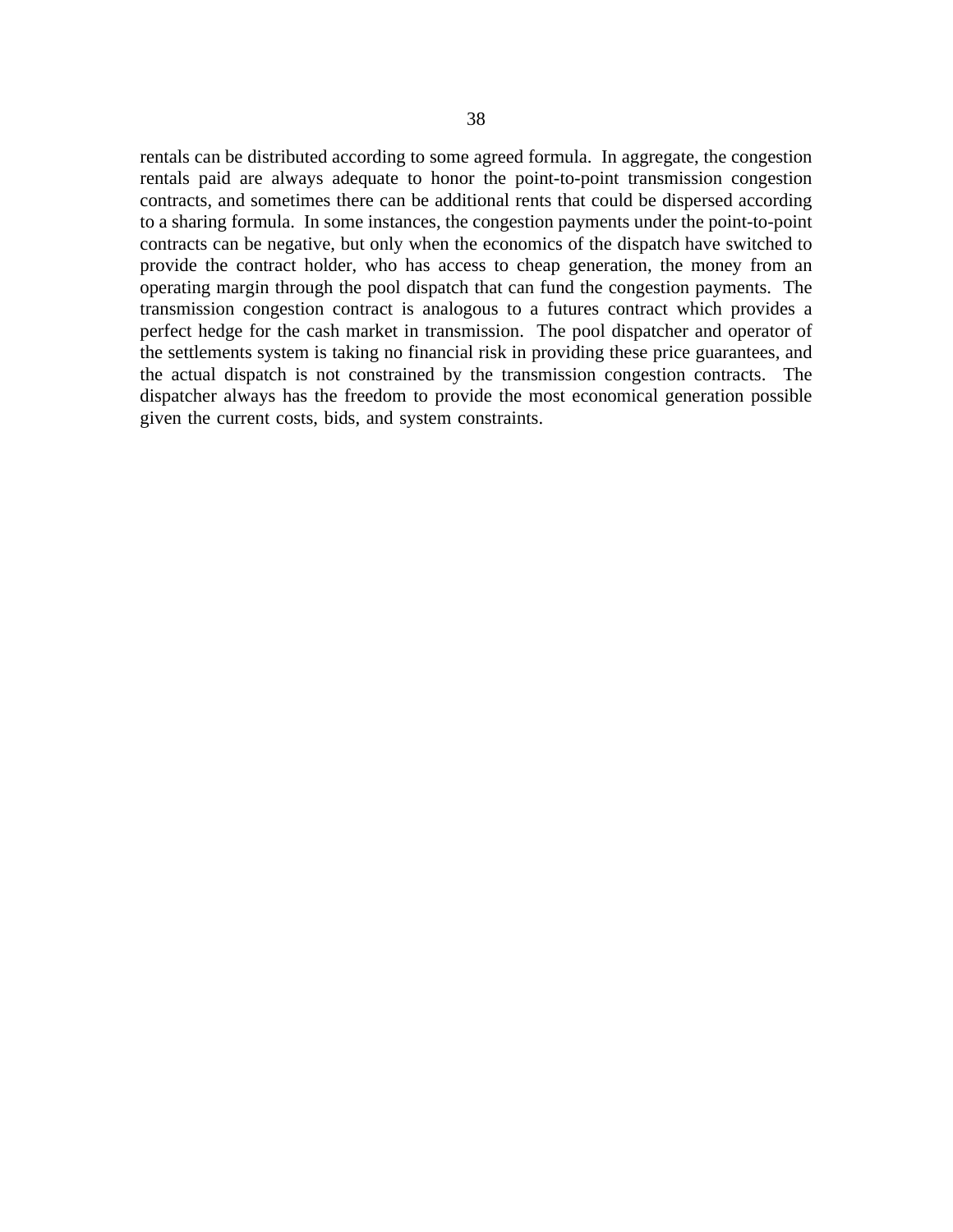### **Economic Dispatch on a Grid**

The three bus and three line example is the minimum network needed to illustrate the effects of loop flow and the impact of locational prices in a network. The results for the three link loop can be quite different than those found for a single transmission line or a radial connection. Analogies built on the case of a single line can be misleading. However, the analysis of the three bus case extends to more complicated networks, with one additional and important amendment. In the three bus case, it may be easy to fall into the trap of assuming that transmission congestion contracts are connected with individual lines between buses, since there is no difference in the geography of point-topoint definitions when every bus is connected to every other by a direct line. In a more complicated network, the transmission congestion contracts can be defined quite separately from the map of the individual lines.



Consider the simple market model in Figure 16, which will serve as the starting point for a set of a succeeding examples for a grid that move to a grid with multiple loops. In this market there is one load center, a city in the east, supplied by generators located far away in the west, connected by transmission lines, and by local generators who are in the same region as the city customers. The plants in the west consist of an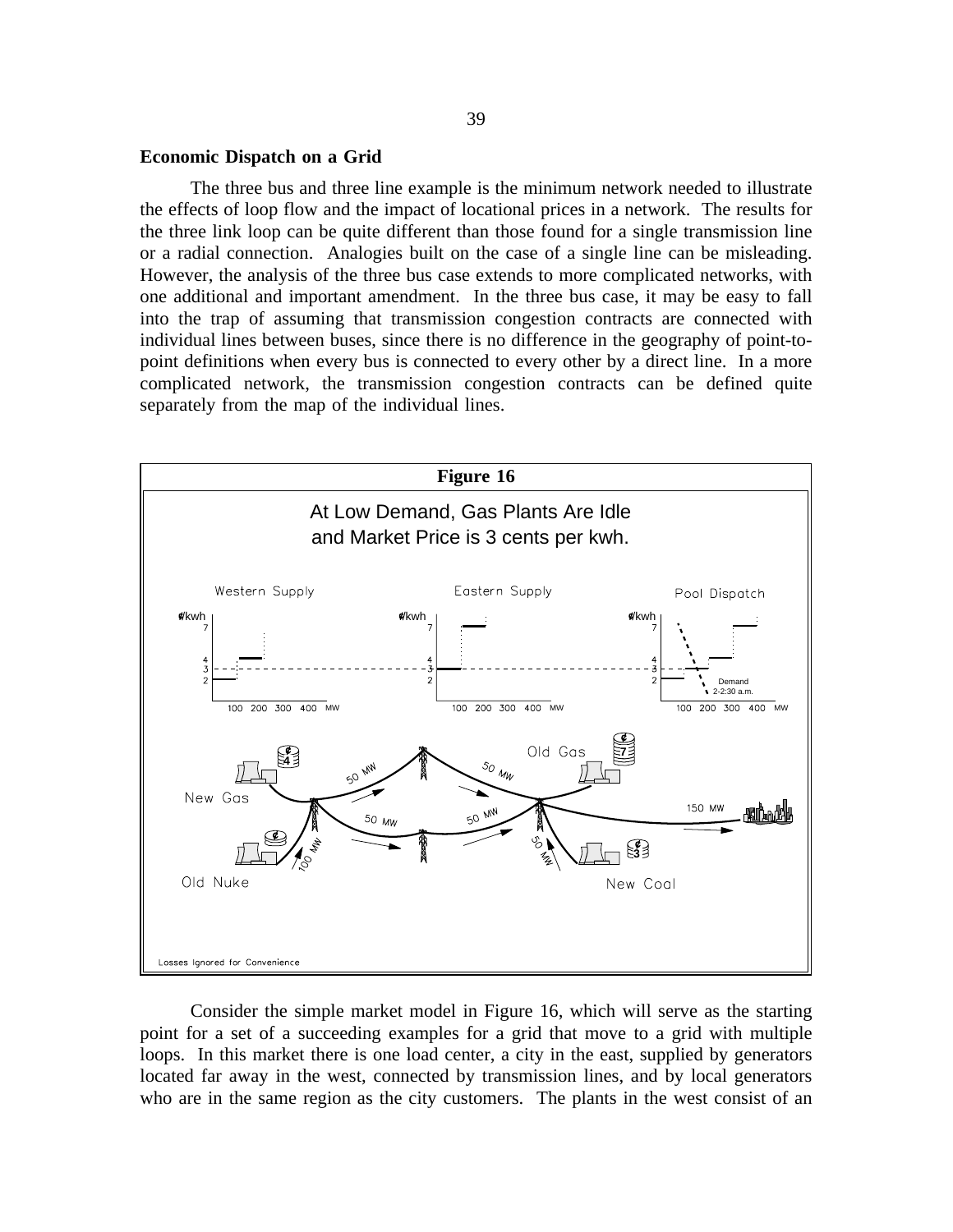"Old Nuke" which can produce energy for a marginal cost of  $2 \ell/kWh$  and a "New Gas" plant that has an operating cost of 4  $\phi$ /kWh. These two plants each have a capacity of 100 MW, and are connected to the transmission grid which can take their power to the market in the east.

The competing suppliers in the east are a "New Coal" plant with operating costs of  $3 \phi$ /kWh and an "Old Gas" plant that is expensive to use with a marginal cost of  $7 \phi$ /kWh. Again these eastern plants are assumed to have a capacity of 100 MW. The two plants in the west define the "Western Supply" curve, and the two plants in the east define the corresponding "Eastern Supply" curve. These supply curves could represent either engineering estimates of the operating costs or bids from the many owners of the plants who offer to generate power in the competitive market. For simplicity, we ignore transmission losses and assume that the same supply curves apply at all hours of the day.

Under low demand conditions, as shown in Figure 16 for the early hours of the morning, the supply curves from the two regions define an aggregate market supply curve that the pool-based dispatchers can balance with the customer demands. The aggregate market supply curve stacks up the various generating plants from cheapest to most expensive. The pool-based dispatchers choose the optimal combination of plants to run to meet the demand at this hour. In Figure 16, the result is to provide 150 MW. The inexpensive Old Nuke plant generates its full 100 MW of capacity, and the New Coal plant provides another 50 MW. The New Coal plant is the marginal plant in this case, and sets the market price at 3  $\mathcal{C}/kWh$  for this hour. Hence the customers in the city pay 3  $\phi$ /kWh for all 150 MW. The New Coal plant receives 3  $\phi$ /kWh for its output, and this price just covers its running cost. The Old Nuke also receives  $3 \phi$ /kWh for all its 100 MW of output. After deducting the 2  $\phi$ /kWh running cost, this leaves a 1  $\phi$ /kWh contribution towards capital costs and profits for Old Nuke owners.

In this low demand case, and ignoring losses, there is no additional opportunity cost for transmission. The 100 MW flows over the parallel paths of the transmission grid. But there is no constraint on transmission and, therefore, no opportunity cost. Hence the price of power is the same in the east and in the west. In the short run, there is no charge for use of the transmission system.

If demand increases, say at the start of the business day, the system operator must move higher up on the dispatch curve. For example, consider the conditions defined in Figure 17. This hour presents the same supply conditions, but a higher demand. Now the pool-based dispatchers must look to more expensive generation to meet the load. The Old Nuke continues to run at capacity, the New Coal plant moves up to its full capacity, and the New Gas plant in the west also comes on at full capacity. The New Gas plant in the west is the most expensive plant running, with a marginal cost of  $4 \frac{\varphi}{kWh}$ . However, this operating cost cannot define the market price because at this price demand would exceed the available supply, and the system operator must protect the system by maintaining a balance of supply and demand.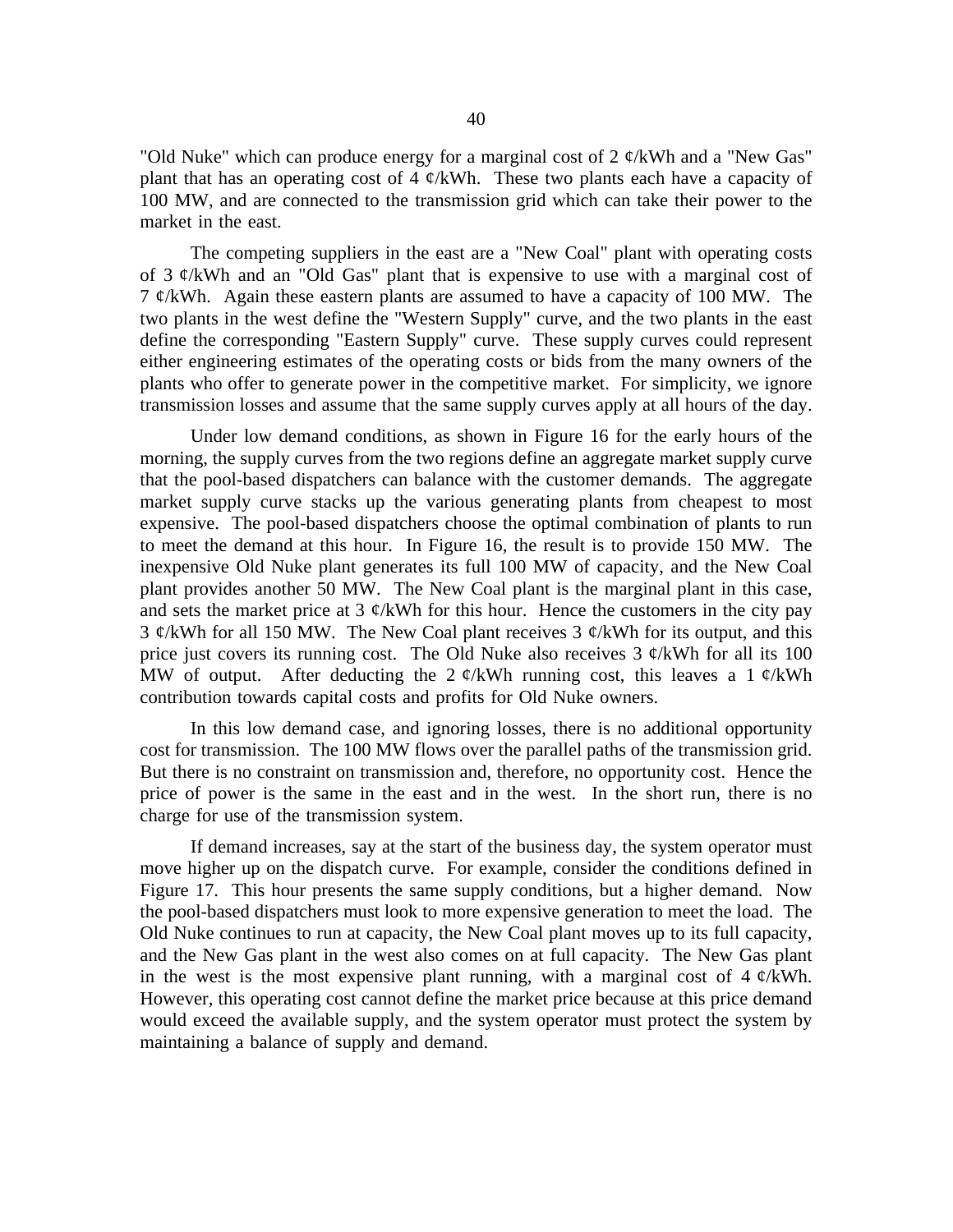

In this case, the result is to turn to those customers who have set a limit on how much they are willing to pay for electric energy at that hour. This short-run demand bidding defines the demand curve which allows the system operator to raise the price and reduce consumption until supply and demand are in balance. In Figure 17 this new balance occurs at the point where the market price of electricity is set at 6  $\phi$ /kWh. Once again, the customers who actually use the electricity pay this  $6 \frac{\phi}{kWh}$  for the full 300 MW of load at that hour. All the generators who sell power receive the same 6  $\varphi$ /kWh, which leads to operating margins of 2  $\phi$ /kWh for New Gas, 3  $\phi$ /kWh for New Coal, and 4 ¢/kWh for Old Nuke.

Once again, the pool-based dispatch in Figure 17 depends on excess capacity in the transmission system. The plants in the western region are running at full capacity, and the full 200 MW of power moves along the parallel paths over the grid to join with New Coal to meet the demand in the east. There is a single market price of 6  $\phi$ /kWh, and there is no charge for transmission other than for losses, which are ignored here for convenience in the example.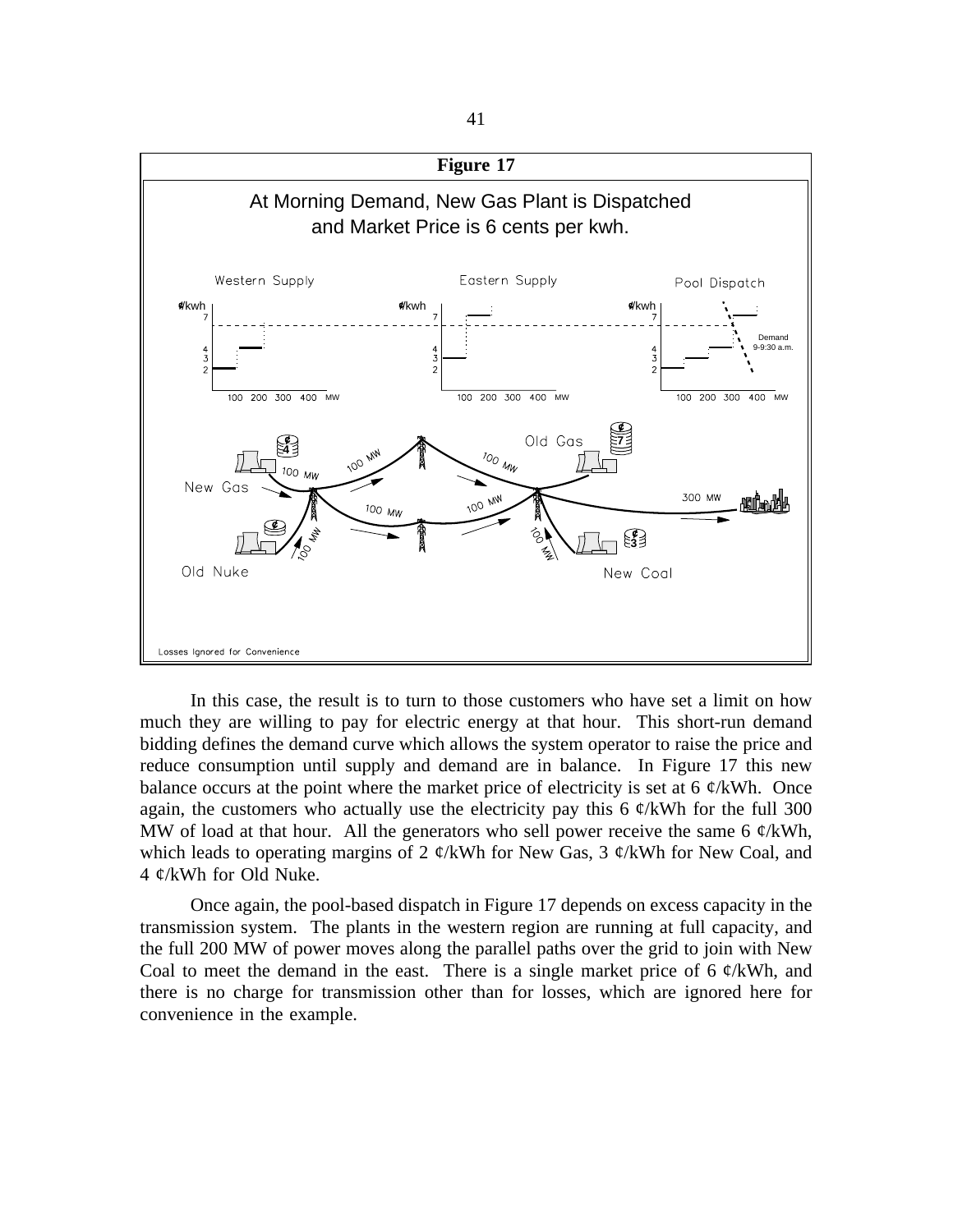## **Transmission Constraints**

With the plants running at full capacity, there might be a transmission constraint. To illustrate the impact of a possible transmission limit, suppose for sake of discussion that there is an "interface" constraint between west and east. According to this constraint, no more than 150 MW of power can flow over the interface.



both the dispatch and market prices based on short-run marginal costs. In Figure 18 the level of demand from the city in the east is assumed to be the same as in the case of Figure 17. However, now the pool-based dispatcher faces a different aggregate market supply curve. In effect, only half of the New Gas output can be moved to the east. To meet the demand, it will be necessary to simultaneously turn off part of the New Gas output and substitute the more expensive Old Gas generation which is available in the East. This new dispatch increases the market price in the east to 7  $\mathcal{C}/kWh$  and necessarily induces a further reduction in demand, say to a total of 290 MW. The New Coal and Old Gas plants receive this full price of  $7 \phi$ /kWh for their 140 MW, which provides a 4 ¢/kWh operating margin or short-run profit for New Coal and allows Old Gas to cover its operating costs.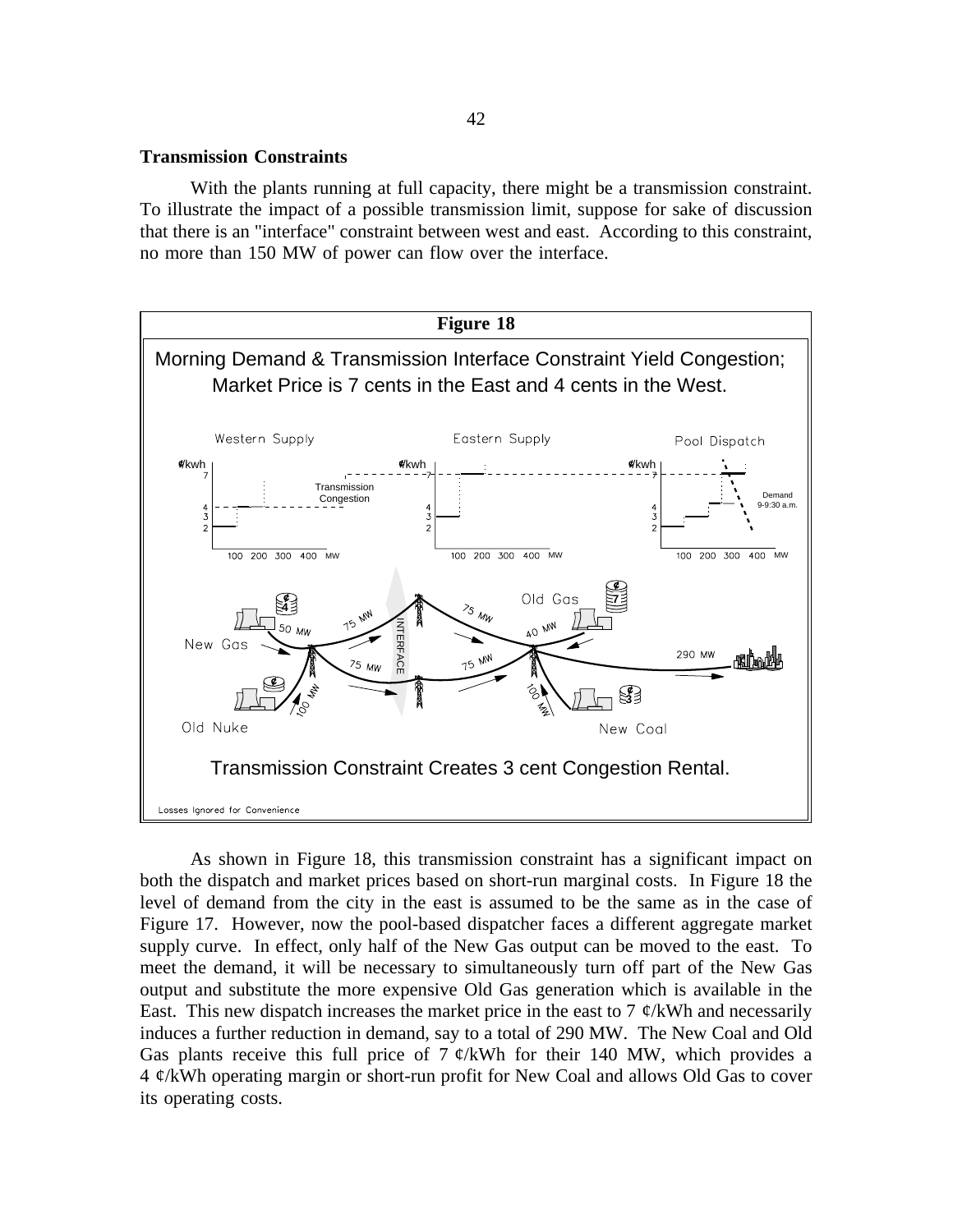In the western region, however, a different situation prevails. The transmission interface constraint has idled part of the output of the New Gas plant. Clearly the market price in the west can be no more than the operating cost of the plant. Likewise, since the plant is running at partial output, the market price can be no less than the operating cost of 4  $\varphi$ /kWh. This is the price paid to New Gas and Old Nuke, which covers New Gas operating costs and provides Old Nuke an operating margin of 2  $\varphi$ /kWh.

The 3  $\ell$ /kWh difference between the market price in the east and the market price in the west is the opportunity cost of the transmission congestion. In effect, ignoring losses, the marginal cost of transmission between west and east is  $3 \frac{\psi}{kWh}$ , and this is the price paid implicitly through the transactions with the system operator. Electricity worth 4  $\phi$ /kWh in the western region becomes worth 7  $\phi$ /kWh when it reaches the eastern region.



The transmission "interface" constraint is a convenient shorthand for a more complicated situation handled by the pool-based dispatchers. The interface limit depends on a number of conditions, and can change with changing loads. Typically it is not the case that there is a 75 MW limit on one or both of the parallel lines through which power is flowing in the grid. In normal operation, it may well be that the transmission lines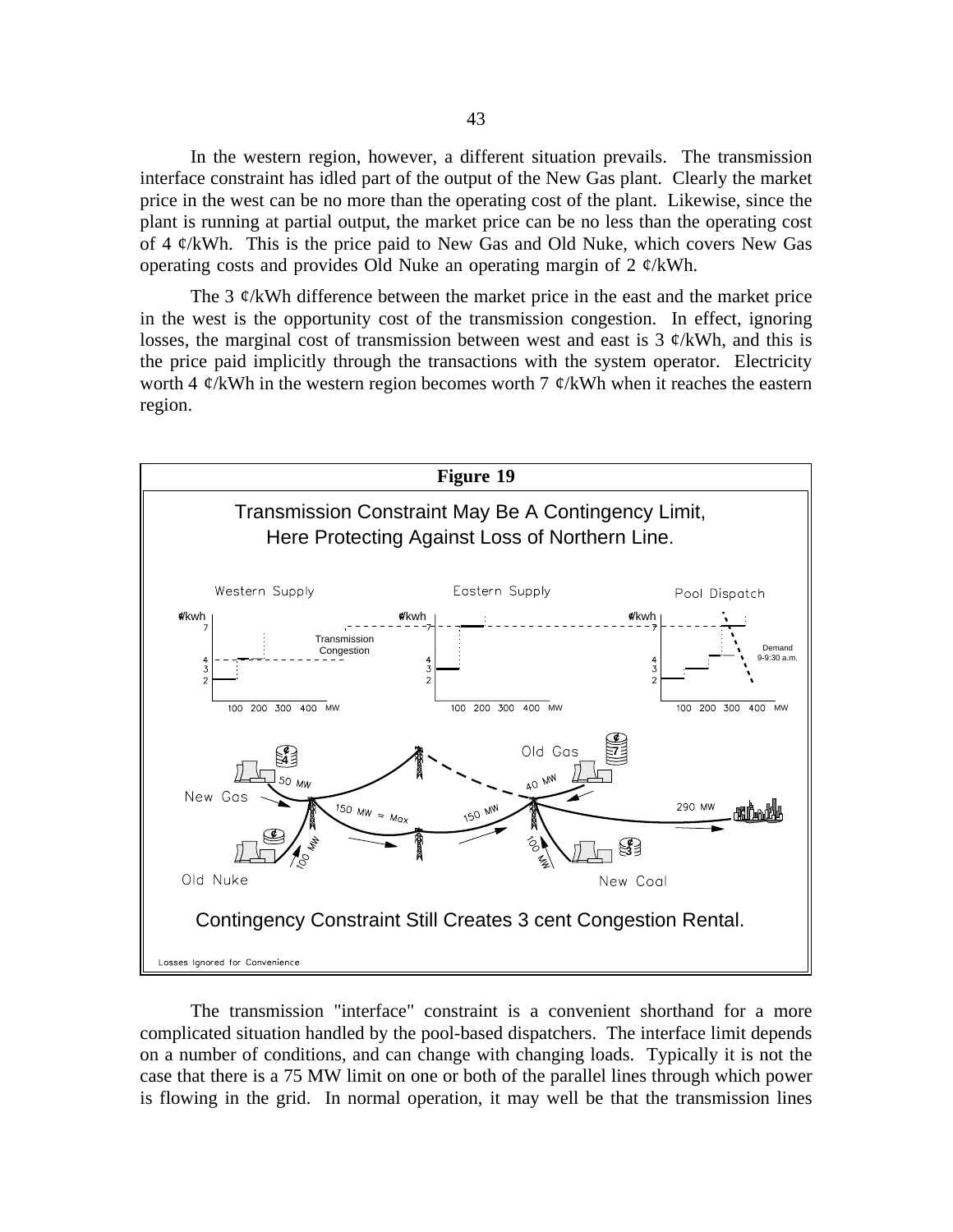could individually handle much more flow, say 150 MW each or twice the actual use. At most normal times, the lines may be far from any physical limit. However, the poolbased dispatchers must protect against contingencies--rare events that may disrupt operation of the grid. In the event of these contingencies, there will not be time enough to start up new generators or completely reconfigure the dispatch of the system. The power flow through the grid will reconfigure immediately according to the underlying physical laws. Hence, generation and load in normal times must be configured, and priced, so that in the event of the contingency the system will remain secure.

For instance, suppose that the thermal capacity of the transmission lines is 150 MW, but the pool-based dispatchers must protect against the loss of a northern transmission line. In this circumstance, the actual power flows may follow Figure 18, with 75 MW on each line, but the pool-based dispatchers must dispatch in anticipation of the conditions in Figure 19. Here the northern line is out, and in this event the flow on the southern line would hit the assumed 150 MW thermal limit. This contingency event may never occur, but in anticipation of the event, and to protect the system, the system operator must dispatch according to Figure 19 even though the flows are as in Figure 18. In either case, the transmission constraint restricts the dispatch and changes the market prices. The price is 4  $\varphi$ /kWh in the west and 7  $\varphi$ /kWh in the east, with the 3 ¢/kWh differential being the congestion-induced opportunity cost of transmission. This "congestion rental" defines the competitive market price of transmission.

Buying and selling power at the competitive market prices, or charging for transmission at the equivalent price differential provides incentives for using the grid efficiently. If some user wanted to move power from east to west, the transmission price would be negative, and such "transmission" would in effect relieve the constraint. The transmission price is "distance- and location-sensitive," with distance measured in electrical rather than geographical units. And the competitive market prices arise naturally as a by-product of the optimal dispatch managed by the system operator.

The simplified networks in Figure 16 through Figure 19 illustrate the economics of least-cost dispatch and locational prices. However, these networks by design avoid the complications of loop flow that can be so important in determining prices and creating the difficulties with physical transmission rights. The extension of these examples and the basic pricing properties to more complicated networks includes the possibility of inputs and load around loops in the system. Here assume a transmission system as before but with the basic available generations and loads as shown in Figure 20. These generators define a basic supply configuration with quantities and prices, coupled with the associated loads, and all with the following characteristics:

- **•** Generation available at four locations in the East (Y, Z) and West (A, B).
- **•** Load in the East, consisting of the Yellow LDC at V and the Orange, Red and Blue LDCs at W.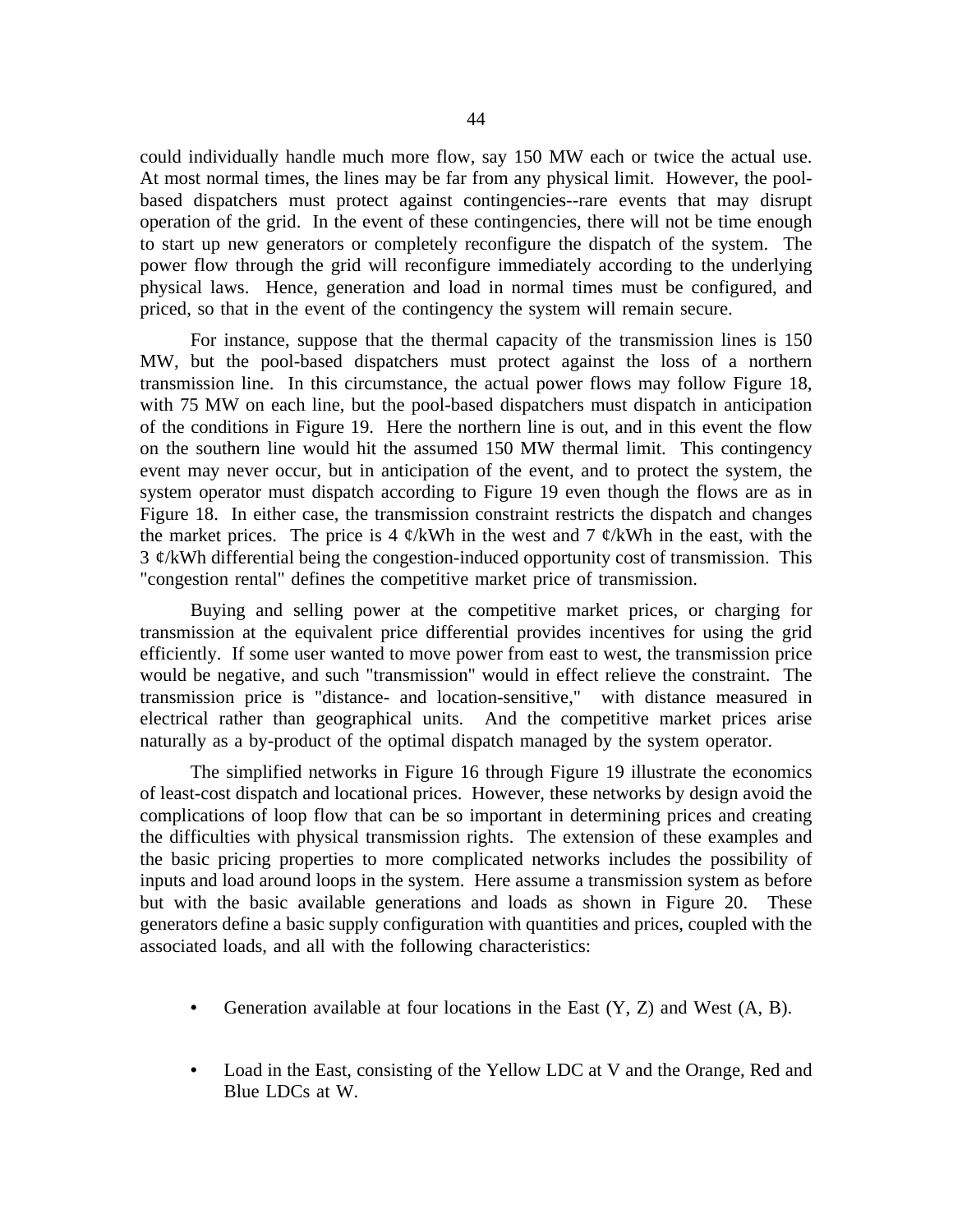

- **•** Load in the West, consisting of a Green LDC at C.
- **•** Interface constraint of 150 MW between bus D and buses M and N.
- Thermal constraints of 90 MW between M and X and between N and X.
- The New Gas and Old Gas generating facilities each consist of two generating units whose marginal costs of production differ.

Loads in Figure 20 are illustrative and will vary systematically in each example. For convenience, losses are ignored in all examples.

The first example to introduce the effect of loop flow involves a new sources of supply at a location on the loop. Here a low cost, large capacity generator becomes available in Figure 21 at bus "P." An IPP at bus "L" has bid in a must run plant at 25 MW, having arranged a corresponding sale to the Yellow distribution company at bus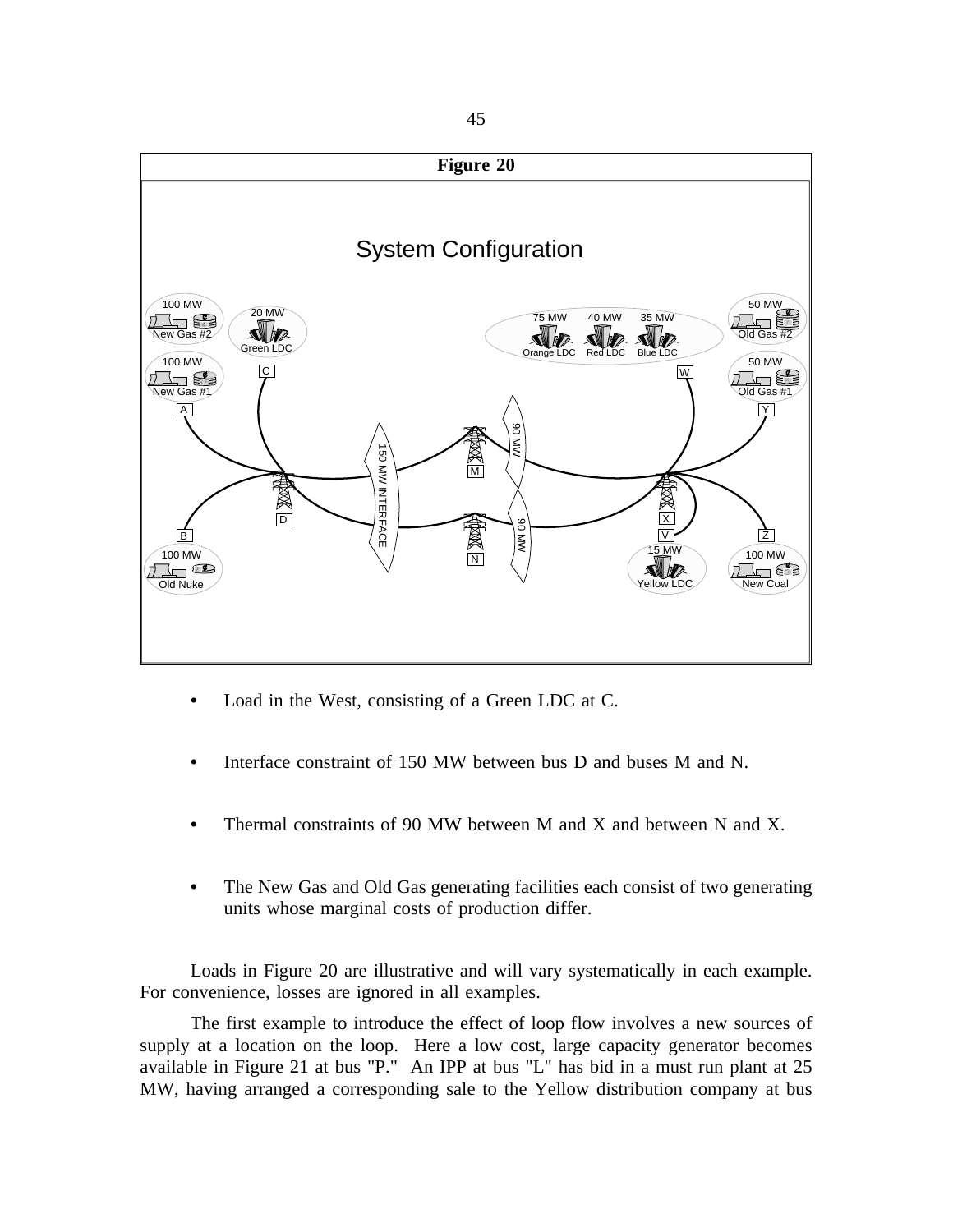

"V". Were it not for the IPP sale, more power could be taken from the inexpensive generators at bus "P" and at bus "A". However, because of the effects of loop flow, these plants are constrained in output, and there are different prices applicable at buses "D", "M", "N", and "X".

In a further example the constraints are modified to replace the interface limit with limits on the flows on individual lines. Here every line in the main loop is constrained by a thermal limit of 90 MW, replacing the interface limit. With these constraints in Figure 22, an added load of 150 MW at bus "L" alters the flows for the market equilibrium. In this case, the combined effect of the increased load and the constraints leads to a price of 8.25¢ per kWh at bus "L". This illustrates that it is possible to have market clearing prices at some locations that are higher than the  $7¢$  marginal running cost of the old gas plant at bus "Y", the most expensive plant in the system. The interaction of the network constraints is such that with a reduction of load at bus "L" it would be possible to reduce out put of the most expensive plant by even more, and make up the difference with cheaper sources of supply, causing the high price for load at bus "L".

Changing the network further adds new loops and even more examples of the effect on prices and dispatch caused by the network interactions. In this case, a new line has been added to the network in Figure 23, connecting bus "N" to bus "M". This line is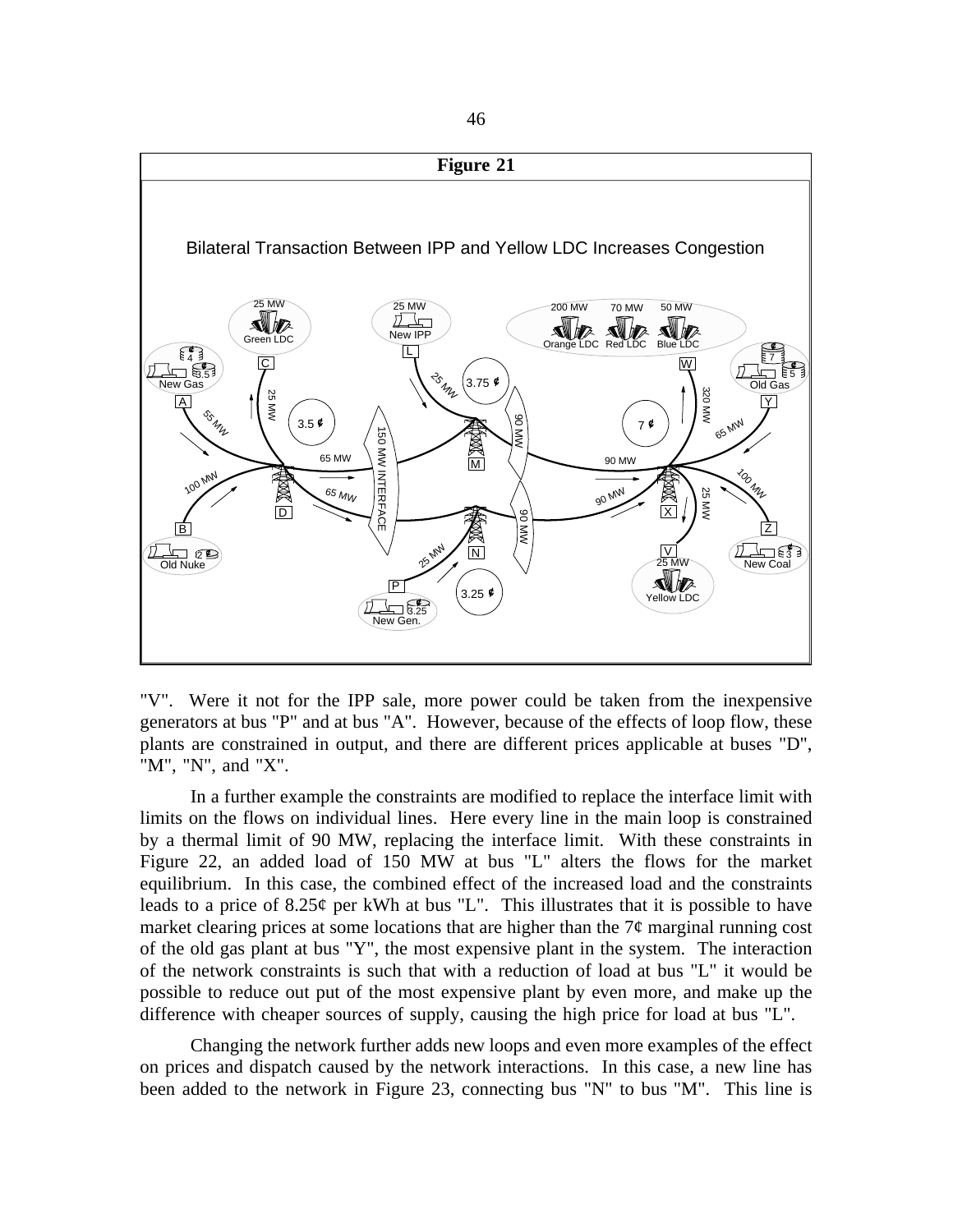

assumed to have a thermal limit of 50 MW. The new line adds to the capability of the network in that the new pattern of generation lowers the overall cost of satisfying the same load. The total cost reduces from \$20,962.50 in Figure 22 to \$19,912.50 in Figure 23. Although the average cost of power generation fell, the marginal cost of power increased at bus "L", where the price is now  $10.75\phi$  per kWh. The new loop provides more options, but it also interacts with other constraints in the system. This set of interactions is the cause of the high price as it appears at bus "L".

As a final example that confirms the sometimes counterintuitive nature of least-cost dispatch and market equilibrium prices, add a new bus "O" between bus "M" and bus "N" in Figure 24, and lower the limit to 30 MW between bus "O" and bus "M". Bus "O" has a small load of 15 MW. The increased load of 15 MW at bus "O" actually lowers the total cost of the dispatch, as reflected in the negative price. Each additional MW of load at bus "O" changes the flows to allow a dispatch that lowers the overall cost of meeting the total load. The optimal solution would be to pay customers at "O" to accept dump power, thereby relieving congestion elsewhere and providing benefits to the overall system.

This final example, therefore, illustrates and summarizes the types of interactions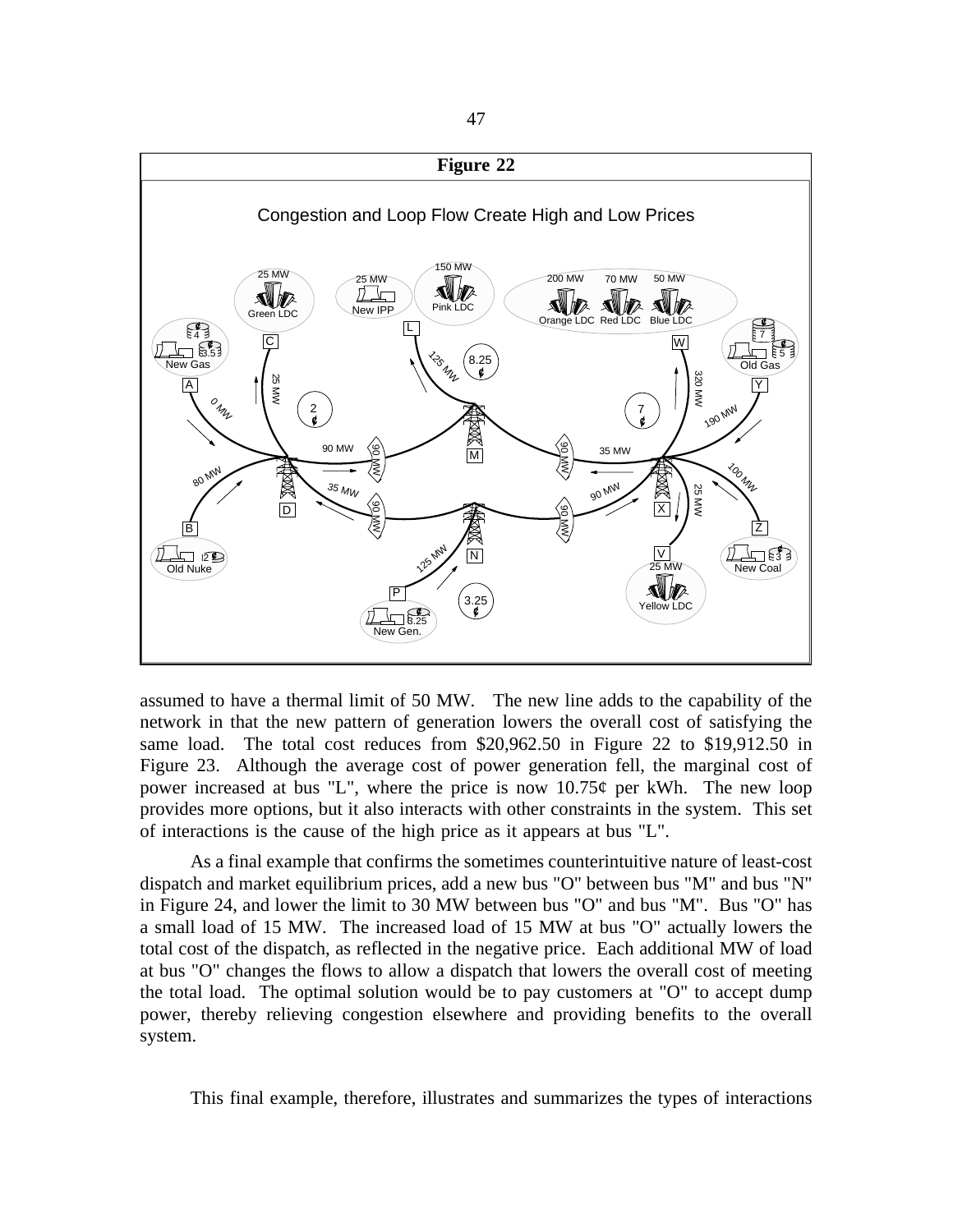

that can develop in a network with loop flow. Power can flow from high price nodes to low price nodes. The competitive market clearing price, equivalent to the marginal costs for the least-cost dispatch, can include simultaneously at different locations prices higher than the cost of the most expensive generation and lower than the cost of the cheapest generation source.

## **Zonal Versus Nodal Pricing Approaches**

Application of the principle of locational pricing implies that transmission congestion would lead to many prices. Even with only a single constraint, there could be a different price at each location. The use of locational prices has been described as being too complex, with the implication that an alternative approach would produce a simpler system. A common response to this assertion has been to recommend a "zonal" approach that would aggregate many locations into a smaller number of zones. The assumption has been that this would tend to reduce complexity. However, in the presence of real constraints in the actual network, the zonal approach may not be as simple as it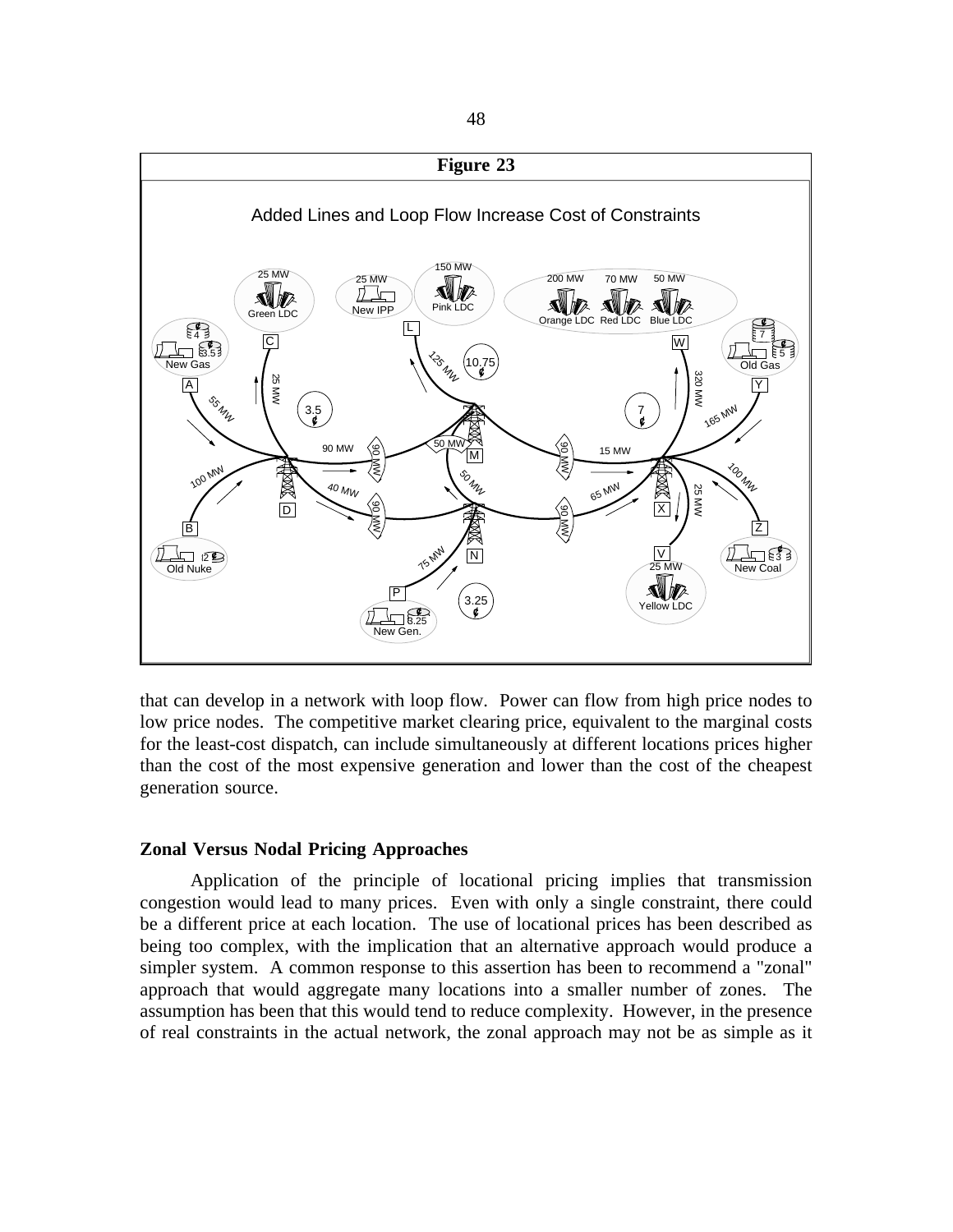

might appear without closer examination.<sup>13</sup>

The difficulties would arise in the context of a competitive market where participants have choices. If the actual operation of the network system does not conform to the pricing and zonal assumptions, there will be incentives created to deviate from the efficient, competitive solution. In the presence of a vertical monopoly that can ignore the formal pricing incentives, this has not been a problem. But under the conditions of a market, where participants will respond to incentives, the complications created by a zonal approach may be greater than any complications that would exist with a straight locational approach to pricing and transmission charging.

Consider the simplified example in Figure 25. The network has been constructed so that there are only radial connections. With strictly radial connections, locations within and between unconstrained zones would have a common price. Hence, aggregation of locations offers an apparent simplification by reducing to a few distinct zones. This motivation from a typical radial examples leads to the assumption that in general there could be areas in a real network that would have the same prices and, therefore, these

<sup>&</sup>lt;sup>13</sup> For a similar analysis with similar conclusions, see Steven Stoft, "Analysis of the California WEPEX Applications to FERC," Program on Workable Energy Regulation, University of California, October 8, 1996.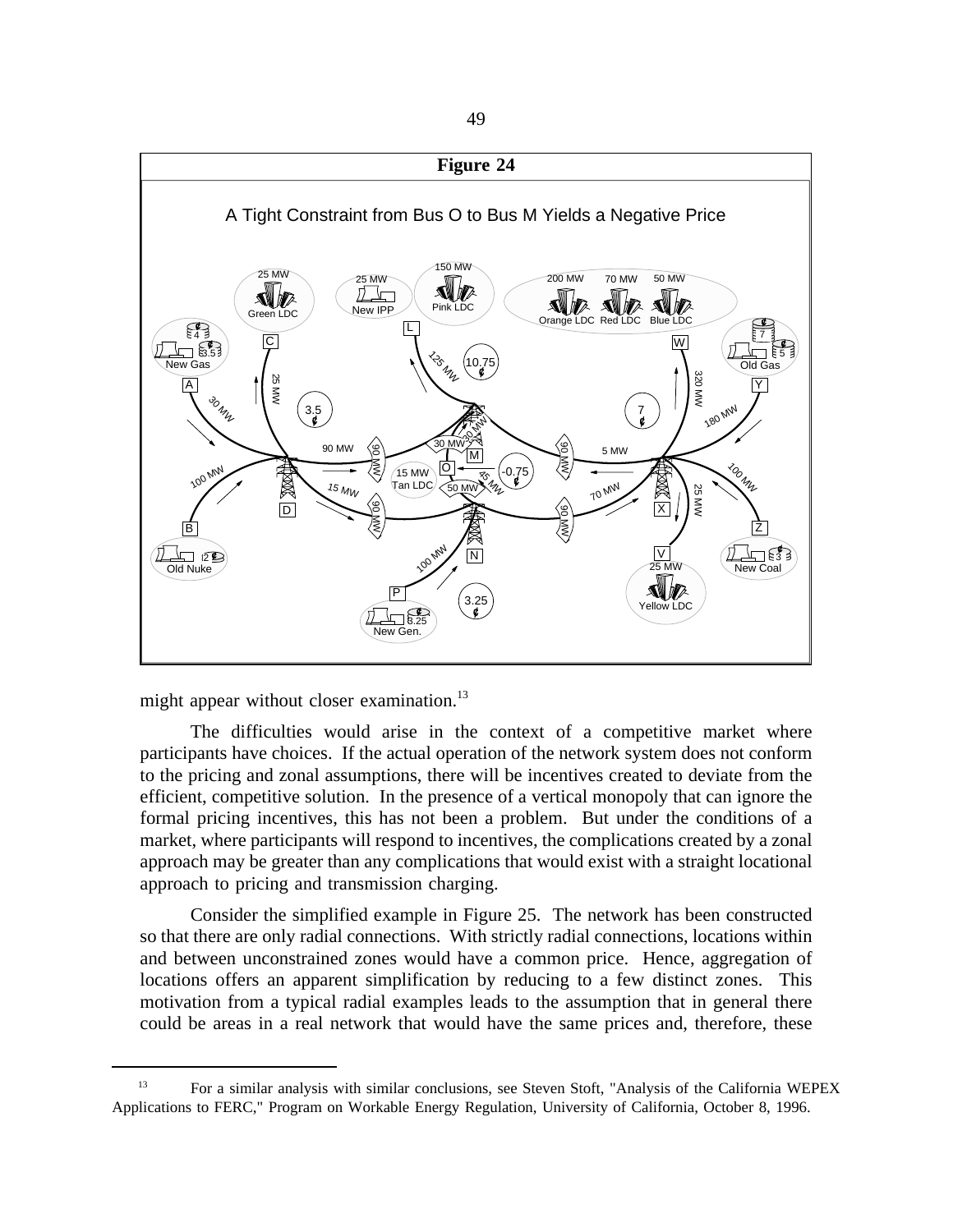

locations could be aggregated into zones that would be simpler for participants in market operations.

There are two problems with this line of argument. First, if the multiple locations truly do have the same prices, then there is no need to aggregate into zones. The point of the aggregation was to reduce the number of prices, and in the case where the assumption of common prices holds, aggregation would be unnecessary.

Second, the definition of a zone, which appears easy in the case of a radial network, becomes more problematic in the case of a more realistic network with loop flows. The radial examples can be a poor guide to thinking about interactions in networks. For example, it is often argued, or assumed, that congestion or differences in prices between zones would be caused only by transmission constraints that could be defined for lines that connect the zones. Furthermore, it is often assumed that differences in prices within zones can only be caused by congestion on lines within the zone. Under these simplifying assumptions, therefore, it is assumed that zones can be well defined and that what happens within a zone can be treated independently of what happens between zones, or independently of what happens in other zones. When we move beyond the radial examples, however, these assumptions and the associated conclusions can be false.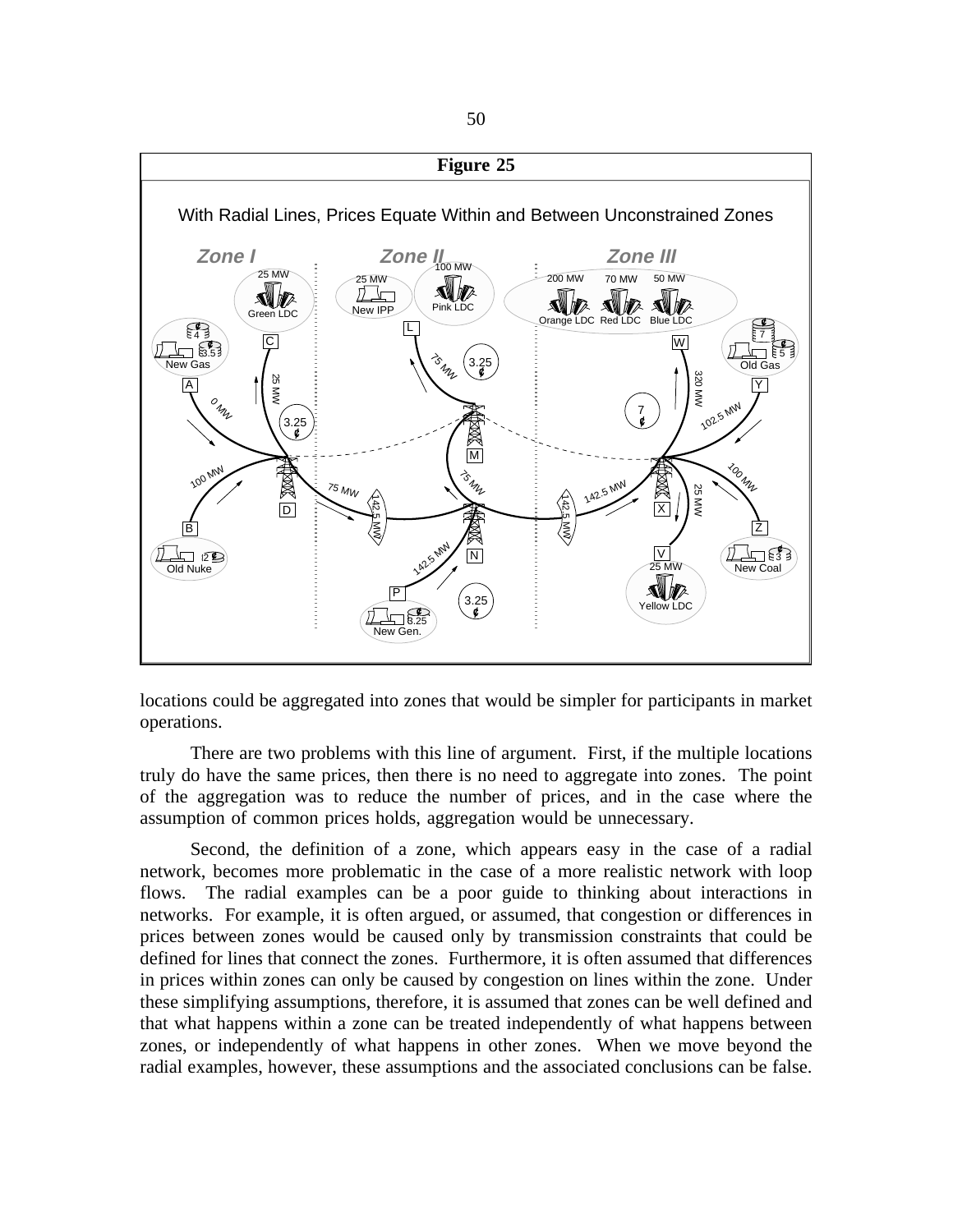

With the more typical case of loops in a network, prices could differ within and between "unconstrained" zones due to the indirect effects of "distant" constraints. Consider the slightly modified example in Figure 26. In this case, the zones developed from the radial analogy produce a very different outcome from the assumptions derived from the radial case in Figure 25. In this example, the prices within "Zone II" differ, but there is no binding constraint in the zone. The lines within the zone are operating below their thermal limits. The difference in prices between buses M and N arises not due to constraints within the zone but because of the loop flow effects interacting with the binding constraints between the zones. Apparently the determination of prices within a zone can not be made independent of the effects on constraints outside the zone.

A symmetric result appears in Figure 27 with a different pattern of loads and flows. In this case, there is no constraint binding between Zones II and III, but the price in Zone III differs from the prices in Zone II. Again this effect cannot be seen in radial networks, but it is easy to create in real networks with loop flow. The price in Zone III differs from all the other prices in part because of the interaction with the constraints in Zone II. In a sufficiently interconnected network, these examples suggest that a wide variety of pricing patterns would be possible. In fact, with loop flow, it is possible for a single binding constraint to result in different prices at every location in the system, reflecting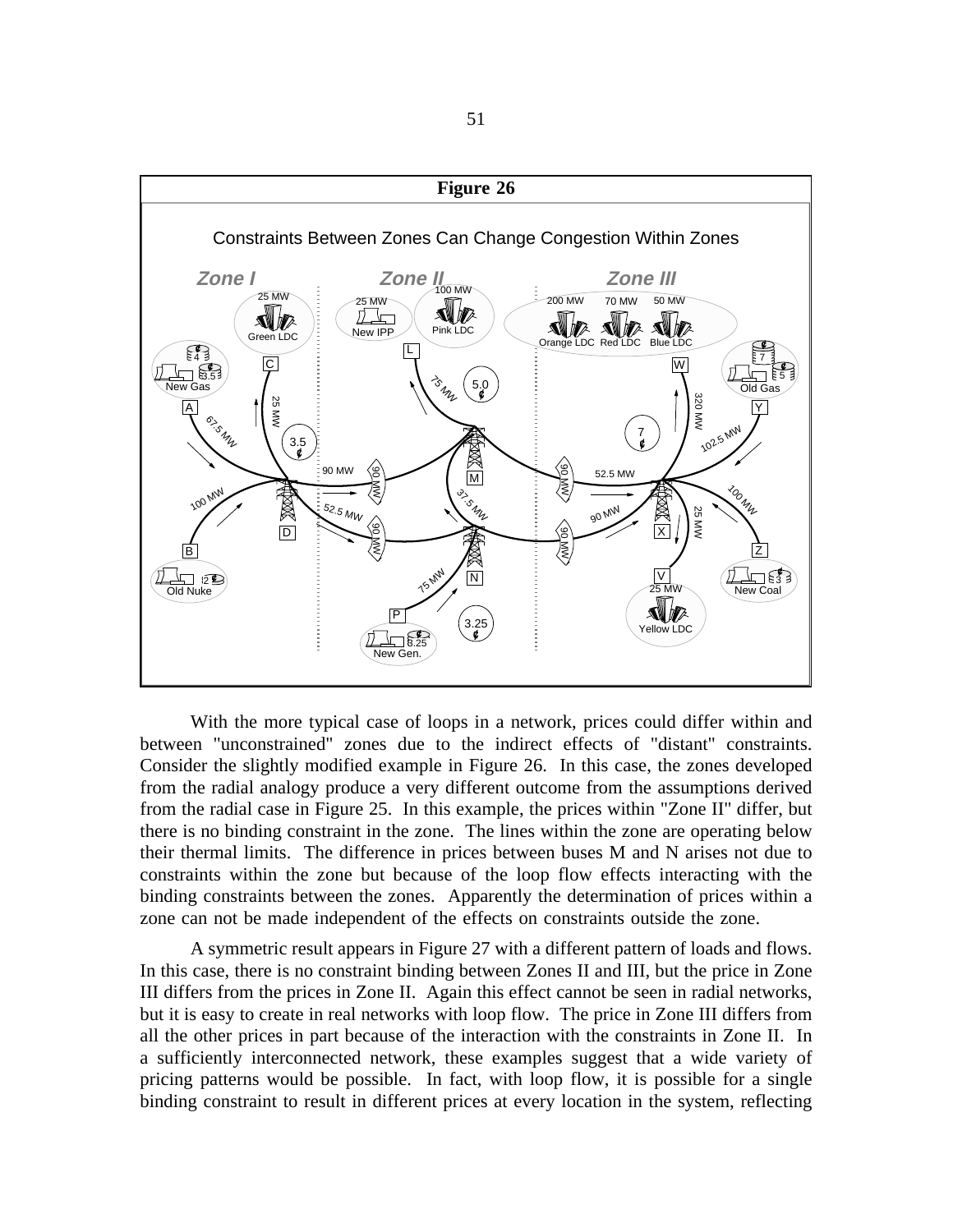

the fact that every location has a different impact on the constraint.

Aggregation into zones may add to complexity and distort price incentives. The assertion that conversion to zones will simplify the pricing problem is not supported by analysis of the conditions that can exist in a looped network. Furthermore, aggregating networks presents a number of related technical problems that follow from the fact that exact aggregation requires first knowing the disaggregated flows. In other words, the first step in calculating consistent aggregate flows and prices is to calculate the disaggregated flows and prices. Hence aggregation produces no savings in computation, and no additional simplicity. If no price dispersion exists, no aggregation is necessary. And if price dispersion does exist, aggregation only sends confused price signals. In the end, the simplest solution may be to calculate and use the locational prices at the nodes, without further aggregation.

### **Transmission Congestion Contracts**

The congestion rental received by the system operator provides the key to defining property rights in the transmission grid. In the face of transmission constraints, prices will be more volatile and it will not be possible for a generator to provide guaranteed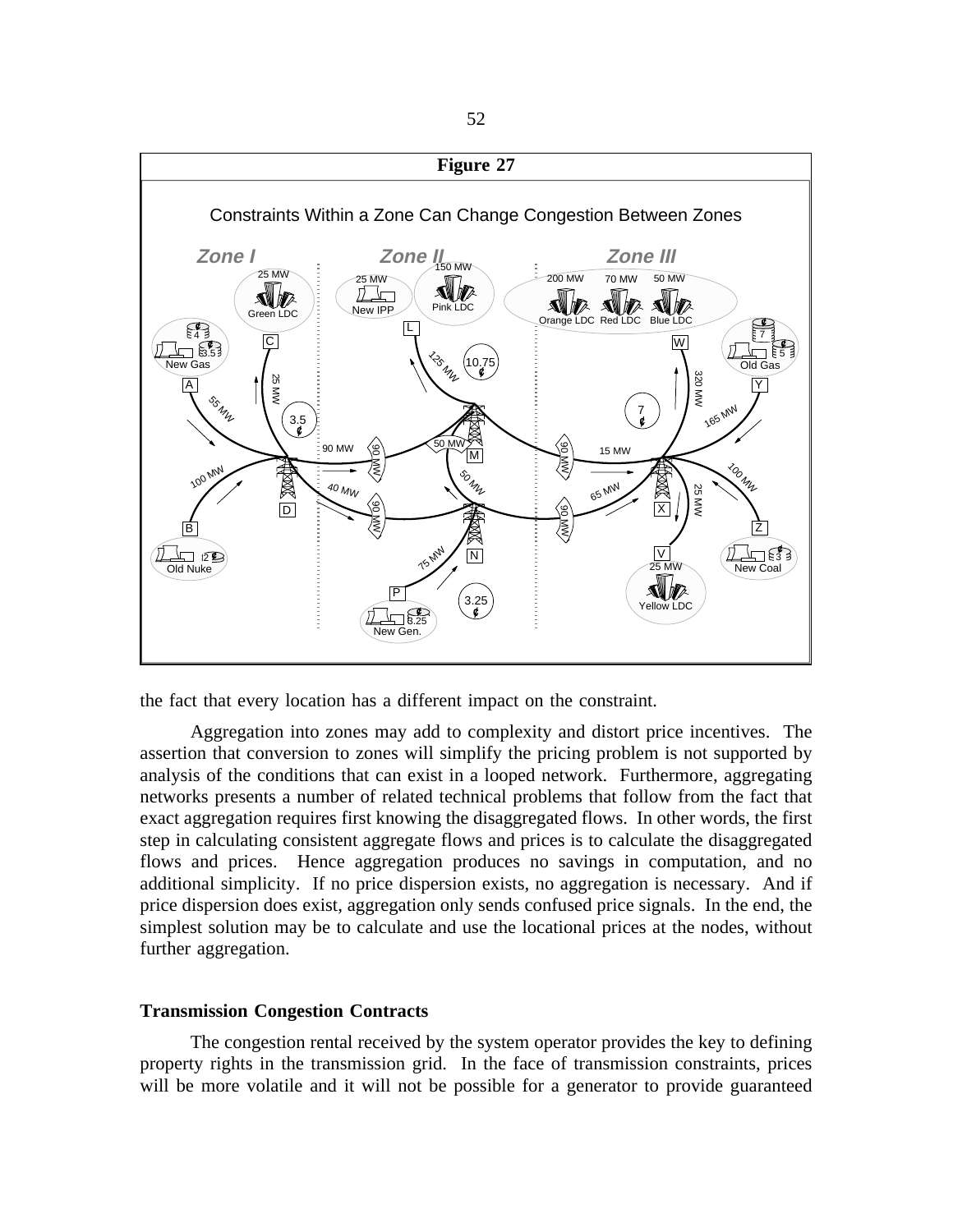price stability in the form of a long-term contract with a customer. Furthermore, customers and generators will have an incentive to expand the grid only if they recognize and believe that after making an investment in the grid there will be some protection against any future congestions costs. A simple way to define the property right and provide this guarantee is to assign the congestion rental not to the system operator but to the holder of the transmission congestion contract. In the transmission constrained cases of Figure 18 or Figure 19, the congestion contracts for a total 150 MW of power might have been held by customers in the city, or by generators in the west. In either case, this right is defined only as the right to collect the congestion rental. The generators and customers would not control the use of the grid. The system operator would determine the efficient pattern of use through economic dispatch. The system operator would collect the congestion payments from the actual users of the grid and pay them in turn to the holders of the transmission congestion contracts.

With this definition of transmission congestion contracts, it is an easy matter for generators at Old Nuke and New Gas to arrange long-term contracts that provide price stability for customers in the city. For example, the owners of Old Nuke may have acquired power contracts for 100 MW, and signed long-term contracts that guaranteed to provide power delivered to the city at a price of 5  $\phi$ /kWh. In the case of low demand as in Figure 16, the short-run price is only  $3 \phi$ /kWh, which customers pay and generators receive through the system operator. Separate from the system operator, the customers pay Old Nuke the difference of 2  $\varphi$ /kWh owed under the contracts. If demand shifts to the higher case in Figure 17, the market price is 6  $\varphi$ /kWh, and again the customers pay and generators receive this short-run price through the system operator. In this event, the generators separately pay the customers the difference of  $1 \phi$ /kWh required under the long-term contract.

When transmission constraints bind as in Figure 18 or Figure 19, the price paid by the customers to the system operator is 7  $\varphi$ /kWh, and the price received by the generators from the system operator is 4  $\mathcal{C}/kWh$ . If the generators own the transmission congestion contracts, then the system operator pays the generators an additional  $3 \phi$ /kWh which allows the generators in turn to pay the customers the  $2 \ell/kWh$  difference agreed to by contract. The owners of Old Nuke are always making an operating margin of 3  $\varphi$ /kWh, and the customers are always receiving the equivalent of 5  $\phi$ /kWh electricity. Likewise, if the customers own the transmission congestion contracts, the customers receive the 3  $\mathcal{C}/kWh$  from the system operator and in turn pay 1  $\mathcal{C}/kWh$  to the generators. Again the owners of Old Nuke are always making an operating margin of  $3 \phi$ /kWh, and the customers are always receiving the equivalent of 5  $\phi$ /kWh electricity. Furthermore, in either case the system operator ends up with no transmission congestion rentals; the system operator serves only to pass through the congestion costs from the actual users of the grid to the holders of the property rights in the economic interest of the transmission grid.

This system of transmission congestion contracts and payments back and forth may seem unnecessary and cumbersome in the case of the simple system of Figure 16 through Figure 19. After all, couldn't the pool-based dispatchers in effect assign the generation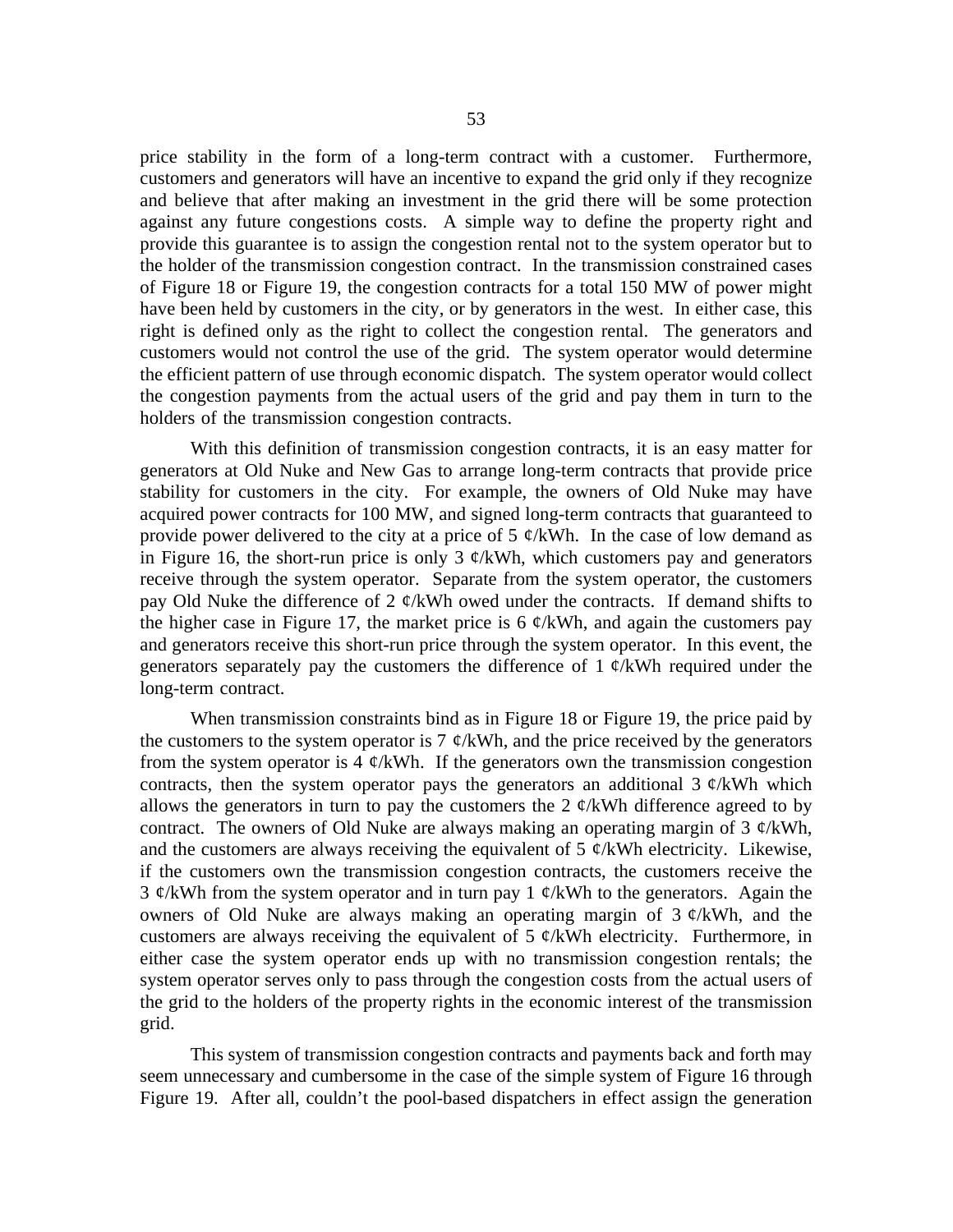from Old Nuke to the long-term customers in the city? In principle, this specific performance model--assigning particular generation to particular users--is possible in this simple case, but it does not generalize into the more complicated reality of an interconnected grid with many different sites of load and generation, real and reactive power, thermal and voltage limits, and multiple contingencies. The examples in Figure 21 through Figure 24 illustrate the difficulties attendant to the network interactions. It is impossible in a real system to meaningfully assign any particular sources and destination of electricity, and attempts to do so can only serve to compromise the efficiency objective of maintaining an optimal dispatch which may require only partial use of plants in constrained regions, violating the assumptions of specific performance. However, the payments of congestion rentals from the system operator to the holders of point-to-point transmission congestion contracts do generalize to the more complicated case, and allow optimal dispatch for efficiency while accommodating long-run contracts for price differences and congestion rentals, contracts that provide both stability and the essential protection of investment in the network.

These point-to-point price protection transmission contracts defined in alternative equivalent ways, with various advantages for implementation and interpretation. For example:

- **Difference in Congestion Costs**. Receive the difference in congestion costs between two buses for a fixed quantity of power.
- **Purchase at a Distant Location**. Purchase a fixed quantity of power at one location but pay the price applicable at a distant location.
- **Dispatch with No Congestion Payment**. Inject and remove a fixed quantity of power without any congestion payment.

The total quantity of these transmission congestion contracts can be defined for a given configuration of the network, and the congestion contracts guaranteed for any pattern of loads in the network. In a real system, the transmission congestion contracts would respect all the constraints in the grid, including contingency constraints for thermal limits on lines and voltage limits at buses.

The point-to-point congestion contracts can be provided by the pool and allow protection of new investment in generation and transmission. The pool takes no risk in offering these transmission congestion contracts because the revenue collected from users paying at short-run marginal cost is always great enough to honor the obligations under the congestion contracts. Under certain circumstances, the revenues collected by the grid will be greater than the obligations on the point-to-point congestion contracts, and there will be "excess congestion rentals." For example, if there are no point-to-point contracts assigned, then none of the congestion rental would be paid out under such contracts. In the more interesting cases, if point-to-point congestion contracts are assigned up to the limit of some transmission constraint, it is possible that some other network constraint will be binding in the actual dispatch. In these cases, there will be more than enough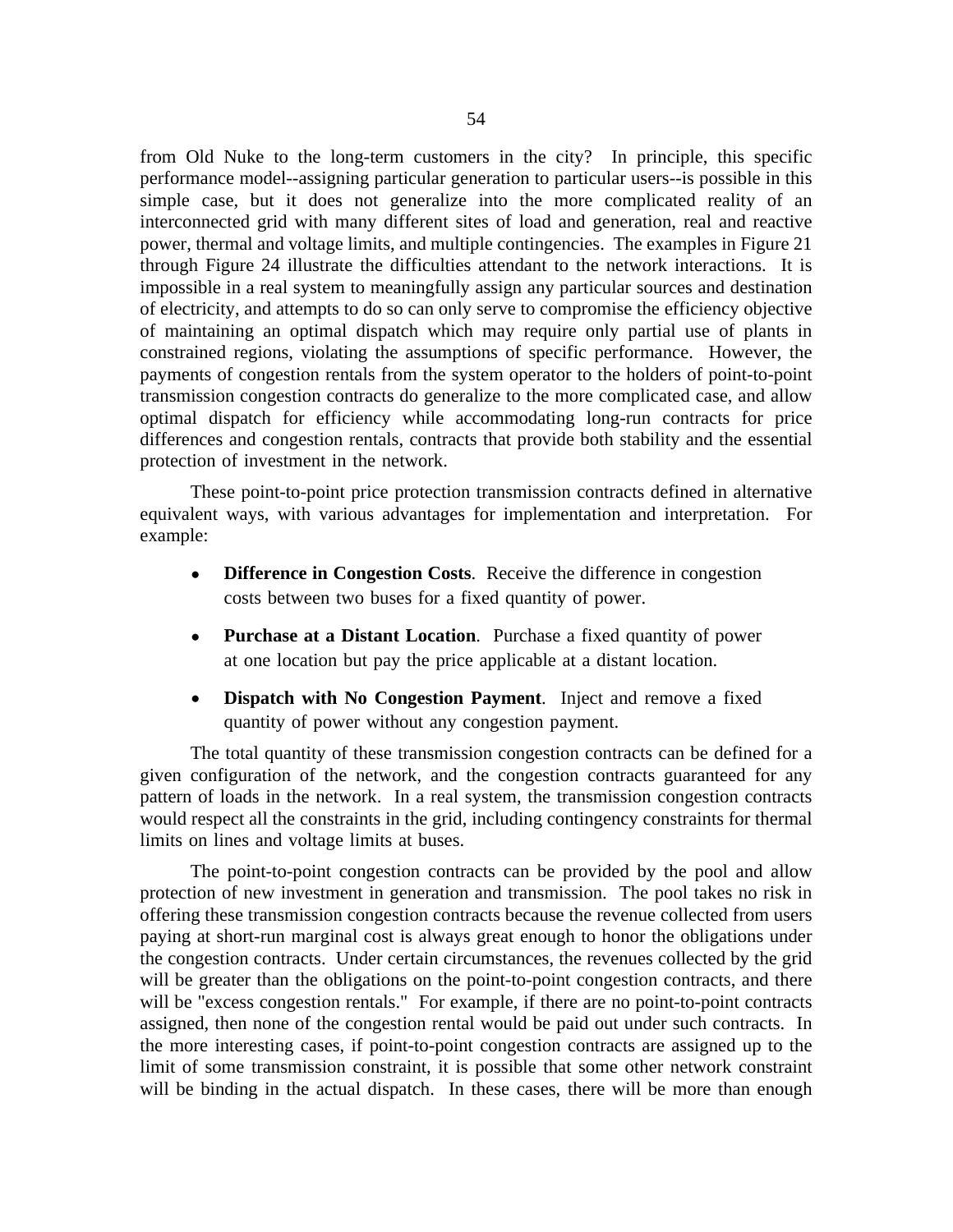revenues to honor the rental or purchase rights, and the pool will face the added task of allocating the excess congestion rentals.

The natural assignment of any excess rentals is to those who are paying the fixed charges. There is no single rule for allocating the rights to the excess congestion rentals. The rule examined here is to share the revenues according to the share of the fixed charges. Hence, the owners of the grid who commit to pay the fixed charges have access to two types of well defined and tradeable transmission congestion contracts: the point-topoint rental contract and a share in any excess congestion rentals.



As shown in Figure 28, the contract network must anchor to the same locations, but the point-to-point contracts can follow a very different geography. Market hubs can arise and be included, with the contract connections in the network following a configuration convenient for contracting and trading. The separation of the physical and the financial flows allows this flexibility with the congestion revenues always sufficient to cover the obligations under transmission congestion contracts, no matter what the resulting pattern that appears in the least-cost dispatch.

To illustrate this conclusion for a more general network, consider again the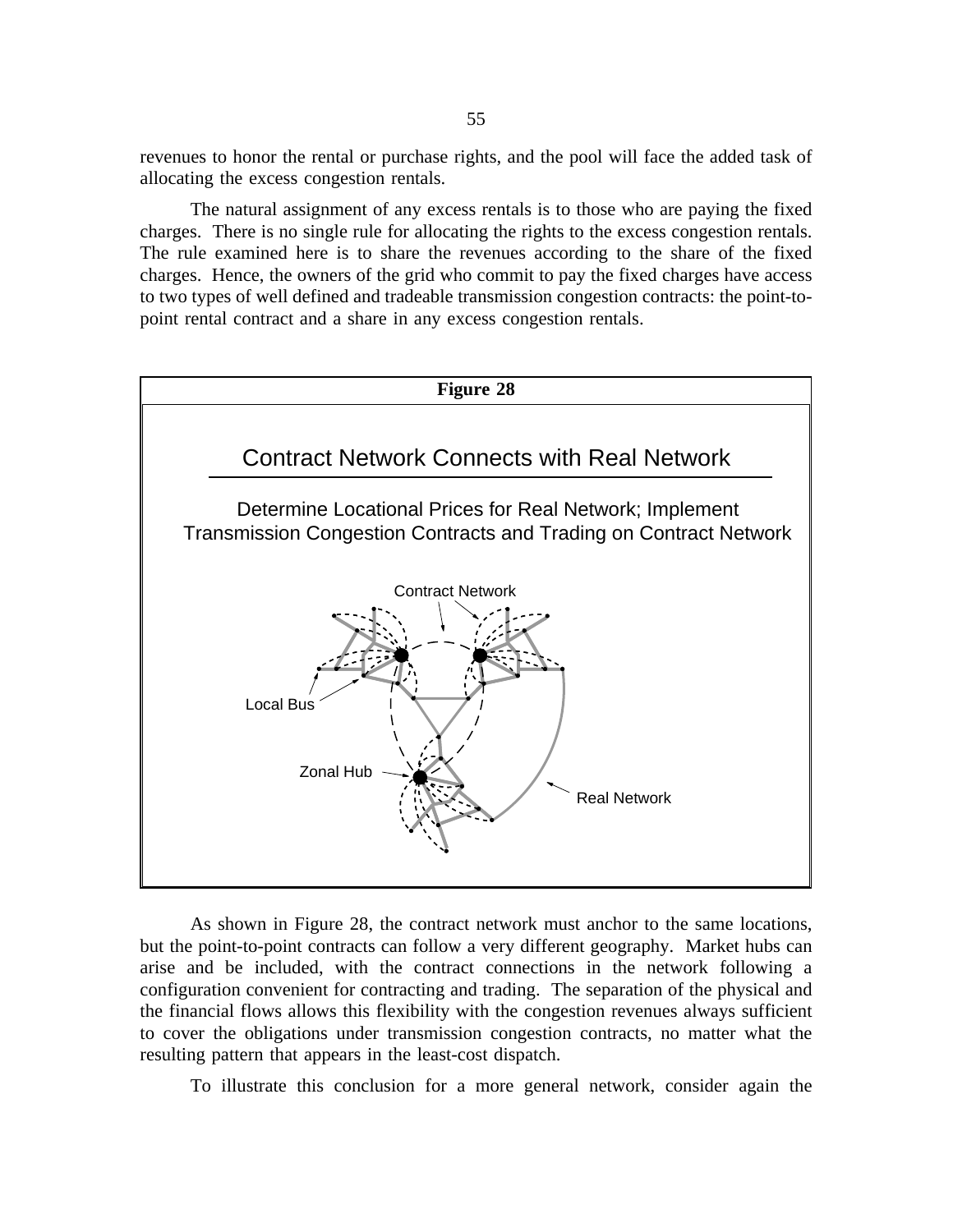example network in Figure 24. For this example, consider the extreme case where the market has elected to use bus "O" as the market hub, with transmission congestion contracts all defined relative to this hub. Generators may have the contracts to get to the market at "O". Customers may have similar contracts to get from the market at "O" to their own locations. The individual transmission congestion contracts may embody flows which would never be individually feasible, especially given the limits on the lines connecting "O" and the unusual conditions in this extreme case. As long as the collective flows under the contracts would be feasible, however, the congestion costs collected will always be sufficient to meet obligations under transmission congestion contracts, even in this extreme case.

Here Table VII offers with two feasible sets of transmission congestion contracts (TCCs) for a hub at "O". If the only inputs and outputs in the system consisted of those with TCC 1 at 180 MWs in at "D", 30 MWs in at "M", 30 MWs in at "N", 60 MWs out at "O" and 180 MWs out at "X", the flows would be feasible even though the individual contracts appear to require flows that are not feasible. Similarly for TCC 2. With these feasible transmission congestion contracts, alternative dispatch cases illustrate the impact of the changing congestion payments.

| <b>Table VII: Transmission Contract Allocations</b> |            |            |  |  |  |  |
|-----------------------------------------------------|------------|------------|--|--|--|--|
| From-To                                             | TCC 1 (MW) | TCC 2 (MW) |  |  |  |  |
| $"D-O"$                                             | 180        | 160        |  |  |  |  |
| "O-X"                                               | 180        | 160        |  |  |  |  |
| "M-O"                                               | 30         | 10         |  |  |  |  |
| $"N-O"$                                             | 30         |            |  |  |  |  |

The results summarized in Table VIII capture the outcomes for economic dispatch with the only change being three different assumptions about the load at bus "L" in Figure 24, ranging from 0 MW to 150 MWs, with all other conditions the same. The table shows the corresponding prices at key buses, ignoring losses, and the associated collection of congestion rents. These rents are compared in turn with the obligations under the point-to-point contracts of the two sets of transmission congestion contracts. In the case of no load at "L", the congestion payments amount to \$6300. Under the TCC 1 the obligation is also \$6300; under TCC 2 the point-to-point obligation is \$5750, leaving an excess of congestion payments to be disbursed through a sharing formula.